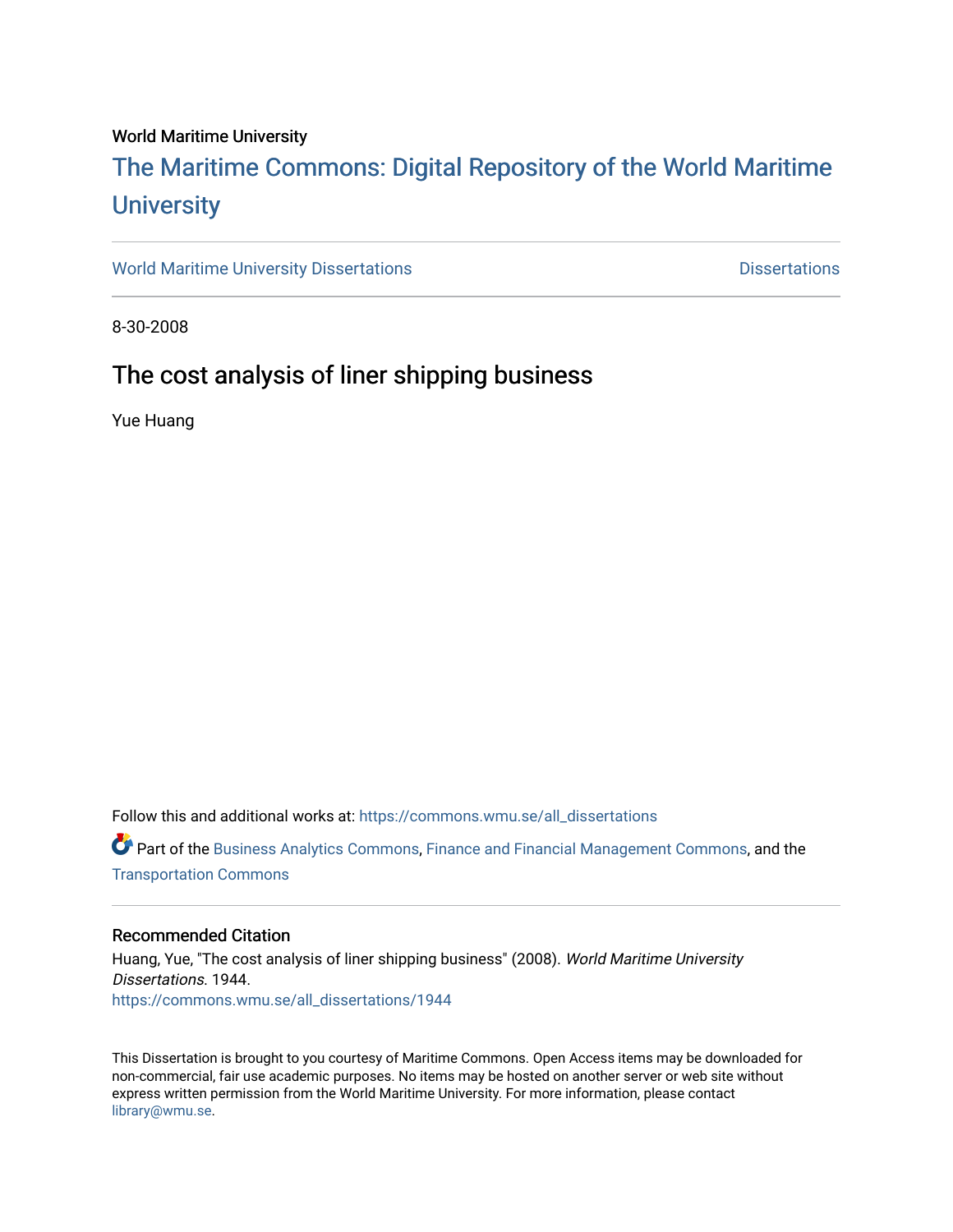

### **WORLD MARITIME UNIVERSITY**

Shanghai, China

### **THE COST ANALYSIS OF LINER SHIPPING**

### **BUSINESS**

By

### **Huang Yue**

**China** 

 A research paper submitted to the World Maritime University in partial fulfillment of the requirements for the award of the degree of

### **MASTER OF SCIENCE**

In

# **INTERNATIONAL TRANSPORT AND LOGISTICS**

**2008**

Copyright Yue HUANG, 2008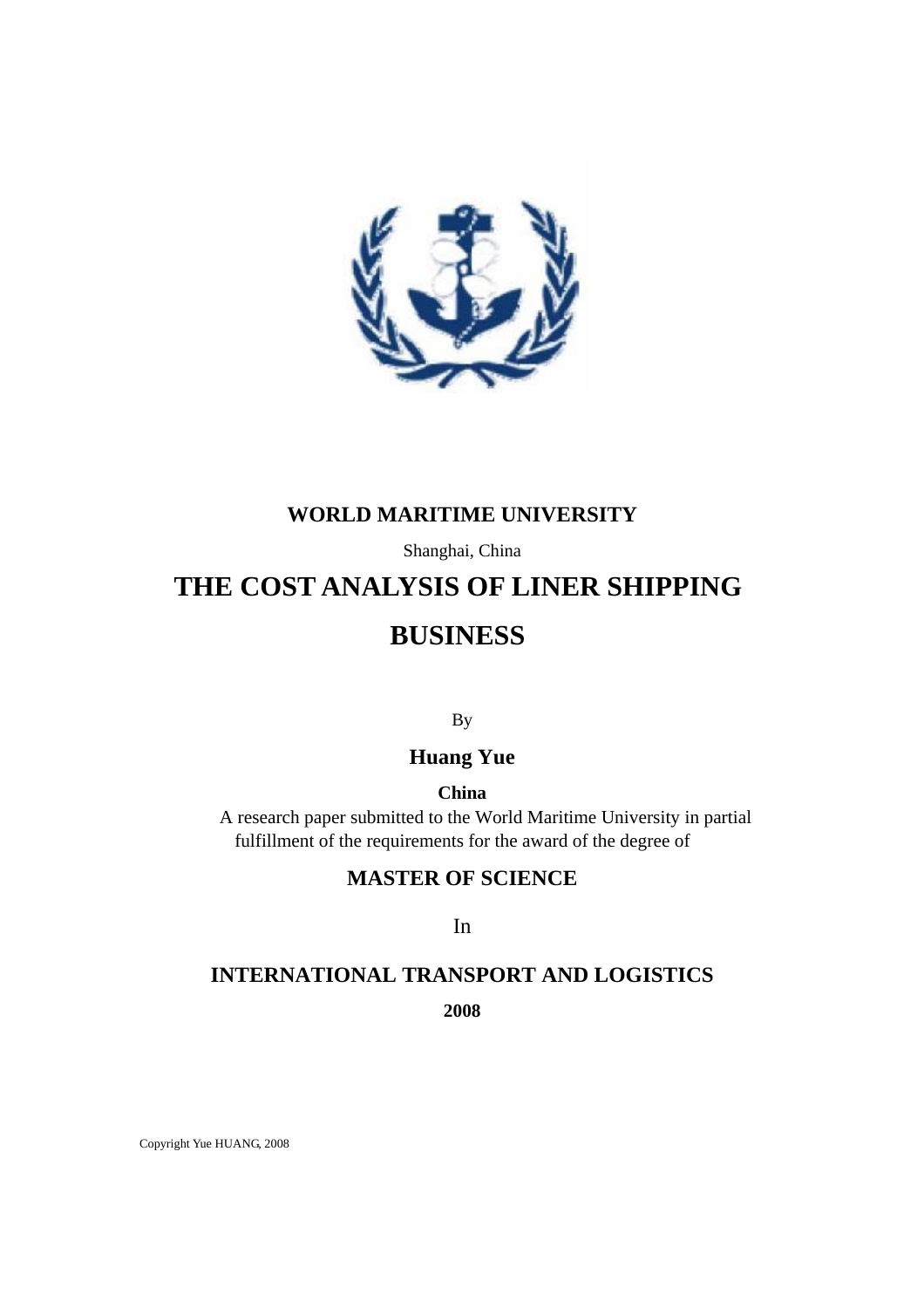#### **Declaration**

I certify that all the material in this research paper that is not my own work has been identified and that no material is included for which a degree has previously been conferred on me.

The contents of this research paper reflect my own personal views, and are not necessarily endorsed by the University.

 $\overline{a}$ 

**Supervised by**  Professor Zou Junshan Shanghai Maritime University

**Assessor** 

World Maritime University

**Co-Assessor** 

Shanghai Maritime University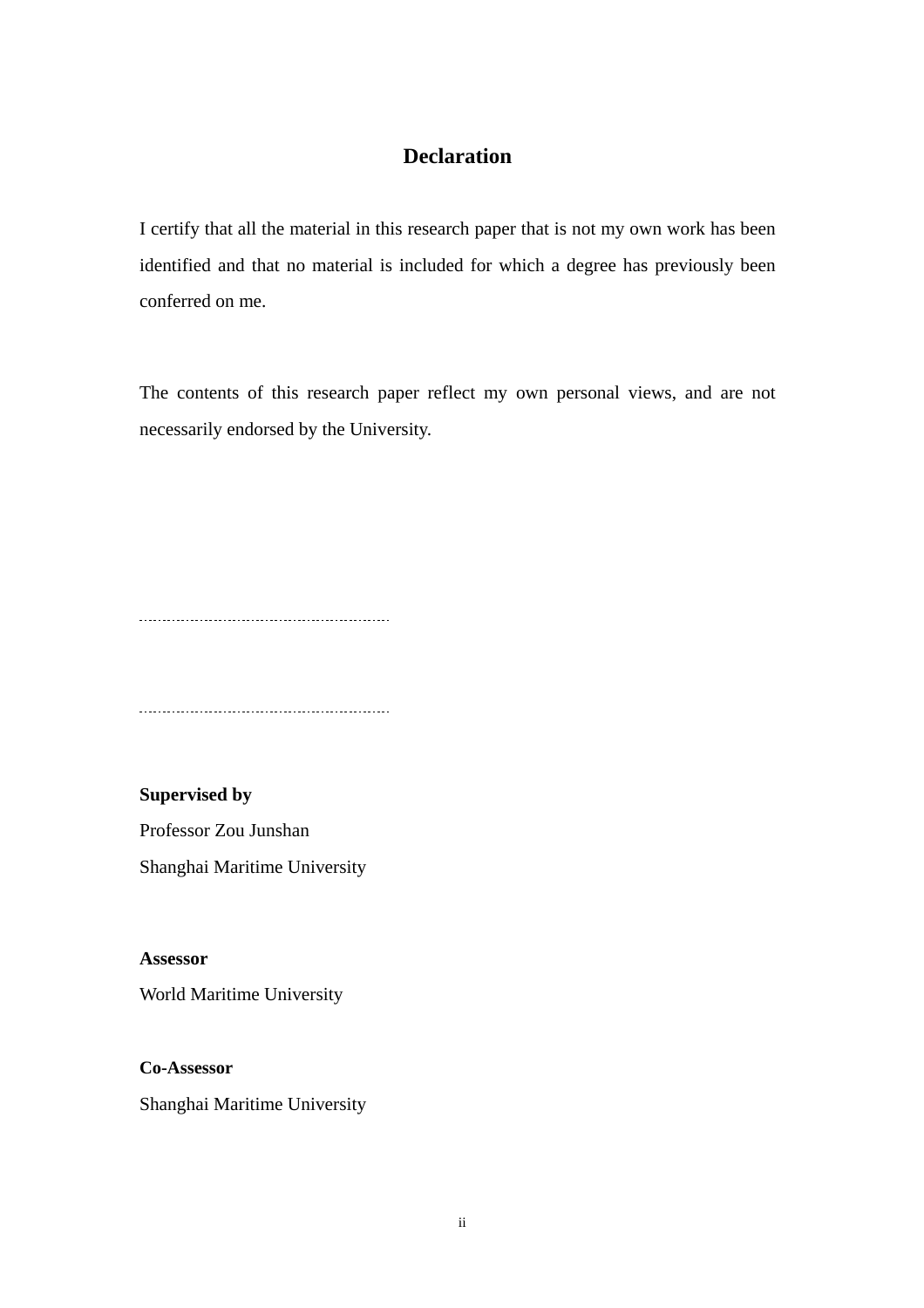#### **Acknowledgement**

I am thankful to World Maritime University and Shanghai Maritime University for providing me with the precious opportunity to study in this program.

I am profoundly grateful to my supervisor Professor Zou Junshan for guiding me through this dissertation and providing me with invaluable advice and insight into the subject matter.

I am also thankful to the whole faculty, especially to Mr. Ma Shuo, Mr. Shi Xin, Mr. Xu Dazhen, Mr Liu Tongan, Ms. Zhou Yingchun, and Ms Huang Yin, who have made great effort to ensure the superior quality of the program. And I am grateful to all the overseas professors who traveled a long way to China to share their profound knowledge and creative ideas with us.

Sincerely thanks to my friends for helping me during the studies.

Last but not least, I wish to extend my indebtedness to my beloved parents, who offered me full support and encouragement during the past two years studies in Shanghai.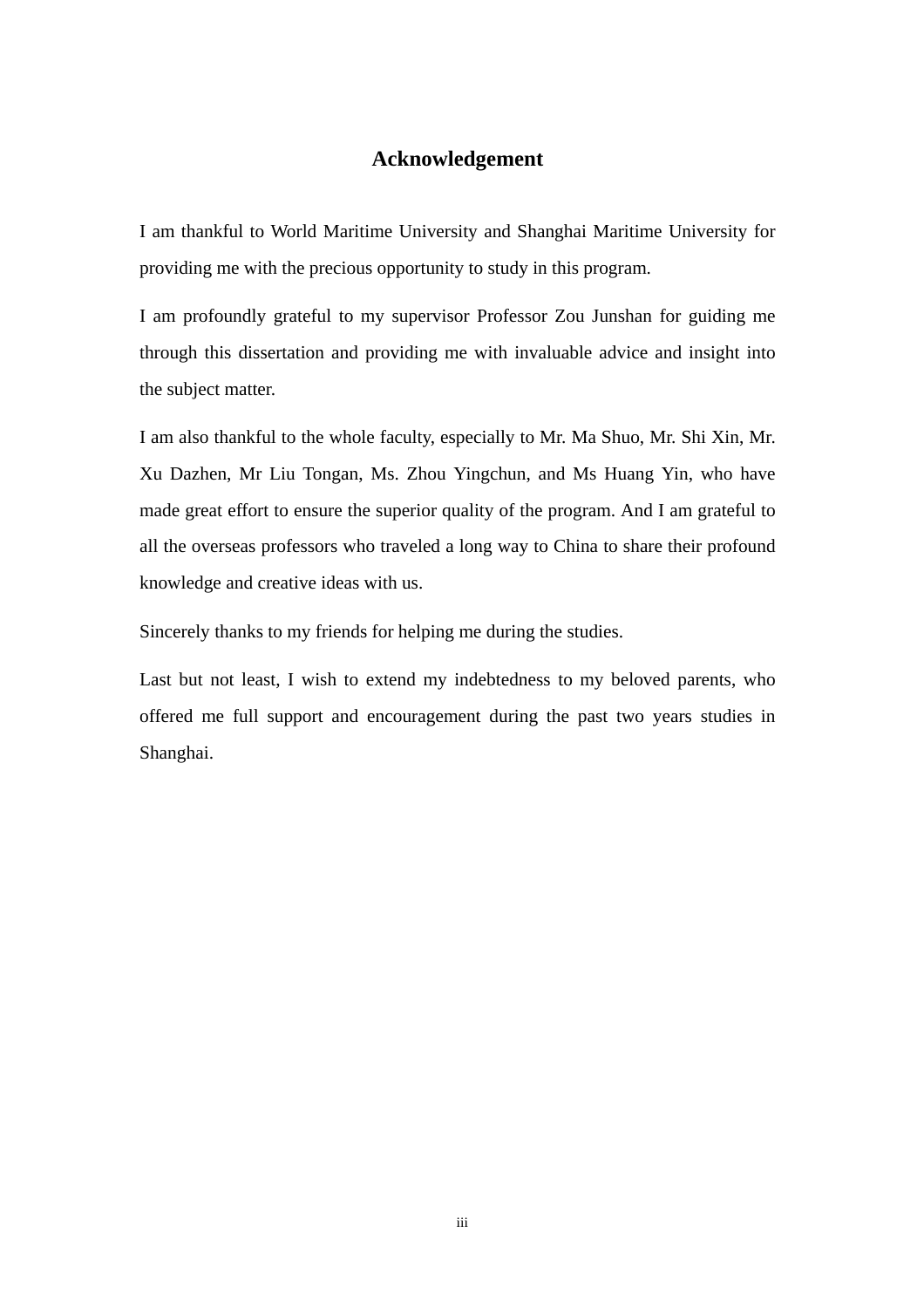#### **Abstract**

The cost control issue has been one of the core tasks for shipping lines since long time ago, while along with the booming of world economies and trends of globalize trade, it has becoming of more importance. And under this situation, the cost reducing thought is impossible, the only way left to shipping lines is to control the cost increasing ratio or cover the cost by rationalized strategies..

This paper has dealt with different measures to control the cost increase problem facing by shipping lines. With the starting point of the analysis on some main cost items basing on their proportions on the total cost, namely fuel cost, port cost, stevedoring cost and land transport cost, and their influential factors under current globalize situations, this paper then concludes some comprehensive measures by four categories, namely deployment, management, procurement and cooperation from a macroscopic point of view, these described measures are not only according to these listed main cost items but also other important factors, specific cases according to each solution are illustrated so as to make the introduction more clearly.

**KEYWORDS: Liner shipping business, Cost control, Case study**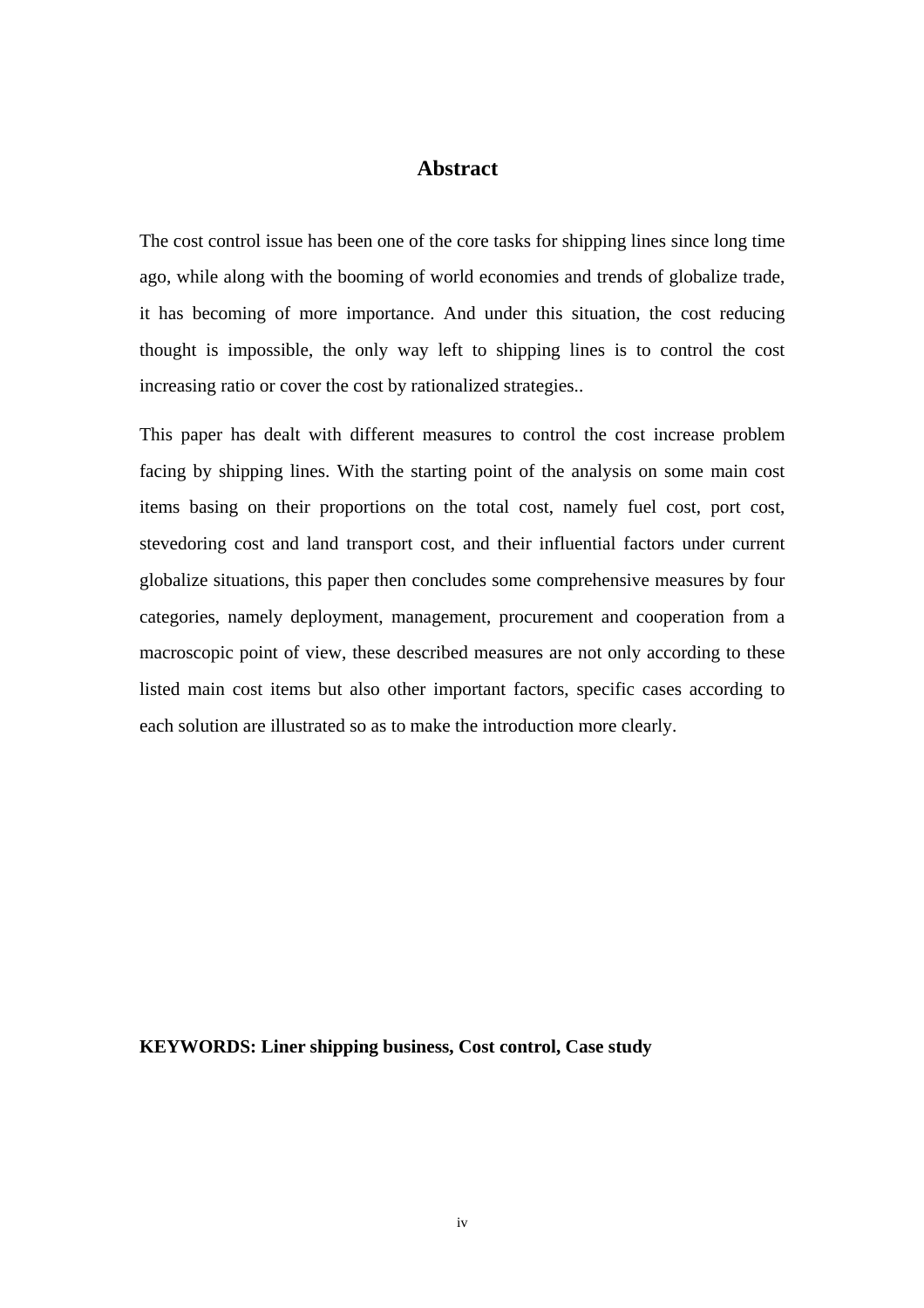### Table of content

| <b>CHAPTER 2 REVIEW OF RELATED STUDIES AND RESEARCHES OF LINER SHIPPING</b> |  |
|-----------------------------------------------------------------------------|--|
|                                                                             |  |
|                                                                             |  |
|                                                                             |  |
|                                                                             |  |
|                                                                             |  |
|                                                                             |  |
|                                                                             |  |
|                                                                             |  |
|                                                                             |  |
|                                                                             |  |
|                                                                             |  |
|                                                                             |  |
|                                                                             |  |
|                                                                             |  |
|                                                                             |  |
|                                                                             |  |
|                                                                             |  |
|                                                                             |  |
|                                                                             |  |
|                                                                             |  |
| <b>CHAPTER 5 COST MANAGEMENT BY COOPERATION BETWEEN MARITIME</b>            |  |
|                                                                             |  |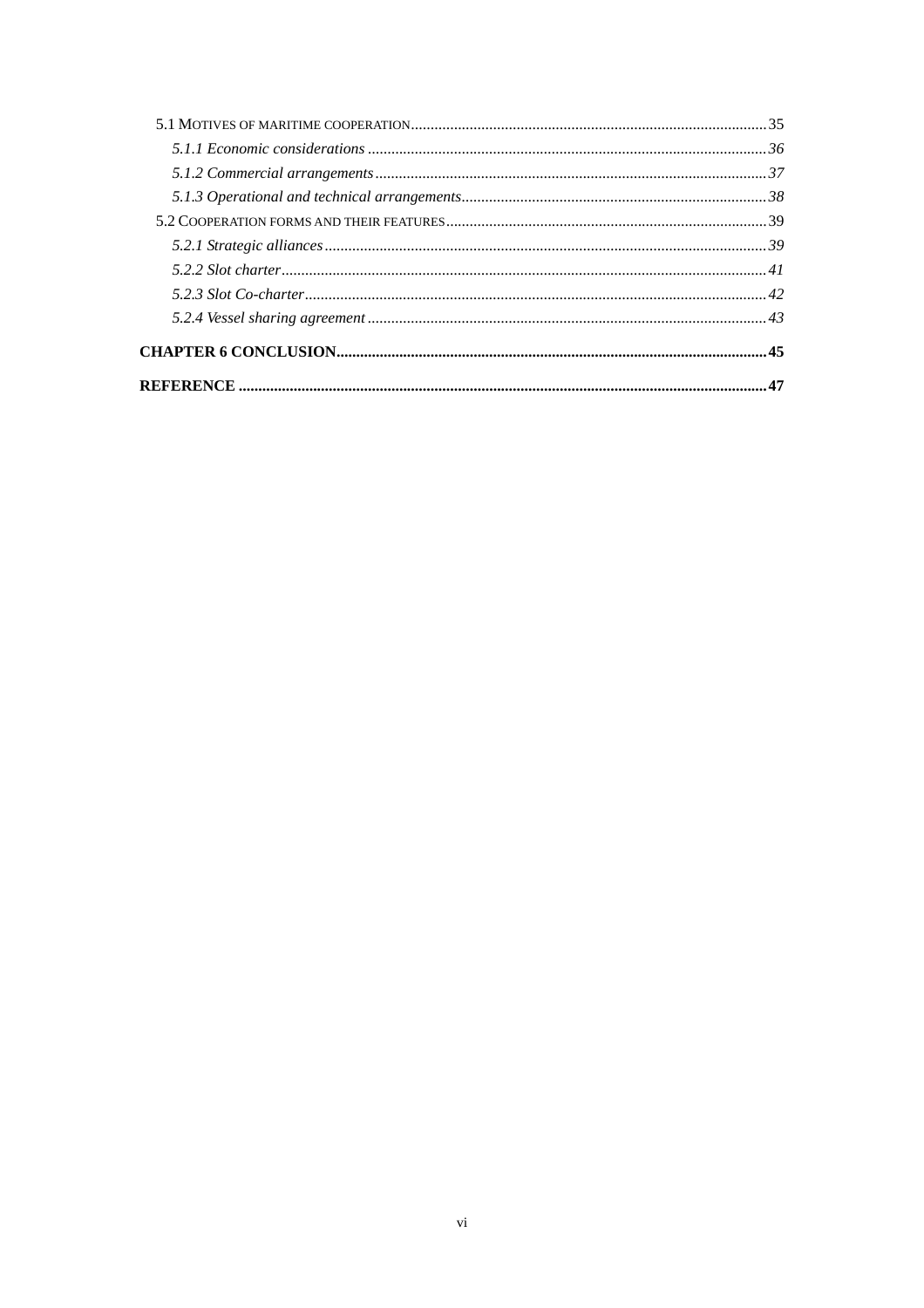### **List of Tables**

|           | Table 1.1 The relationship between world economy increase and world<br>maritime container transport demand | $\mathbf{1}$ |
|-----------|------------------------------------------------------------------------------------------------------------|--------------|
|           | Table 3.1 Classification of total cost of liner companies                                                  | 9            |
| Table 3.2 | Oil prices at word main ports, 2008 04 09                                                                  | 12           |
| Table 3.3 | Representative fuel consumption for selected vessels                                                       | 14           |
| Table 3.4 | The port cost index in the 36 main ports in the world.                                                     | 16           |
| Table 3.5 | Stevedoring cost on Lianyungang port                                                                       | 17           |
| Table 4.1 | The space utilization ratio of Atlantic line                                                               | 22           |
| Table 4.2 | The operational cost of container vessels.                                                                 | 24           |
| Table 4.3 | The ship leasing situations of the top 20 shipping lines in the world                                      | 34           |
| Table 5.1 | Main alliances in the world.                                                                               | 41           |
| Table 5.2 | Slot charter by H Shipping with H-A in the BKS lane                                                        | 42           |
| Table 5.3 | Vessel sharing agreement by H Shipping with H-A in the NIS lane                                            | 43           |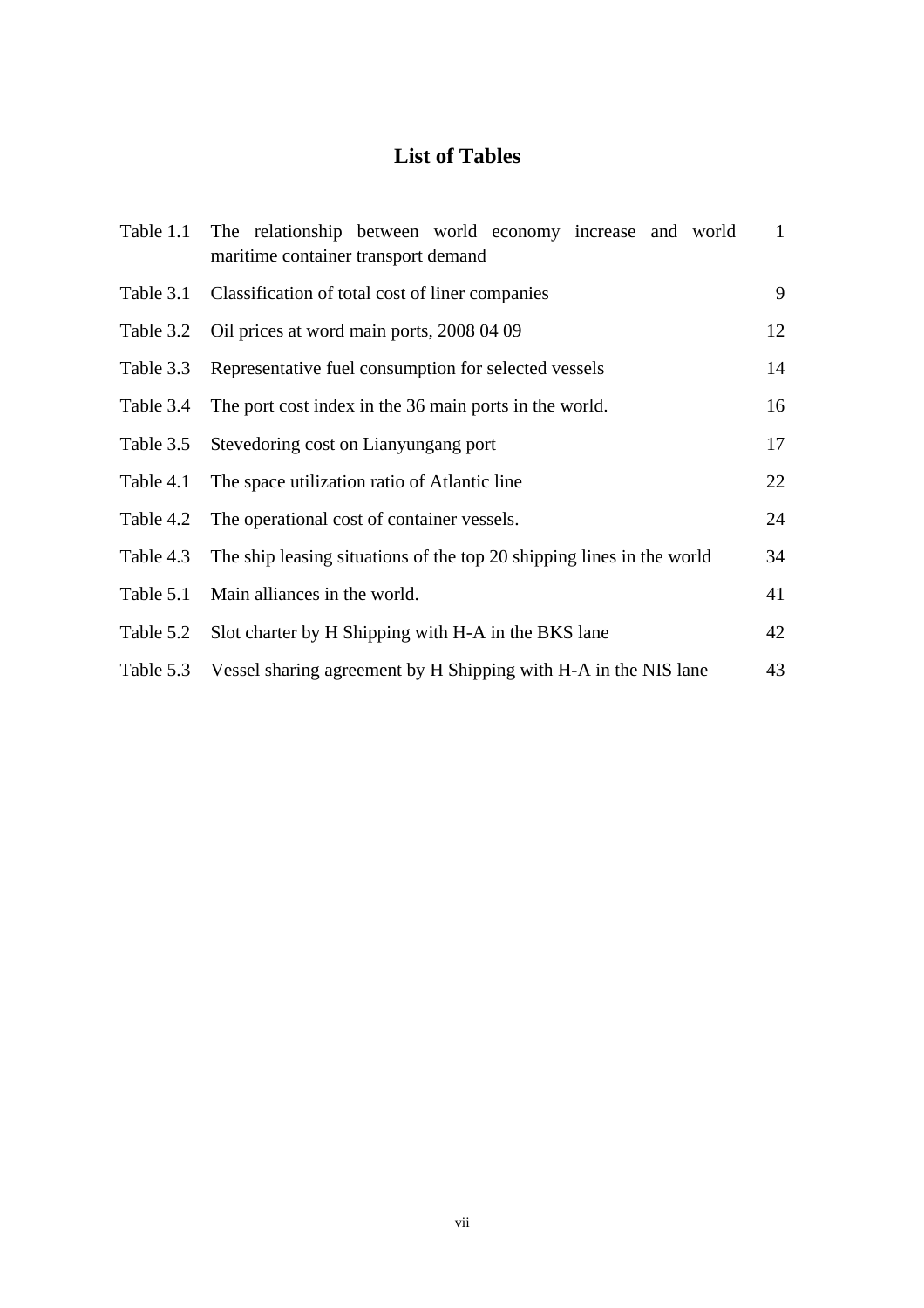### **List of Figures**

| Figure 1.1 | The container transport volume changes in Atlantic line<br>from 1995 to 2007                                                    | $\overline{2}$ |
|------------|---------------------------------------------------------------------------------------------------------------------------------|----------------|
| Figure 1.2 | The growth of Atlantic line container transport<br>capability                                                                   | 3              |
|            | Figure 3.1 Trends of oil price in Singapore                                                                                     | 11             |
| Figure 3.2 | An example curve of daily fuel consumption for four<br>types of container ships at different service speeds                     | 13             |
| Figure 3.3 | Fuel costs for three types of container vessels and<br>different service speeds (TEU per day) at end July 2006<br>bunker prices | 15             |
| Figure 3.4 | Cost structure of unimodal road haulage versus rail and<br>multimodal transport                                                 | 19             |
| Figure 4.1 | An example curve of daily fuel consumption vs. vessel<br>speed                                                                  | 23             |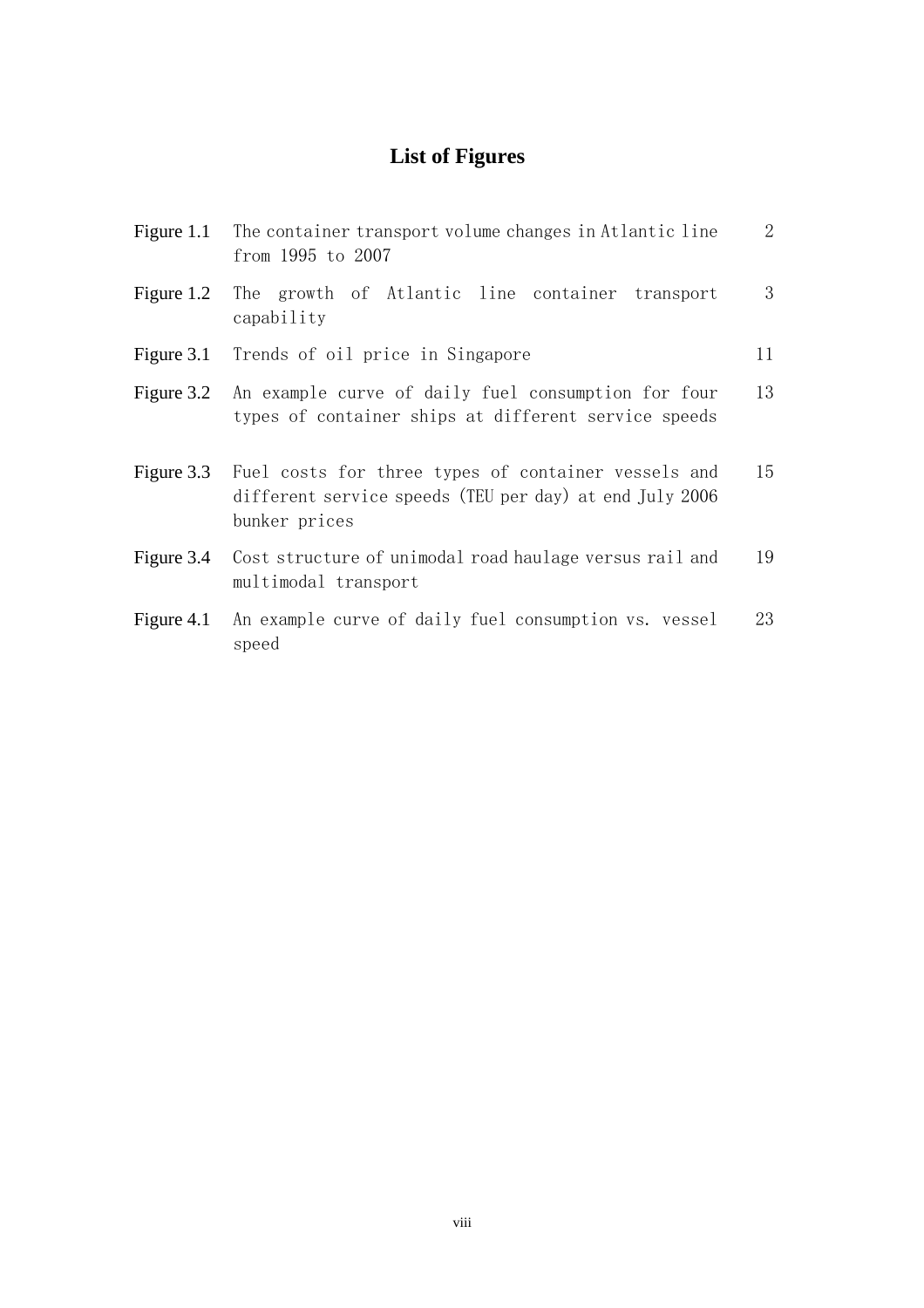### **List of Abbreviations**

| APL         | <b>American President Lines</b>                                       |
|-------------|-----------------------------------------------------------------------|
| COSCO       | China Ocean Shipping (Group) Company                                  |
| <b>CSCL</b> | <b>China Shipping Container Lines</b>                                 |
| <b>EDI</b>  | Electronic Data Interchange                                           |
| <b>EMC</b>  | Evergreen Marine Corp. Ltd                                            |
| <b>FEU</b>  | Fourty-foot Equivalent Unit                                           |
| GA          | <b>Grand Alliance</b>                                                 |
| <b>GDP</b>  | <b>Gross Domestic Product</b>                                         |
| <b>GIS</b>  | Geographical Information System                                       |
| <b>GPS</b>  | Navigation Satellite Timing and Ranging/Global Positioning<br>System. |
| <b>GSM</b>  | The Global System for Mobile Communications                           |
| <b>HMM</b>  | Hyundai Merchant Marine CO., LTD                                      |
| IP problem  | Integer Irogramming Iroblem                                           |
| <b>ISO</b>  | <b>International Standard Organization</b>                            |
| <b>MIS</b>  | <b>Management Information System</b>                                  |
| <b>MISC</b> | Malaysia International Shipping CORP.                                 |
| <b>MOL</b>  | Mitsui O.S.K. Lines                                                   |
| <b>MSC</b>  | Mediterranean Shipping Company                                        |
| <b>MSL</b>  | Maersk Shipping Co,.Ltd                                               |
| <b>NYK</b>  | Nippon Yusen Kaisha Line Ltd                                          |
| OOCL        | Orient Overseas Container Lines Ltd.                                  |
| <b>OPEC</b> | <b>Organization of Petroleum Exporting Countries</b>                  |
| PIL         | <b>Pacific International Lines</b>                                    |
| <b>RFID</b> | Radio Frequency Identification                                        |
| <b>TEU</b>  | <b>Twenty-foot Equivalent Unit</b>                                    |
| <b>UASC</b> | United Arab Shipping Co.                                              |
| YML         | Yang Ming Marine Transport Corp                                       |
| ZIM         | <b>ZIM Israel Navigation Co</b>                                       |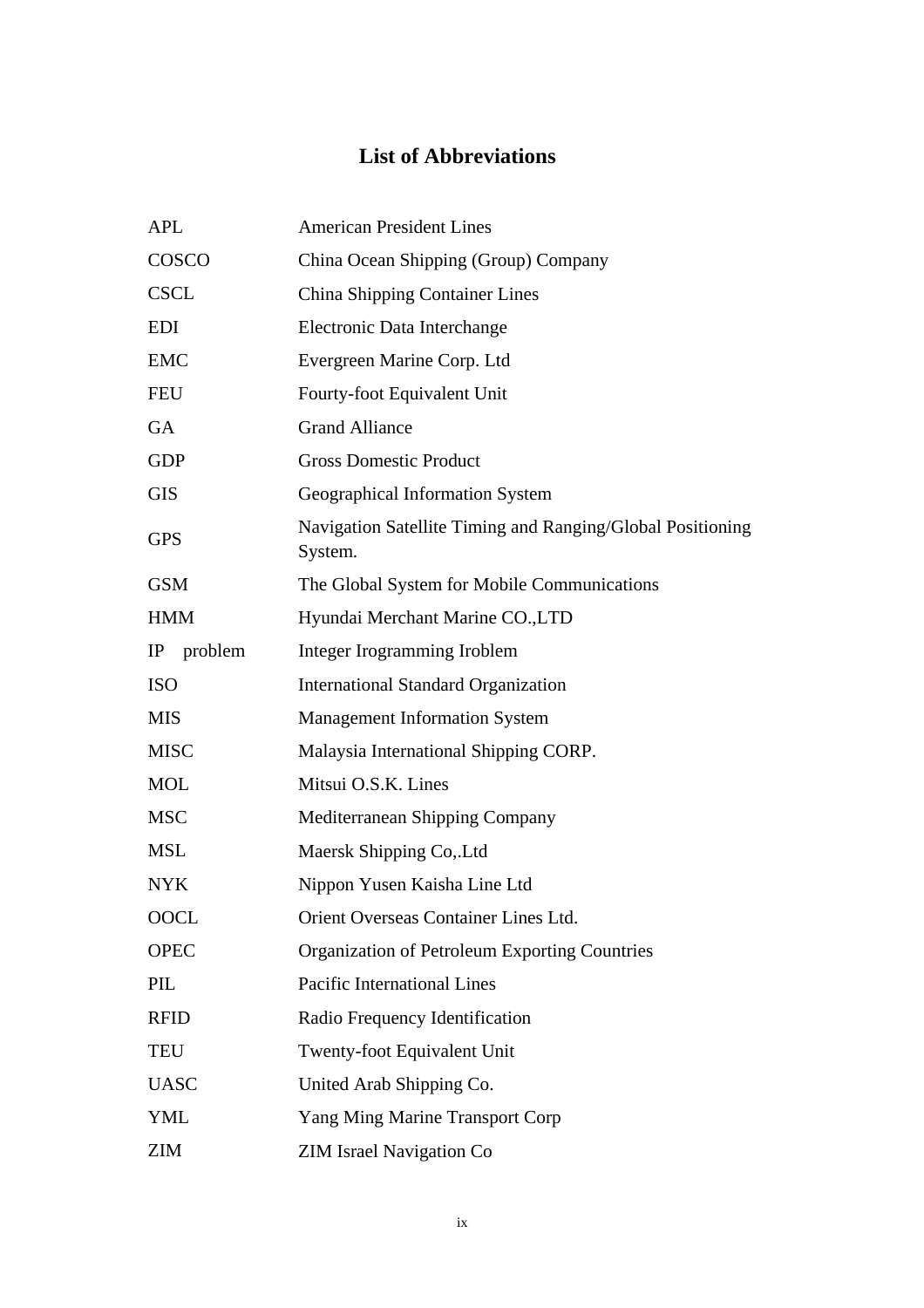#### **Chapter 1 Introduction**

#### **1.1 Background and objective of this study**

Globalization has made economy change from full regional coverage to focus global coverage and more integrated. Over the past 20 years, with the booming of international trade, the maritime transport business developed rapidly, liner shipping is well aware of the growing importance of global business networks.

About 90% of the world total trades of goods are moved by sea when measured in tons, while only about 40% of world total trade is moved by sea in value terms. The demand of world container shipping has a strong positive relationship with world economy and trade situations. It can be seen from table 1 that, along with each one percent increase of world economy (GDP), there will be an increase of 1,6 percent of world maritime transport volume, and the container shipping volume will increase by more than 2 percent. In the year 2003, world maritime container transport volume is 84 million TEU, with an increase of 10.5 percent compare to 2002; in 2004, the volume came to 96 million TEU, with a ratio of 14.3 percent compare to 2003; and it was over 100 million by 10.8 percent increase.

 Table 1.1 The relationship between world economy increase and world maritime container transport demand

| <b>YEAR</b> | GDP Growth<br>$(\%)$ | Container Transport<br>Volume Growth (%) | Container Growth VS GDP<br>Growth (%) |
|-------------|----------------------|------------------------------------------|---------------------------------------|
| 2003        | 3.9                  | 10.5                                     | 2.69                                  |
| 2004        | 5.1                  | 14.3                                     | 2.80                                  |
| 2005        | 4.3                  | 10.8                                     | 2.51                                  |
| 2006        | 5.1                  | 11.5                                     | 2.25                                  |
| 2007        | 4. 9                 | 13.6                                     | 2.78                                  |

Source: www.jctrans.com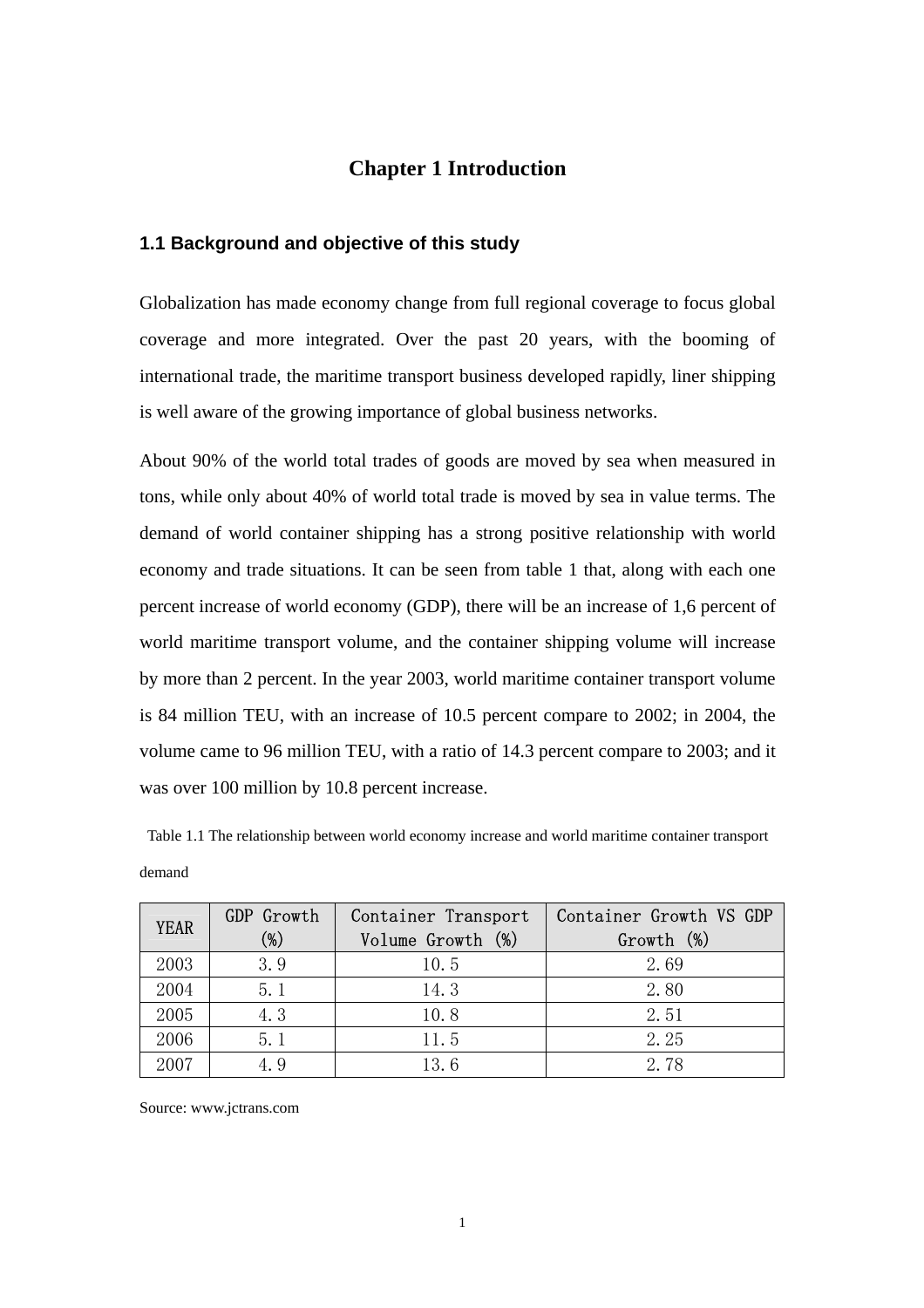Under the driven of world economy increase, the general situation of liner industry moves toward a positive direction. Figure 1 shows the container transport volume changes in Atlantic line from 1995 to 2007. From this figure, it can be clear that though there was a little fluctuation during 2000 to 2007, the total container transport volume still shows a trend of increase.



Figure 1.1 The container transport volume changes in Atlantic line from 1995 to 2007

Source: Review of Maritime Transport 1995-2007

And along with the increase of container transport volume, liner companies keep contributing their fleet to increase their transport capability. Figure 2 shows the growth of Atlantic line container transport capability.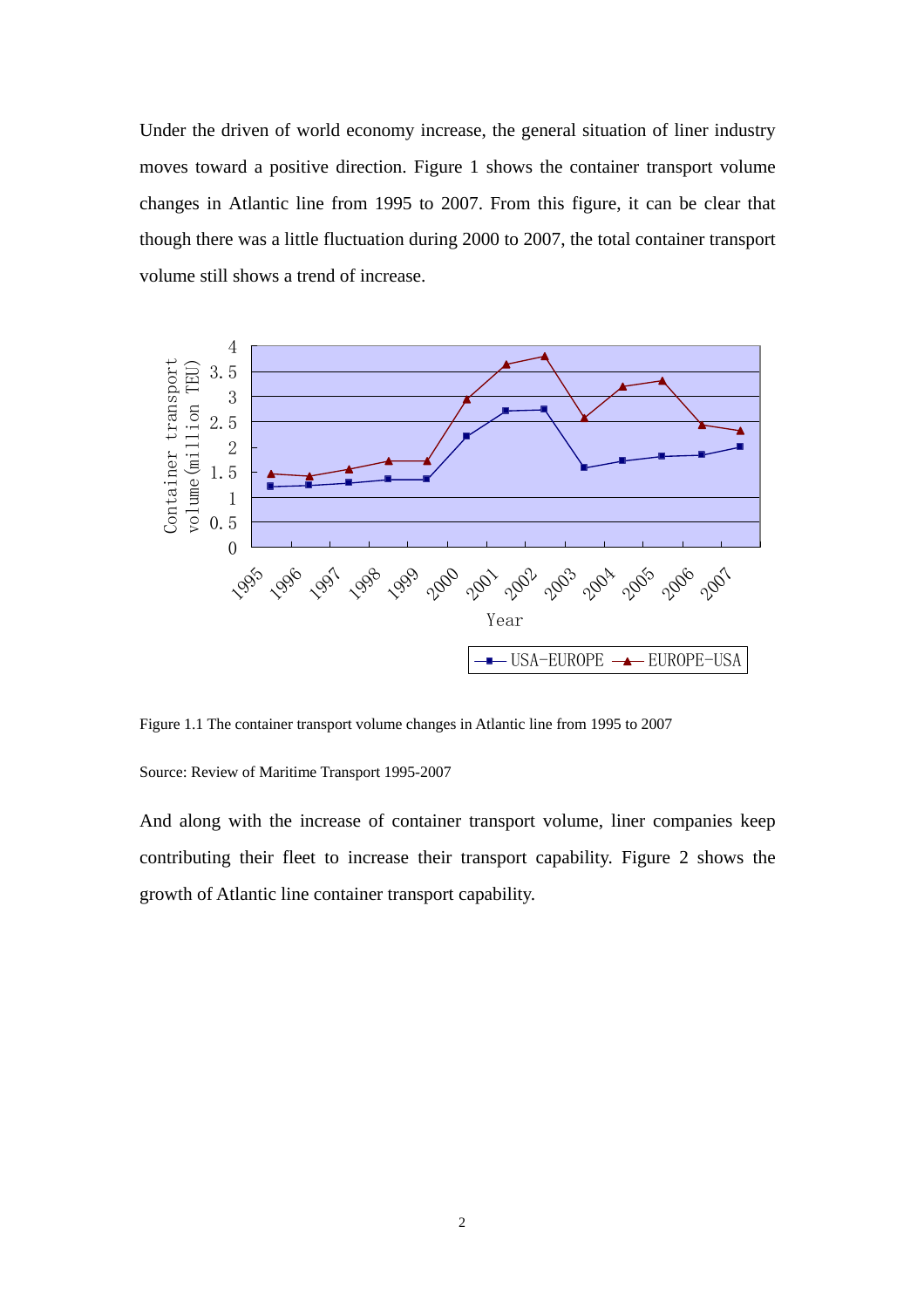

Figure 1.2 The growth of Atlantic line container transport capability

Source: Drewry Seasonal Report

From the information all above, one general conclusion can be made as: along with the growth of world economy and maritime businesses, the competition between liner shipping companies becomes even more serious.

In order to maintain their market shares, shipping lines have to try their best to provide optimal services to customers within limited revenue margin. However, because of the inflation in recent decades, the skyrocketing of the crude oil price and other influential factors, it has become more and more difficult for shipping lines to find balance in costs, price and services.

Under this situation, after generally analysis some main cost items of liner shipping industry, this paper introduces some measures to control the increasing costs, but not simply reduce them, for under the trend of world economic booming, it is impossible to simply reduce the cost and meanwhile maintain the service level. The introductions of each method are illustrated from a macroscopic point of view, since specific situations for each liner shipping companies are of variety while the general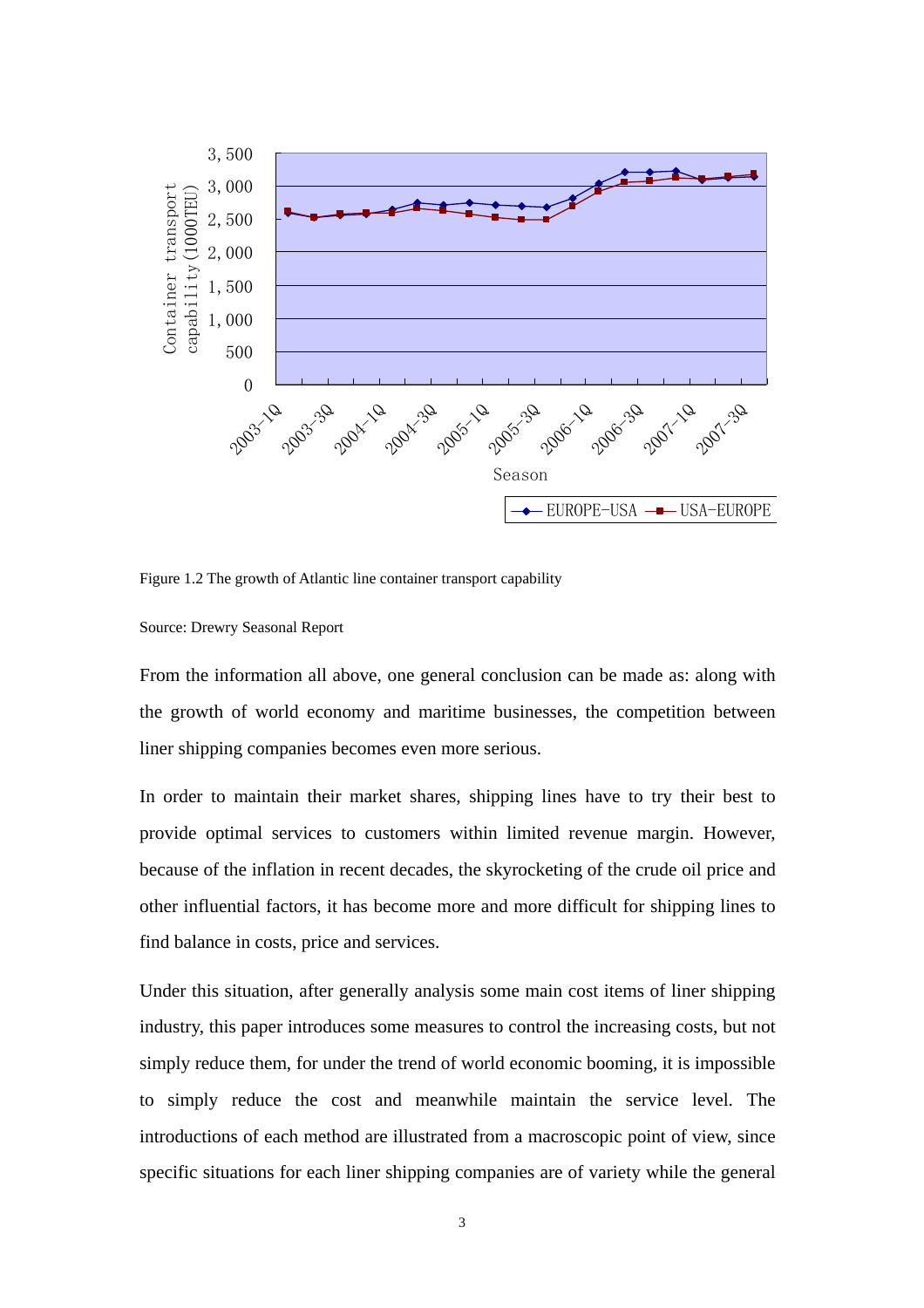problems facing by them are of similarity. Specific cases according to each solution are illustrated as well.

#### **1.2 Approach and structure of this paper**

The booming of world maritime market makes itself moving to a more effective and efficient way via technology development. While the development of world economic makes the competition within or around the marine industry more fierce, and energy crisis has become a serious problem for many industries especially for transportation industry. Under such conditions, the cost problem has become harder and harder to settle. Presently, the cost management is vital for the shipping companies, while it is impossible to reduce the cost, the only way left to control it. The controlling method can be of two ways, cover the cost by other profit or make some progress to fight against the cost increase.

On the base of introducing the general environment of the world wide economic and marine market, this paper describe and analyze the cost items and their influential factor, then classified the cost covering and overcoming methods into four categories, namely measures on deployment, management, procurement, and cooperation, and then gives brief introductions on each methods on both positive and negative sides, and trade-off within each of them.

The first chapter gives some introduction on the back ground of the world trade market developments, together with the development of world maritime industry, as well as the threat facing by liner shipping companies, and then introduces the approach and structure of this paper.

The second chapter reviews the related studies and researches of liner shipping business.

In the third chapter, after a brief introduction of relevant cost items of liner companies, as ship cost, container cost, stevedoring cost and inland transportation cost, as well as administration cost, some main cost items that should be taken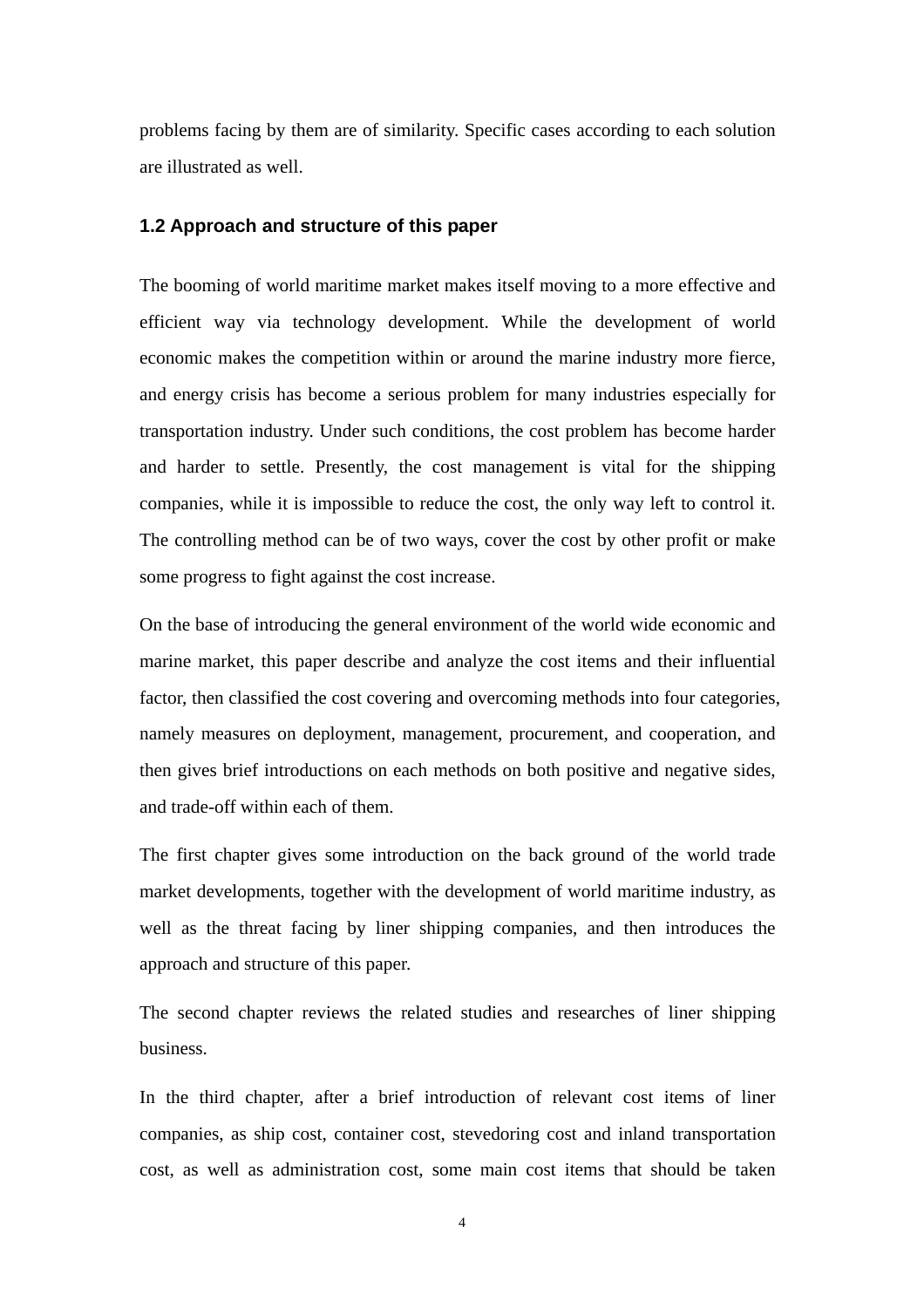considerations by liner companies for their cost control are picked up for further analysis, as fuel cost, port cost, stevedoring cost and land cost, then some influential factors related to cost increase are illustrated.

The fourth chapter introduces some measures against cost increase from three aspects: measures on deployment, in the form of rationalize shipping routes and economies of scale in large containerships; measures on management, in the form of utilization of information management system, manning cost management; measures on procurement, in the form of port investment, land logistics cost control by intermodal transportation, bunker future market investment and ship leasing.

The fifth chapter introduces the cost management measure by cooperation between maritime companies in forms of strategic alliances, slot charter, slot co-charter and vessel sharing agreement.

And the last chapter draws a general conclusion for the whole paper.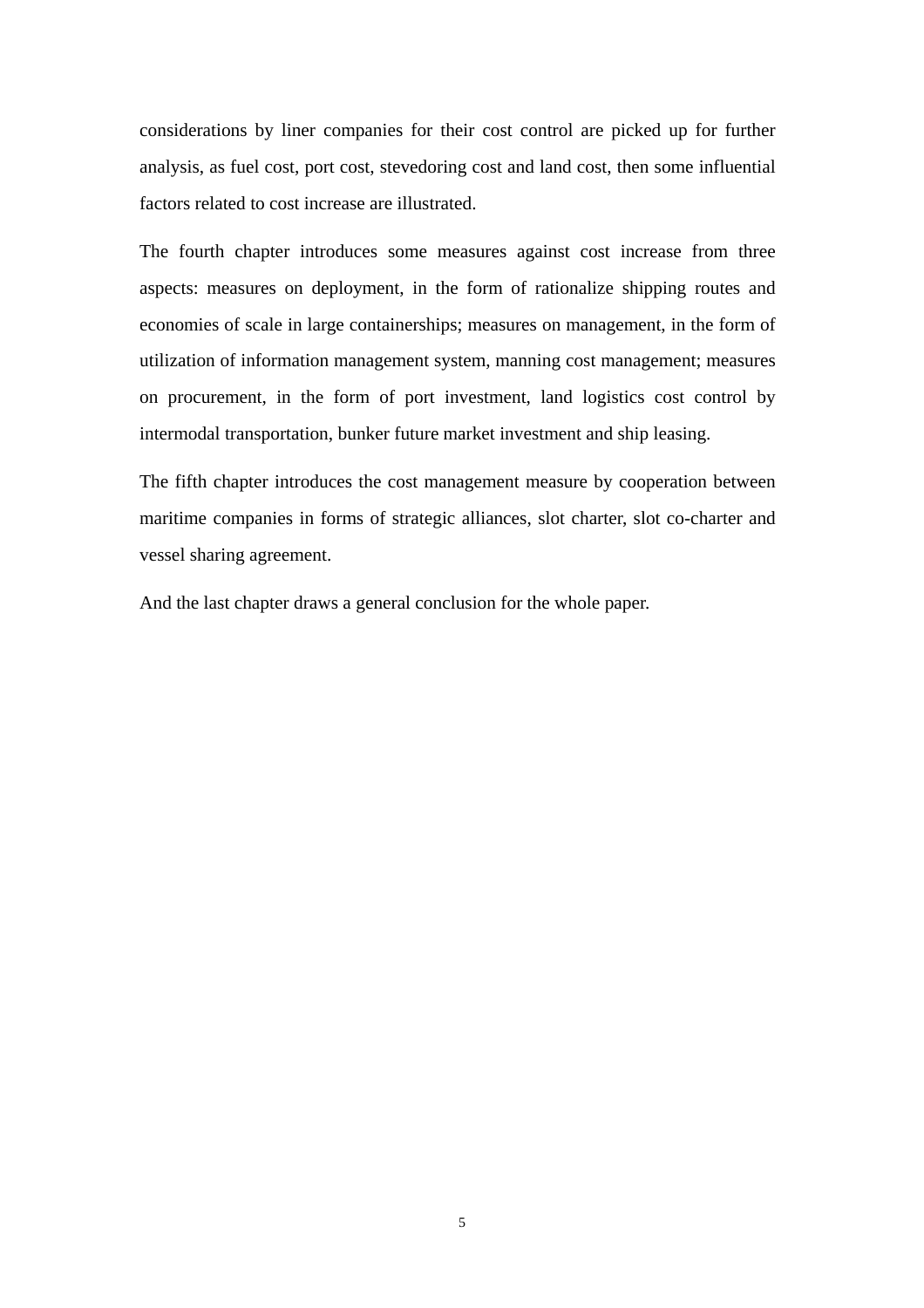## **Chapter 2 Review of related studies and researches of liner shipping business**

Relative studies and researches relating to the cost management of liner shipping business illustrated are divided into four categories, being studies on deployment, management, procurement and cooperation between maritime companies, in the form of deciding optimal route, economy of scale in vessel size, influence of information management system, stevedoring management, intermodal transportation and strategic alliance evaluation.

Deciding optimal routes for liner shipping companies are very important. In the research of 'Deciding an optimal route in a liner shipping problem' a real liner shipping problem of deciding optimal weekly routes for a given fleet of ships is considered and a solution method for solving the problem is proposed. During this research, all feasible routes for each ship are generated together with the cost and the duration for each route. The routes are given as input to an integer programming (IP) problem. By solving the IP problem, routes for each ship are selected such that total transportation costs are minimized and the demand at each port is satisfied. The real liner shipping problem is solved together with four randomly generated test problems. The computational results show that proposed solution method is suitable for designing optimal routes in several liner shipping problems.

In recent years, liner shipping has experienced an explosion in containership size. This is explained as the economy of scale in utilizing such ships and is a paper presents a model which quantities the economies of scale in operating large containerships. A sensitivity analysis is conducted to test the effect of various input scenarios and the results analyzed to determine optimal vessel size with respect to different operational scenarios. Inferences are then drawn concerning the optimal deployment of the existing feet of large containerships, as future trends in containership size and deployment and the impacts these trends will have upon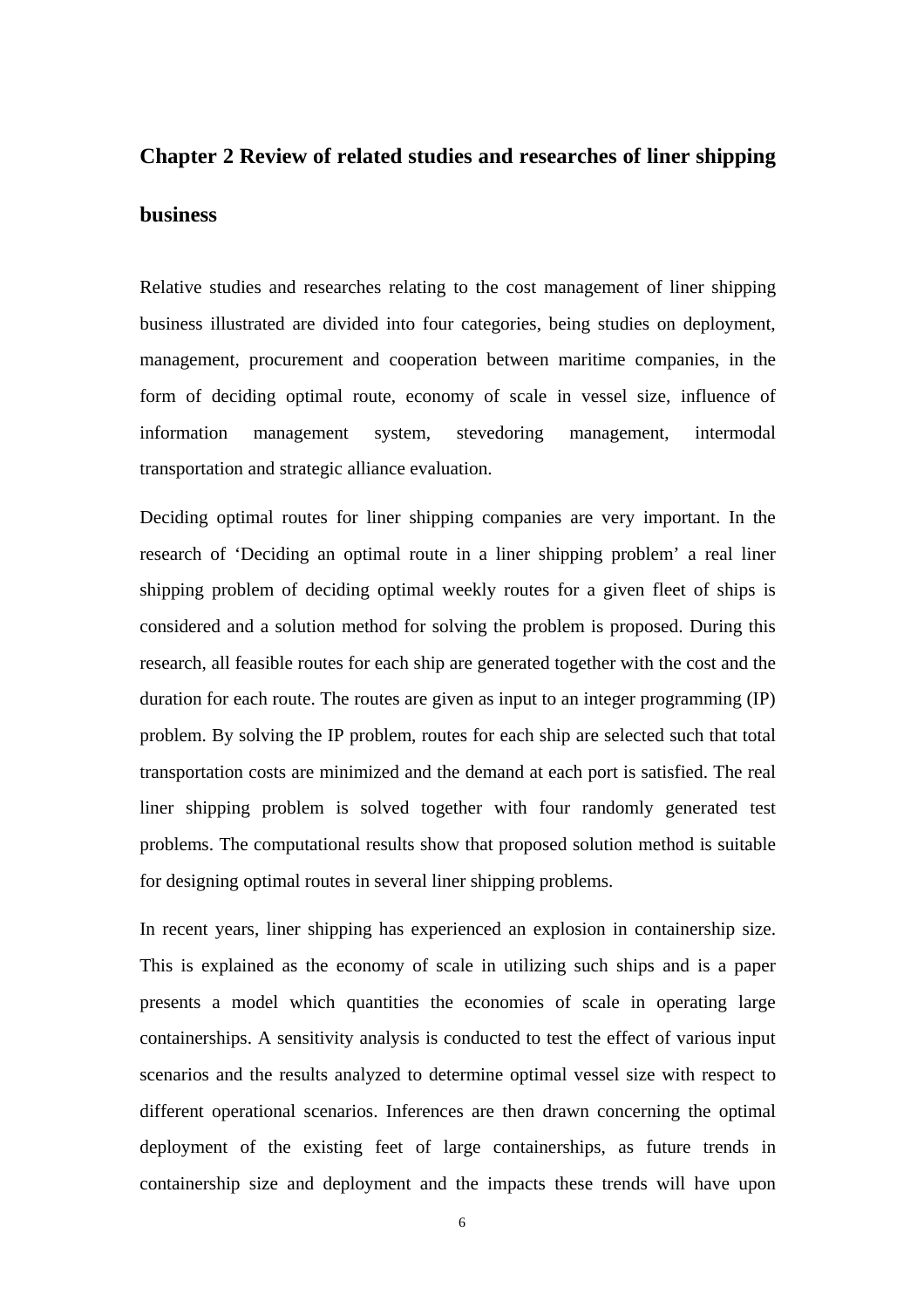container operations, logistical systems and ports.

The utilization of information systems has been a feature of maritime industry in recent decades. The research of 'Powerful triangle of marketing data-decision-support' conceptualizes the impact of information technology on marketing decision-making. It is described in the research that decision-makers now have the availability and accessibility of more and better data because of the globalization, however, more data will not unconditionally lead to better decisions; data explosions have both benefits and costs. They are beneficial for marketers who are able to derive insights from these data and who are not vulnerable to decision biases. However, marketers without these capacities can also benefit from more data if they are equipped with the right type(s) of marketing management support system(s) marketers. Marketing management support systems can be effective both by reinforcing strengths of marketers and by compensating for their weaknesses.

The relationships with stevedore companies cannot be neglected by shipping companies, for the stevedoring cost take an important part in their total costs. There is an article focuses on vertical integration between global carriers and terminal operators. The researchers address two key current issues: 1. dedicated terminals as a strategy for cutting costs and controlling integrated transport chains; 2. the struggle for supply chain control, involving global carriers versus global terminal operators, driven by financial power and technical and managerial capability. Then they close analyzing one of the core problems of the market, namely the evolving role of the dedicated terminals. For the pure stevedores they represent an opportunity to secure a cargo, while in the hands of the liners they enable cost stability and the possibility to put pressure on pure terminal operators.

Because of its importance, another research also focus on the relationship between carrier and stevedore, according to this research, strategic directions of liner market include the pursuit of economies of scale and the supply of services using faster vessels in order to offer either new services or additional loops (scope). The stevedoring industries exploited the worldwide process of privatization or

7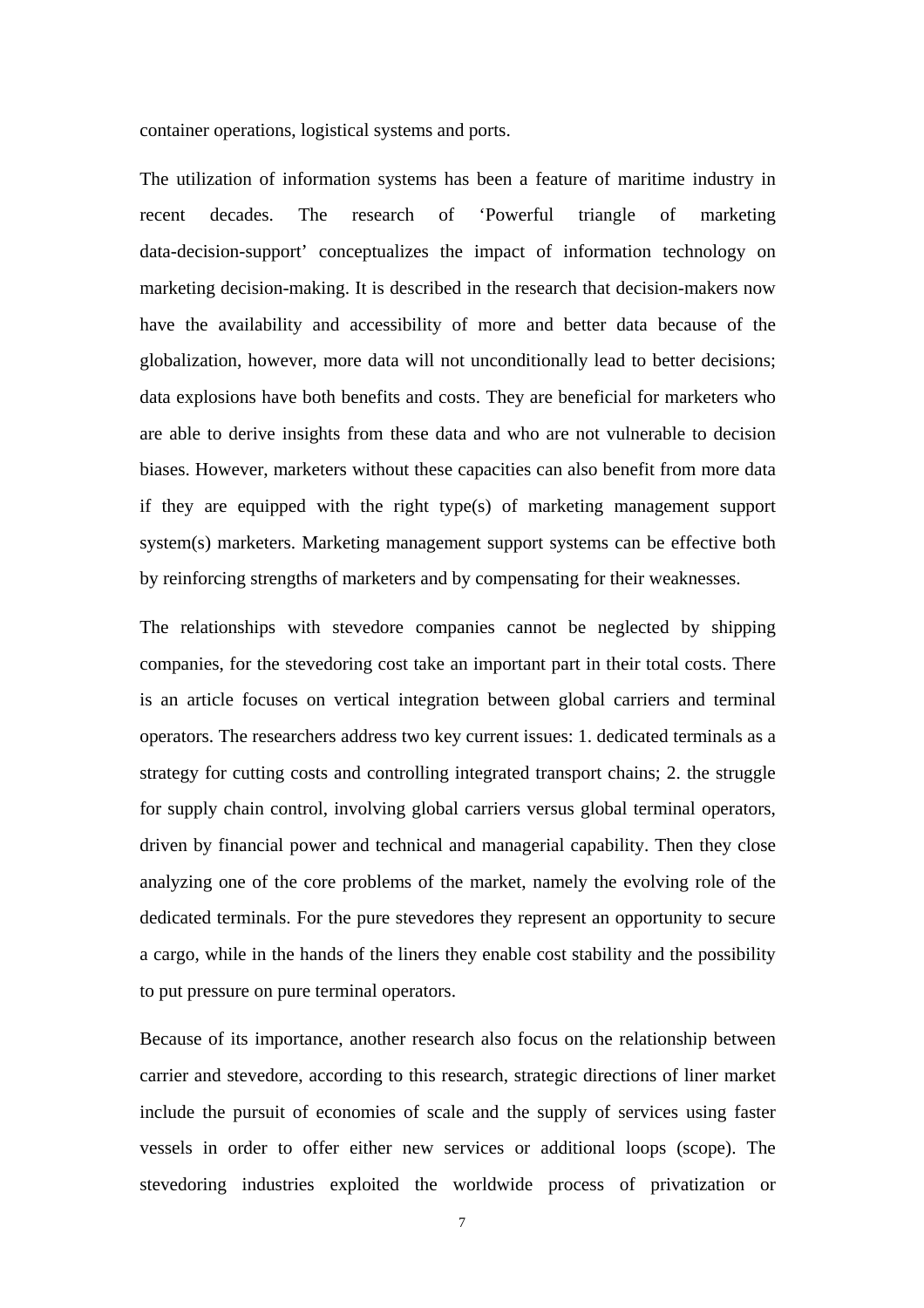liberalization, which has led to an increasingly aggressive and internationally oriented involvement of private companies. The evolution of the two industries is highly correlated. Shippers required higher operational flexibility together with wider geographical coverage as well as considerable financial resources. The stevedoring market is facing a more competitive environment: the trade-off between flexibility and firm size, involving economies of scale but also managerial complexity, is becoming a critical factor.

As one of the vital cost player in marine industry namely land transport, studies of modal transport (overland versus maritime) and their differential characteristics are of relevant interest for maritime economists and are taken into account in economic policy-making. A research used regression model to analysis the impact of transport costs on international trade. The researchers choose a port in Span to do the research. The results show that higher distance and poor partner infrastructure lead to a notable increase in transport costs. There are some other issues that affecting transportation cost, including environmental issues, customer and cargo security, and carrier safety.

Besides of many other methods that used for cost control, cooperation between shipping companies shows its specific advantages as well. After considering the key profiles of strategic alliances in liner shipping, the article of 'A critical evaluation of strategic alliances in liner shipping' argues that their current structure may prove inherently inadequate to deliver an acceptable level of stability. The main factors driving such instability can be found in the increased organizational complexity of the alliance as well as in the establishment of a certain degree of intra-alliance competition, whose effects are likely to undermine the level of mutual trust between partner companies. Causes and effects of such factors are investigated and some measures aimed at controlling alliance instability are also suggested.

8 and 2012 and 2013 and 2014 and 2014 and 2014 and 2014 and 2014 and 2014 and 2014 and 2014 and 2014 and 2014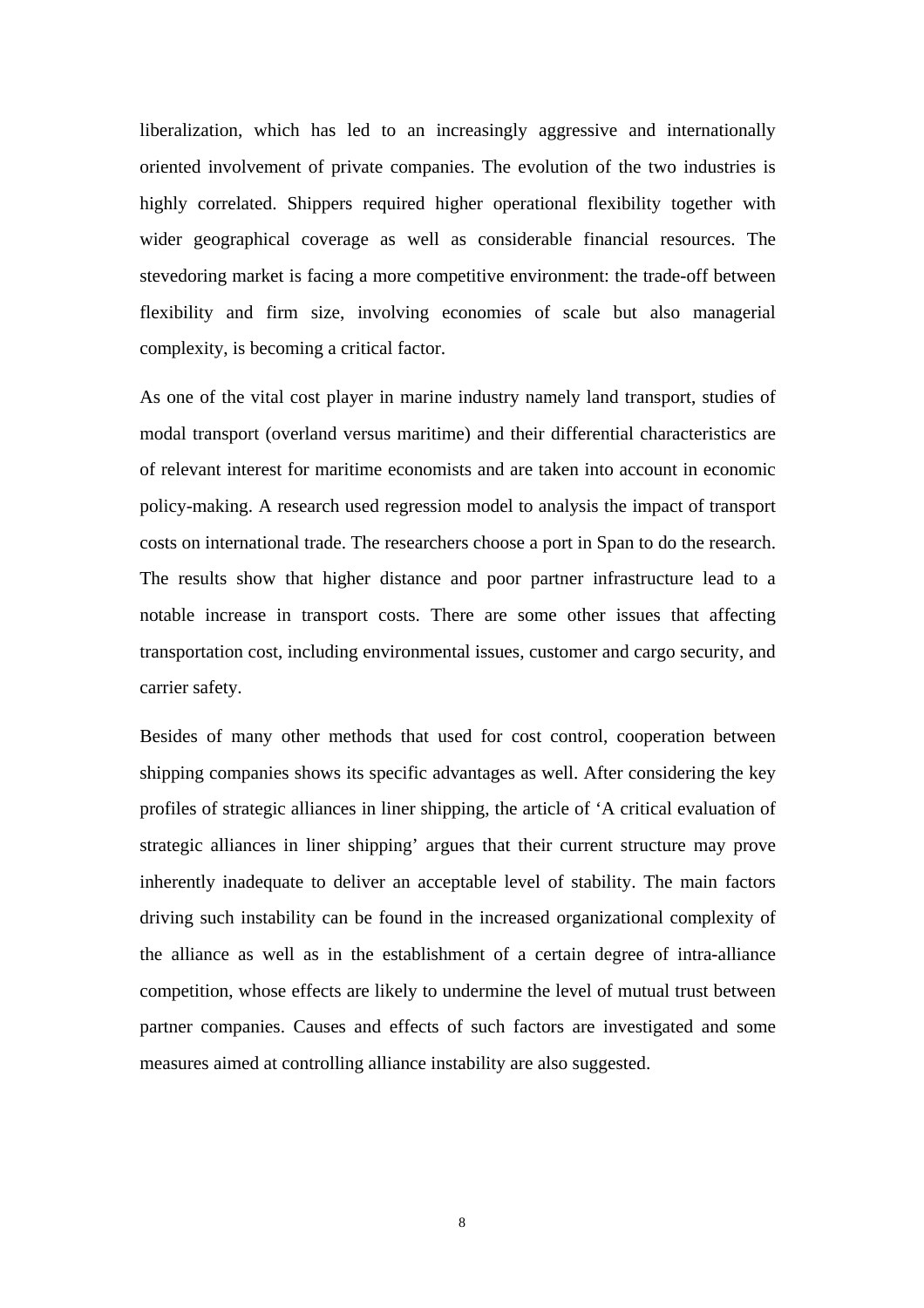### **Chapter 3 Cost items and their influential factors**

#### **3.1 Relevant cost items of liner companies**

Because the features of the transport service provided by liner shipping companies are fixed sailing schedules, fixed ports of call, named vessels, and in most cases fixed freight, the main costs for container liner shipping could be classified as ship cost, container cost, stevedoring cost and administration cost, by its origins and destinations.

Table 2 illustrates the classification of cost of liner shipping companies and major items each includes, as well as the proportion each takes on the total cost.

| <b>Cost classification</b>                                   | Major cost items                                                                                          | Proportion of the total<br>cost estimated |
|--------------------------------------------------------------|-----------------------------------------------------------------------------------------------------------|-------------------------------------------|
| 1. Ship Cost                                                 | Depreciation cost, fuel cost, port cost,<br>husbanding cost, ship maintenance cost,<br>etc                | $30\% - 40\%$                             |
| 2. Container Cost                                            | Capital cost, rent of<br>container,<br>maintenance and repair cost, empty<br>container repositioning cost | $15\% - 20\%$                             |
| 3. Stevedoring Cost and<br><b>Inland Transportation Cost</b> | Stevedoring cost, inland transportation<br>cost, cargo counterclaim                                       | $40\% - 50\%$                             |
| 4. Administration Cost                                       | Staff wages and welfare, management<br>costs, etc                                                         | $5\% \sim 10\%$                           |

#### **Table 3.1 classification of total cost of liner companies**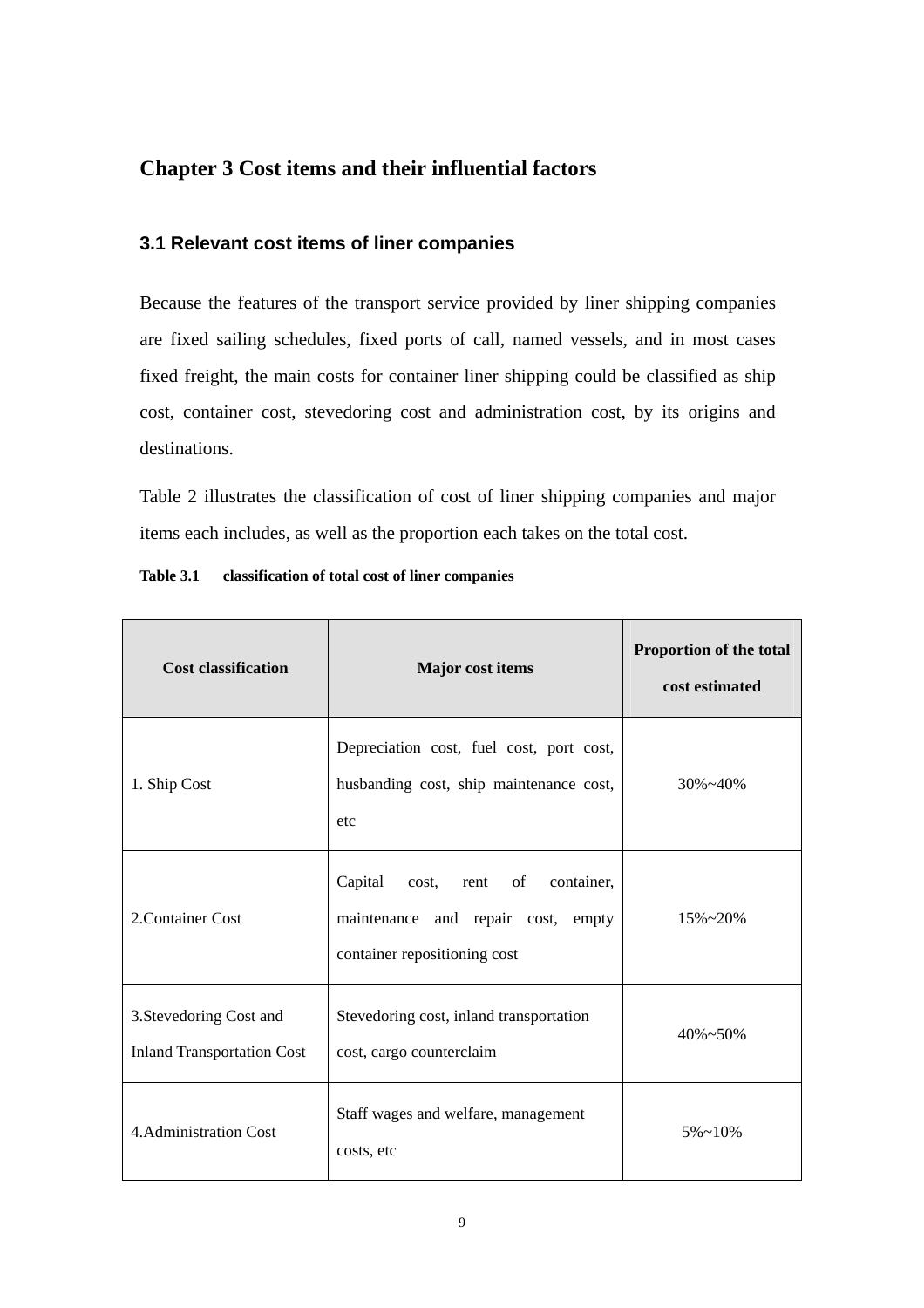From the table above, it can be known that among total cost, stevedoring cost and ship cost weight larger, together accounted for about 70%~80%, specifically, capital cost of both vessels and containers, fuel cost, port cost, stevedoring cost, inland transport cost and container repositioning cost consist of the key indicators of total cost of liner transportation. So the main items chosen to be analyzed in this paper are fuel cost, port cost, stevedoring cost and inland transportation cost.

#### **3.2 Influential factors of main cost items**

#### **3.2.1 Fuel cost**

The oil-based marine fuels are generally referred to as bunkers<sup>1</sup>. Bunkers are one of the biggest items of a ship's total cost. Their proportion can typically be in the region of 40 % to 60% depending on specific voyages and the fuel price at the time.

Fuel costs consist of two parts, as bunker costs and surcharges. Bunker costs refer to the price of the oil, which can be influenced by politics, war, economy, natural disaster, and activities of Organization of Petroleum Exporting Countries. Surcharges include carriages, call-back pays on holidays and at night, stand-by charges, and some other costs. Carriage is generally calculated by tonnage. The holidays are for the local holidays of the port arrived, the call-back pays are notified to shipowners by local oil suppliers in advance. Stand-by charge is required when the vessel does not arrive at the appointed place within the set time period and makes tank ship waiting; generally it is charged by hour. In a general way, the quoted price by oil suppliers only refers to oil price, and some other surcharges are calculated after their occurred.

Generally, influential factor of fuel cost for liner shipping companies can be as follows:

 1 Ma Shuo, (2005), Maritime Economics, Unpublished lecture handout, World Maritime University, Malmo, Sweden, PP91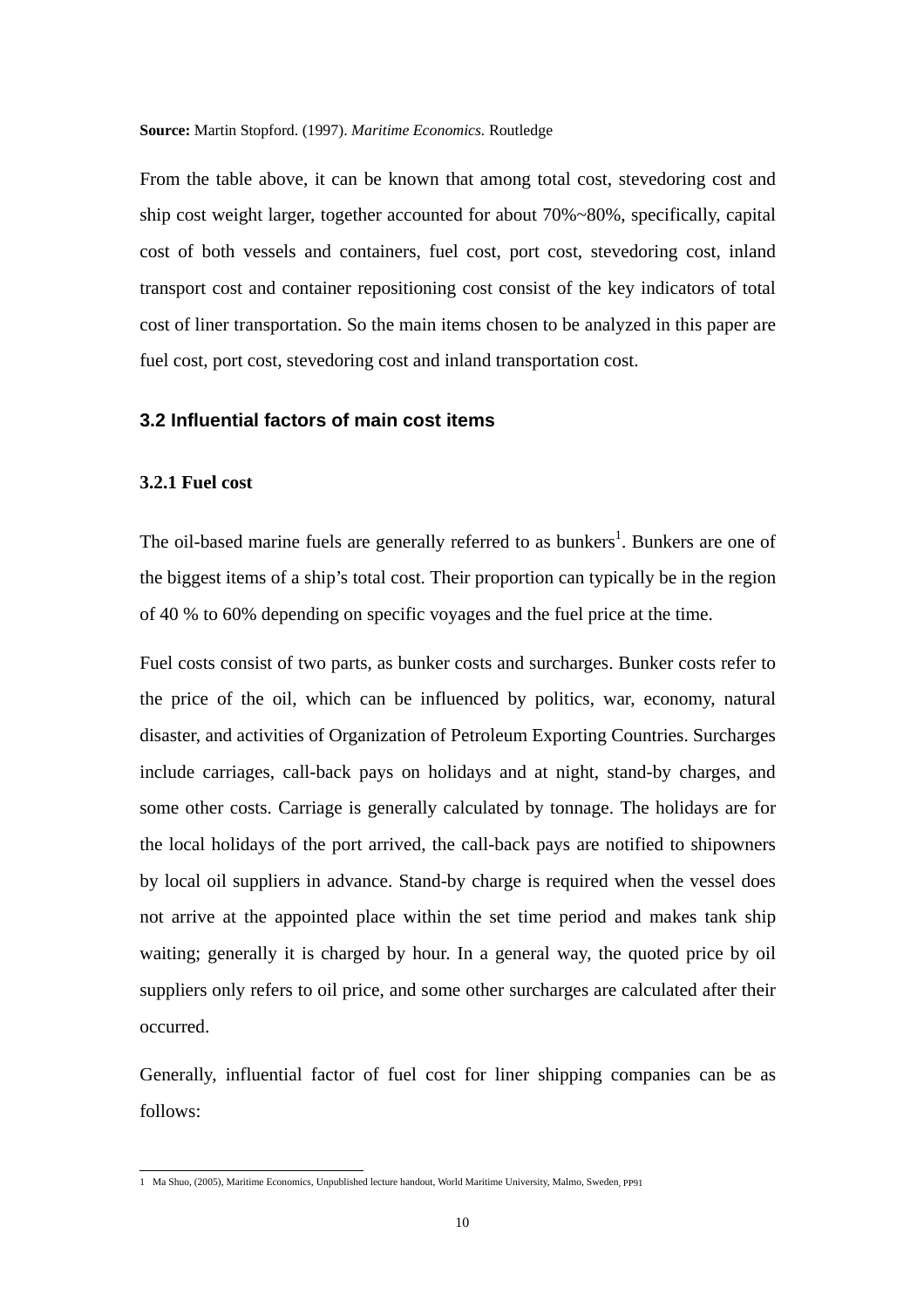1. The cost of bunkers depends directly on international oil market. Figue3 shows a trend of oil price in Singapore. From this figure, it can be clear that the fuel price rise dramatically within these years, which had been big problems to shipping lines on the cost control.



**Trends of oil price in Singapore**

Figure 3.1 Trends of oil price in Singapore

Source: www.jctrans.com

2. However, bunker's prices are of difference in various ports influenced by factors such as local demand, refining capacity and competition between suppliers. It is not uncommon that the price differences are as high as 50 % for the same type and amount of fuel at the same time but from different places which can be seen from Table 3 which illustrates oil prices at word main ports. Generally, marine bunkering services are provided by four types of suppliers: big multinational oil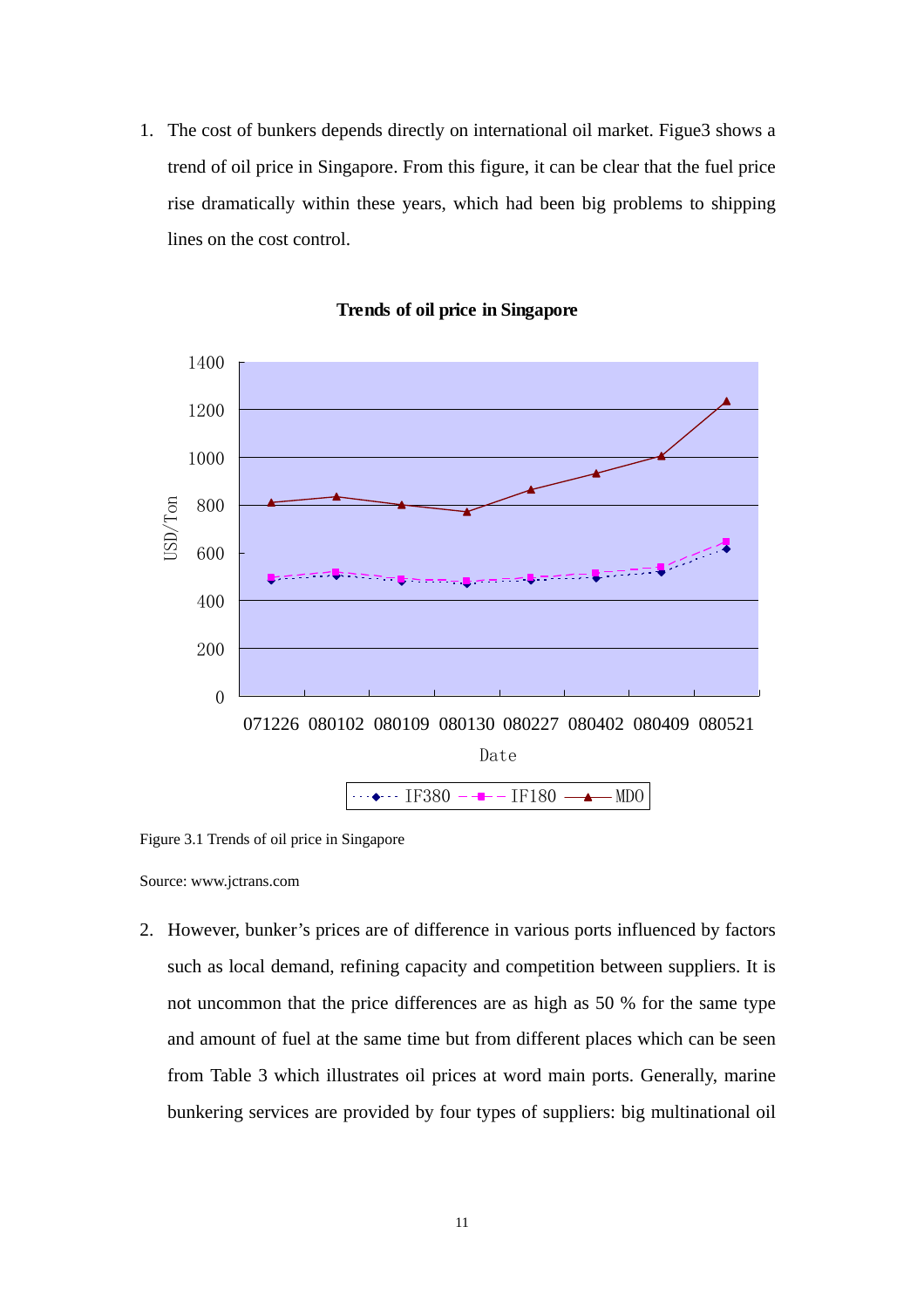corporations, national oil companies, trading companies and bunker agents<sup>2</sup>. The big multinational oil corporations used to dominate the market in the past, but their part decreased due to economic control by government, it is now closed to about one third of the total market. The market share of state-owned national companies has been growing steadily.

| <b>Place</b> | <b>IF380</b> | <b>IF180</b> | <b>MDO</b> |
|--------------|--------------|--------------|------------|
| Japan        | 600-602      | 611-613      | 889-891    |
| Singapore    | 517-518      | 537.5-539.5  | 1006-1008  |
| Korea        | 569-570      | 603-604      | 994-996    |
| Hong Kong    | 539-541      | 549-551      | 1002-1004  |
| Sydney       | NA-NA        | 618-620      | 1066-1068  |
| Melbourne    | 615-617      | 618-620      | 1066-1068  |
| Rotterdam    | 494-498      | 532-536      | 945-950    |
| Antwerp      | 489-494      | 525-530      | 915-920    |
| Hamburg      | 492-495      | 520-525      | 930-935    |
| Malta        | 512-514      | 539-541      | 1029-1031  |
| Istanbul     | 510-515      | 553-555      | 1075-1080  |
| Port Suez    | 507-509      | 532-535      | 955-958    |
| Dakar        | NA-NA        | NA-NA        | 1035-1090  |
| Kuwait       | 509-510      | 523-525      | 980-982    |
| New York     | 501-505      | 564-565      | 1025-1030  |
| Philadelphia | 509-511      | 539-540      | 1025-1030  |
| Houston      | 492-495      | 530-535      | 1015-1020  |
| New Orleans  | 500-502      | 516-518      | 1019-1021  |
| Los Angeles  | 525-534      | 539-541      | 1050-1055  |

Table 3.2 Oil prices at word main ports, 2008 04 09

Source: Marine Transport

3. Vessels' sailing speed often has intensive relationship with fuel cost since high

 2 Ma Shuo, (2005), Maritime Economics, Unpublished lecture handout, World Maritime University, Malmo, Sweden, PP92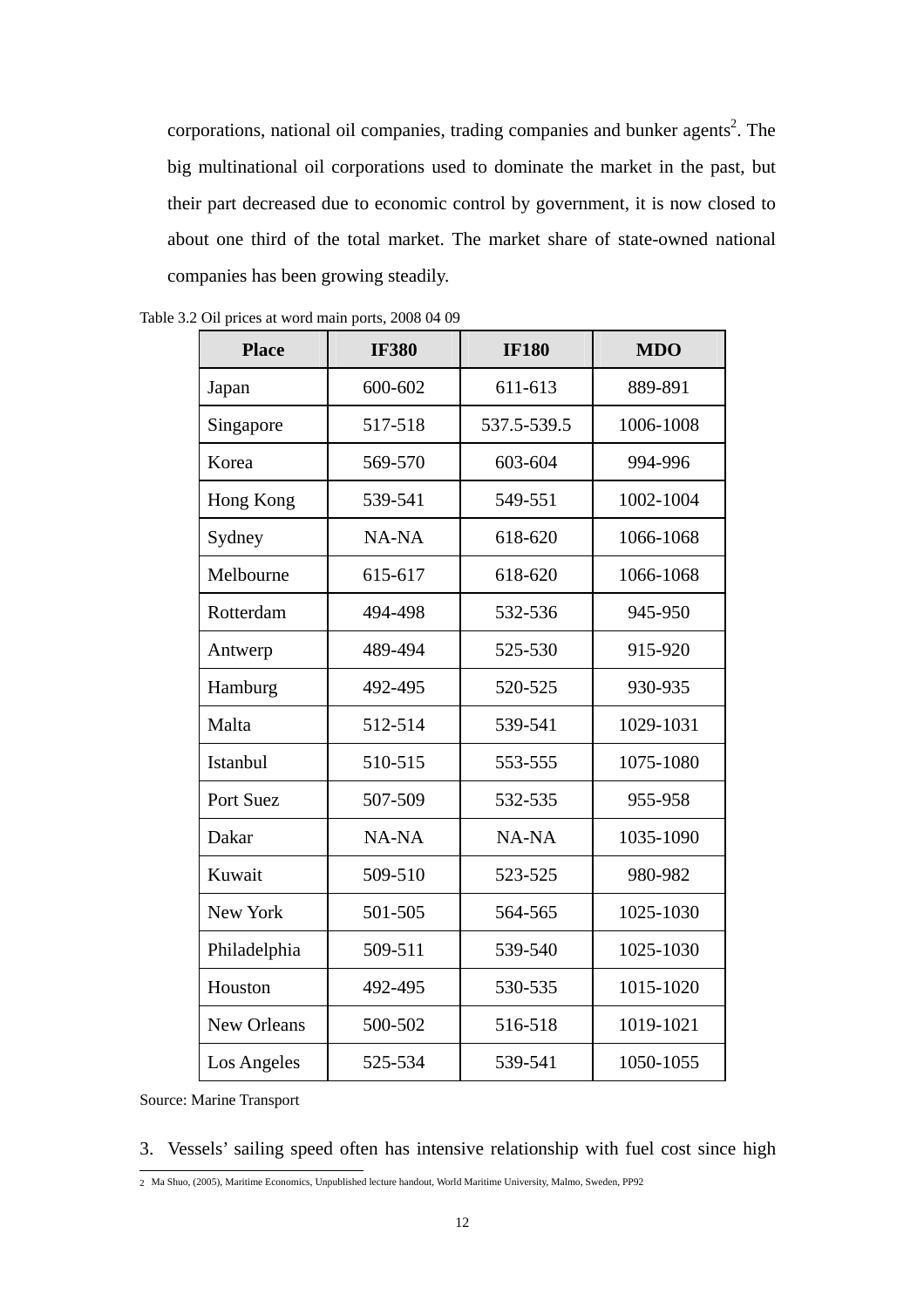sailing speed leads to high fuel consumption. Figure 4 shows an example curve of daily fuel consumption for four types of container ships at different service speeds; as the fuel consumption of vessels is the cube of the sailing speed, it can be clear from this curve that the higher the sailing speed is, the more consumption of fuel occurs. The keeping increasing price of fuels from 2007 has become a great problem to some shipping companies to maintain their service standards. With high proportion of fuel cost in total cost, ship operators are always trying to find the optimal speed. So it is mainly an issue of making a trade-off between reduced bunker consumption and loss of time.



Figure 3.2 An example curve of daily fuel consumption for four types of container ships at different service speeds

Source: Theo Notteboom. (2006). *Liner shipping economics,* Unpublished lecture handout, World Maritime University, Malmo, Sweden

4. The fuel consumption of vessels varies enormously according to the efficiency of vessels' engines. Newly built vessels are in general equipped with more efficient engines with low fuel consumption and thus more economical to operate.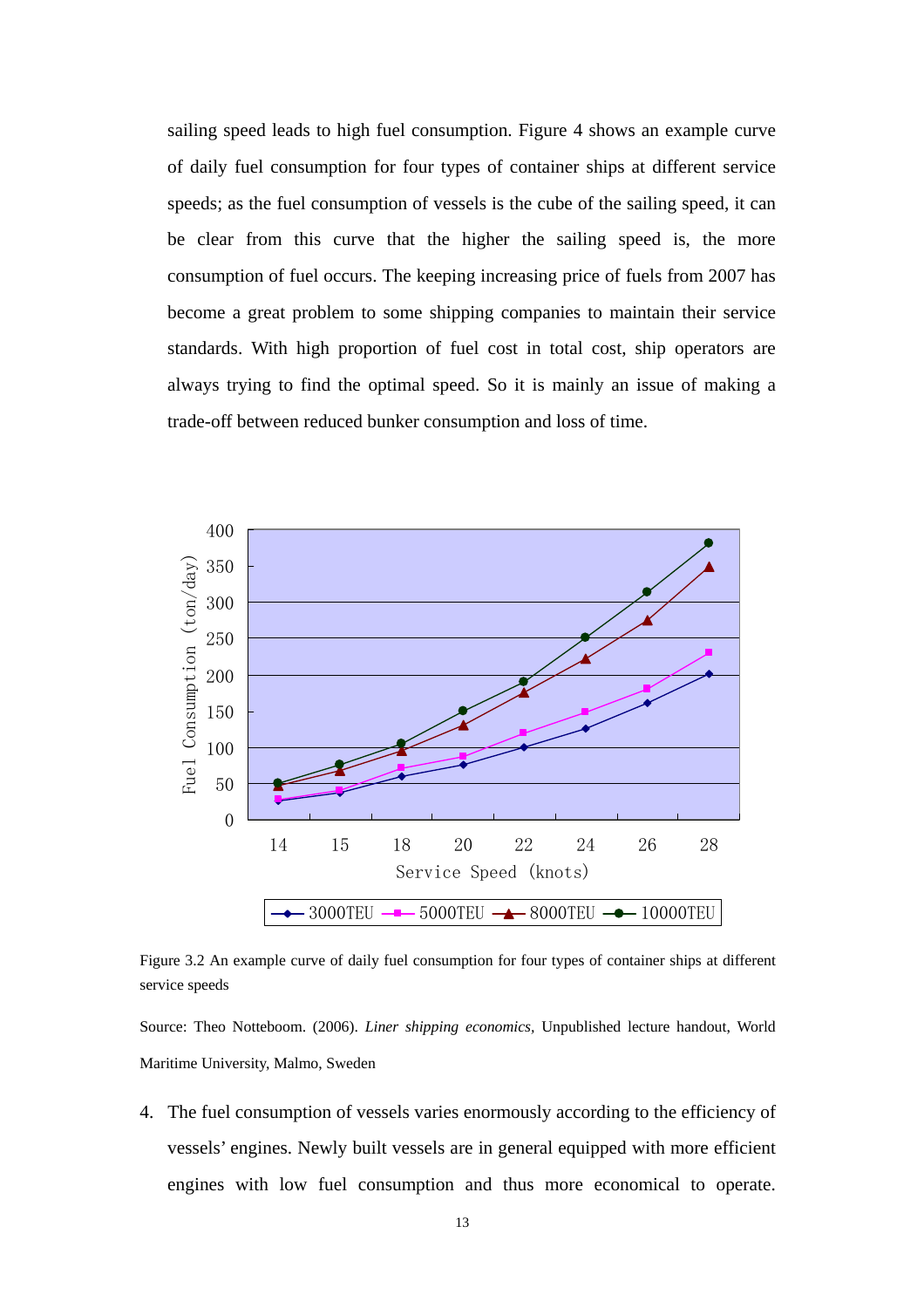Moreover, further advances in technology could lead engines being more efficient than the old generations. Table 4 demonstrates this big difference in efficiency between ships built in the 1970's and those built in the 1990's. From this table, the recently built vessels have much higher engine efficiencies than the 1970 built ones, and the efficiency gap could even as much as 47 percent.

|                                     | Tons of hfo/day | <b>Efficiency improvement</b> |
|-------------------------------------|-----------------|-------------------------------|
|                                     | (at 14 k)       | (compared with 1970)          |
| Recently built 120,000 bulk carrier | 39              | 34%                           |
| 1970's built 120,000 bulk carrier   | 59              |                               |
| <b>Recently built Panamax</b>       | 30              | 44%                           |
| 1970's built Panamax                | 54              |                               |
| Recently built Handymax             | 18              | 47%                           |
| 1970's built Handymax               | 34              |                               |

Table 3.3 Representative fuel consumption for selected vessels

Source: Theo Notteboom. (2006). *Liner shipping economics,* Unpublished lecture handout, World Maritime University, Malmo, Sweden

5. The variety of vessel types also leads to the variation of the consumption of fuel. Figure 5 illustrates the fuel costs for three types of container vessels and different service speeds (TEU per day) at end July 2006 bunker prices. Under the same service speed, for example 14 knot, a 12000TEU vessel consumes fuel of 20,700 USD, while the 8000 TEU and 5000 TEU vessels' fuel cost is 16,000 USD and 12,200 USD each. And vessels that use their own gears or other equipments at ports consume more than vessels that do not use them.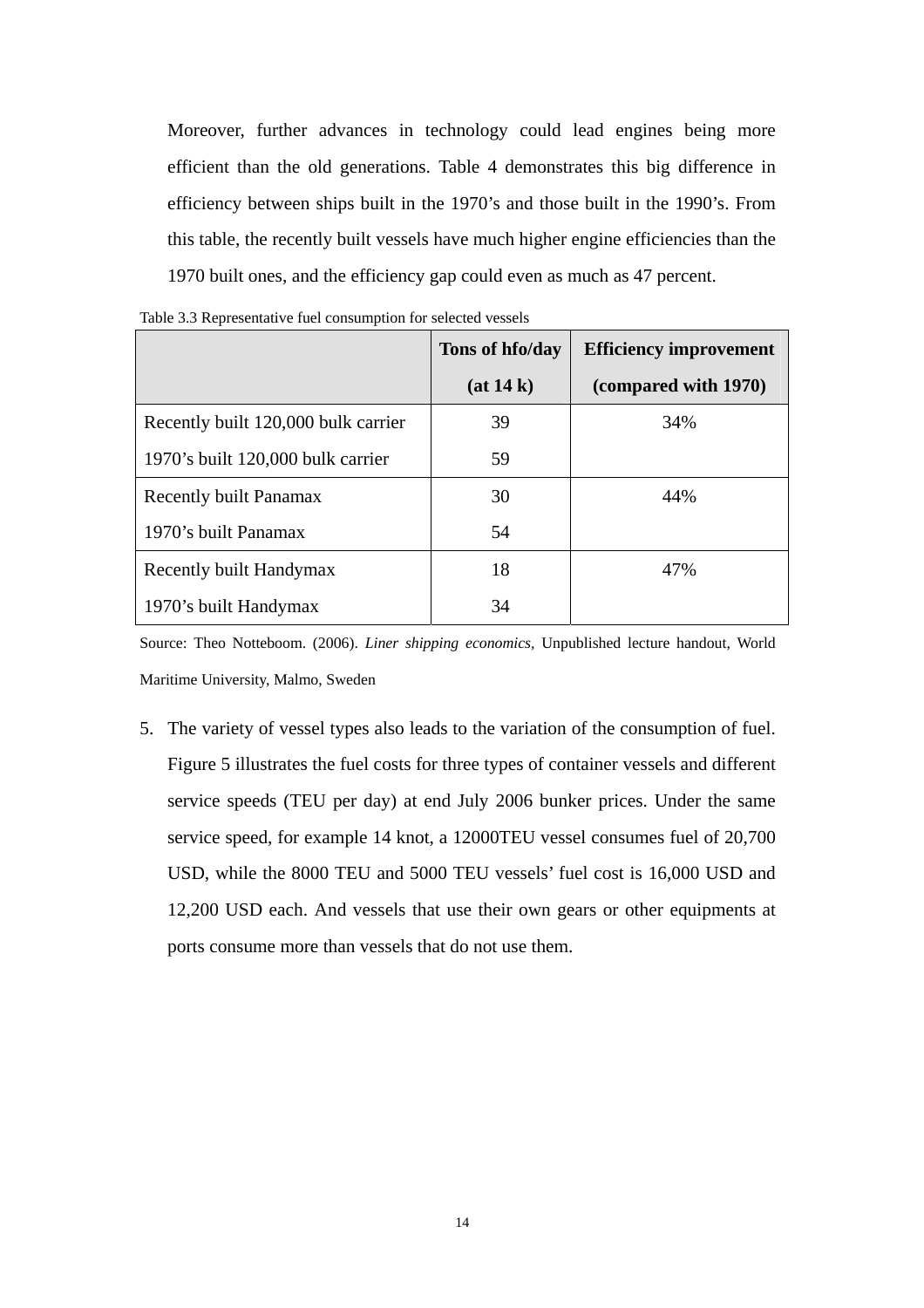

Figure 3.3 Fuel costs for three types of container vessels and different service speeds (TEU per day) at end July 2006 bunker prices Source: Germanischer Lloyd

#### **3.2.2 Port cost**

Port costs constitute an important part of ship's voyage costs, about 50% of variable cost. These costs can be classified into costs incurred by the vessel itself and cargo handling, they are identified as ship related costs, cargo related cost, and other costs. These costs vary dramatically from one port to another.

Ship related costs in a port include pilot fees, towage, berthage, mooring and unmooring charge, harbor dues, light dues, berthing fee (dockage and anchorage included), line handling charges, quarantine, cost for disposal of slops and waste oil, and other charges. Cargo related costs include container loading and discharging cost. Canal dues can also be classified in the category of port cost, though they are paid exclusively. The canal charges are paid based on particular tonnage measurement standards set up by the canal authorities.

Port charges are items over which ship-owners have less control since they vary considerably around the word. Table 5 illustrates the port cost index in the 36 main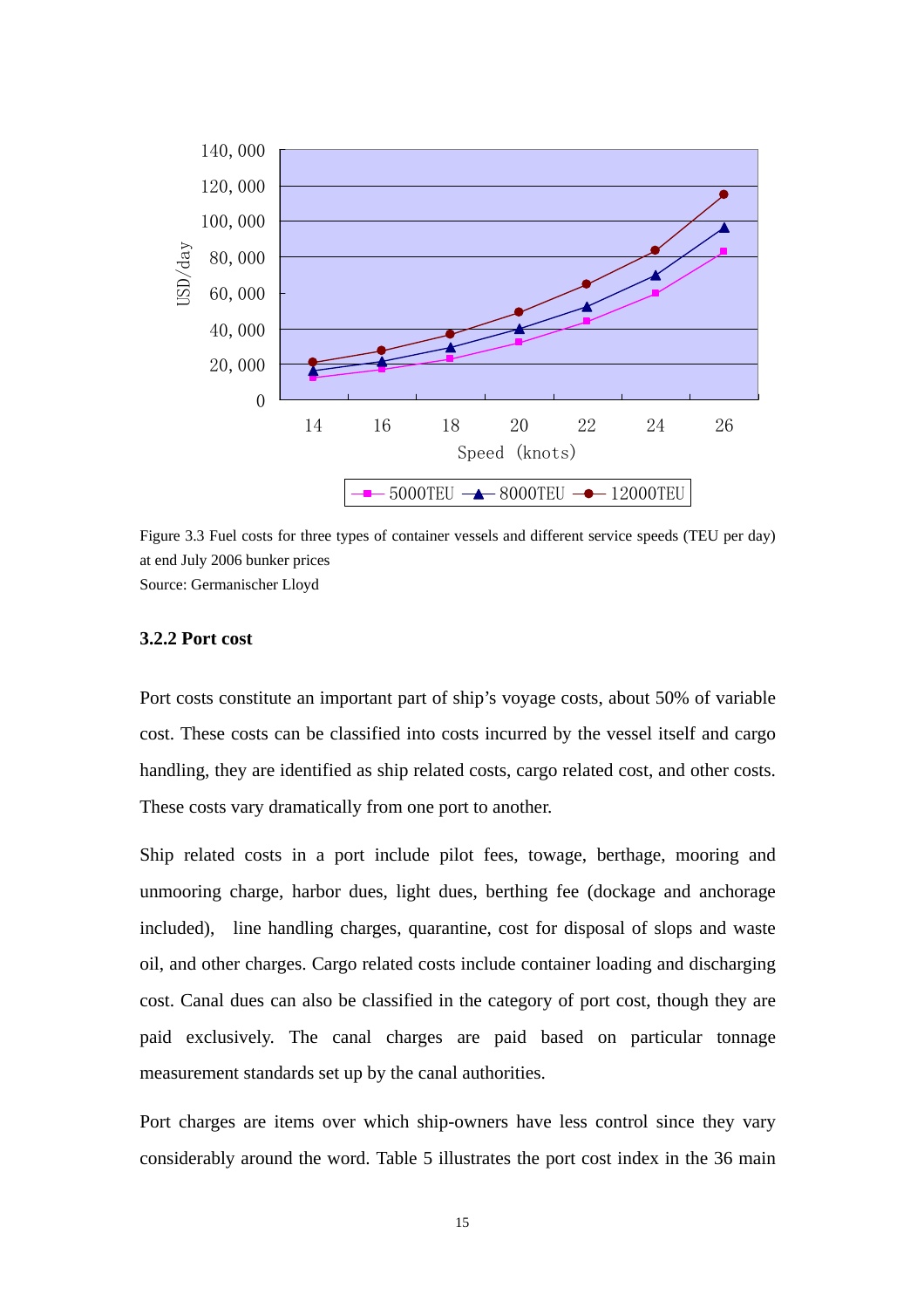ports in the world. From this table, the highest port cost with an index of 194 which is Rotterdam in Netherlands compare with the lowest cost index of 33 which is Penang in Malaysia results a proportion of about 6 times. Even in the same country or same area, port cost can be of difference.

Factors related to port cost are as the rationalization of shipping routes, as well as port-call decisions, since the competition between neighborhood ports and the different handling equipment levels of the ports would lead to different port costs

Another factor could be fleet vessels' DWT for port charges are generally levied on the base of ships' tonnage, the additional element of economics of scale is introduced for the port cost per TEU reduces as the ship gets bigger.

| Port          | <b>Cost Index</b> | Port            | <b>Cost Index</b> | Port       | <b>Cost Index</b> |
|---------------|-------------------|-----------------|-------------------|------------|-------------------|
| Penang        | 33                | Seattle         | 79                | Norfolk    | 106               |
| <b>Burnie</b> | 35                | Fremantle       | 82                | Yokohama   | 111               |
| Lyttelton     | 40                | Los Angeles     | 89                | Oakland    | 113               |
| Singapore     | 47                | La Spezia       | 90                | Keelung    | 115               |
| Wellington    | 49                | Kaohsiung       | 77                | Nagoya     | 117               |
| Auckland      | 59                | Adelaide        | 99                | New York   | 118               |
| <b>Busan</b>  | 62                | Melbourne       | 100               | Hongkong   | 118               |
| Jakarta       | 65                | Shimizu         | 104               | Osaka      | 122               |
| Savannah      | 74                | <b>Brisbane</b> | 104               | Le Havre   | 130               |
| Barcelona     | 75                | Yokkaichi       | 105               | Marseilles | 144               |
| Port Chalmers | 75                | Sydney          | 106               | Portland   | 166               |
| Rotterdam     | 194               | Hakata          | 106               | Hamburg    | 174               |

Table 3.4 The port cost index in the 36 main ports in the world.

Source: www.jctrans.com

#### **3.2.3 Stevedoring cost**

Stevedoring costs refer to container handling cost, stevedoring, tallying charges,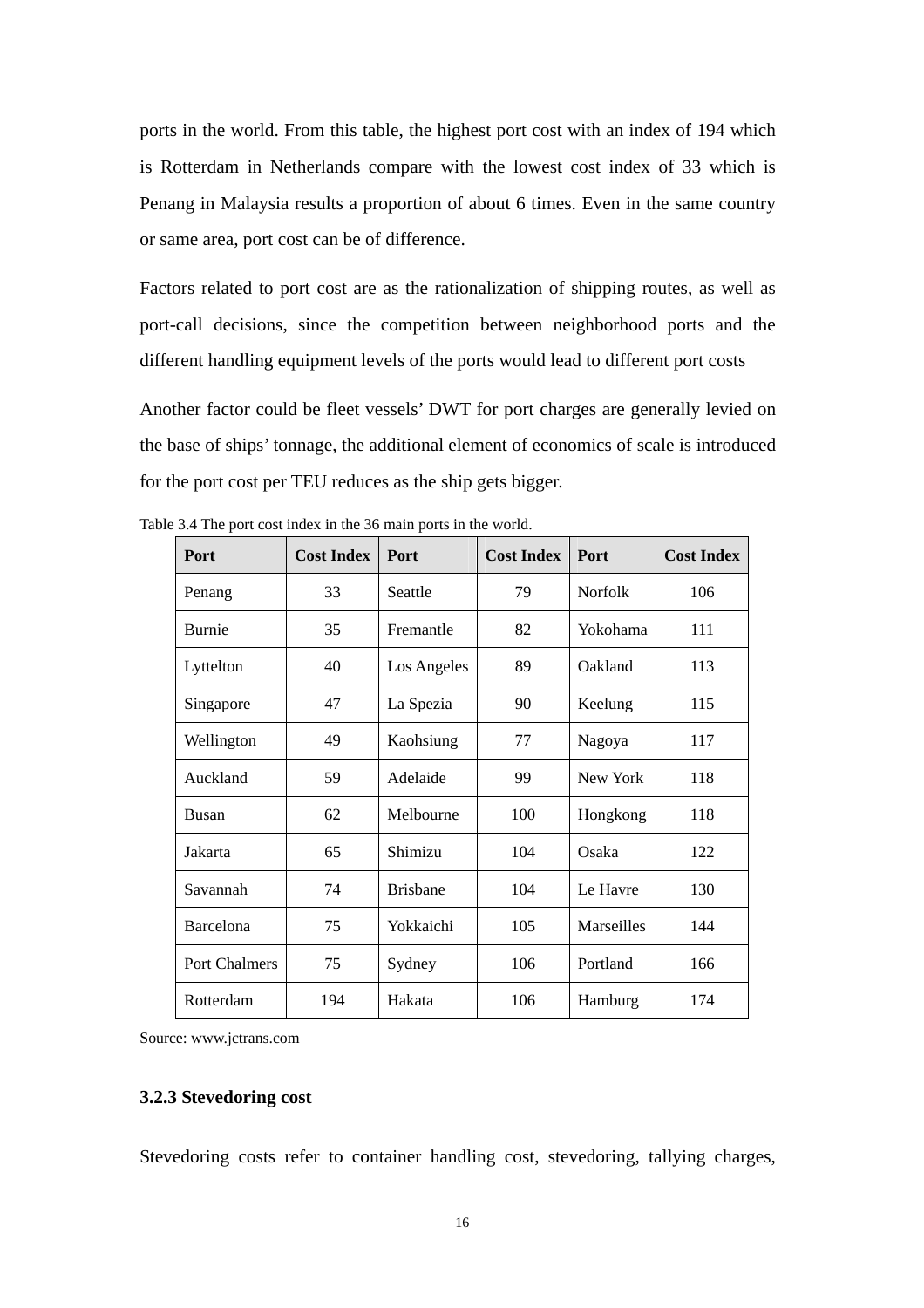machinery charge, tax dues, stand by fee, pays for winchman, watchman and foreman, special handling charges, storage cost, and a allowance for the cost of any claims that may arise. These charges are calculated on the base of the specification or quantity of the containers, as well as taken times such as days for hiring machinery, stand by and storages. Table 3.5 listed the stevedoring costs on Lianyungang port in China.

| Table 3.5 Stevedoring cost on Lianyungang port |  |  |  |  |  |
|------------------------------------------------|--|--|--|--|--|
|------------------------------------------------|--|--|--|--|--|

|     |                     |                       | UNIL: KMD Der DOX |
|-----|---------------------|-----------------------|-------------------|
|     | Container Type      | Loading/Unloading Fee | Transit Fee       |
|     | General cargo box   | 425.5                 | 659.5             |
|     | Empty box           | 294.1                 | 503               |
| TEU | Dangerous cargo box | 467.9                 | 725.2             |
|     | Heavy reefer box    | 467.9                 | 725.2             |
|     | Empty reefer box    | 324.1                 | 502.4             |
|     | General cargo box   | 638.3                 | 1000.2            |
|     | Empty box           | 441.1                 | 768.6             |
| FEU | Dangerous cargo box | 702                   | 1088.2            |
|     | Heavy reefer box    | 702                   | 1088.2            |
|     | Empty reefer box    | 486.1                 | 753.4             |

 $U$  is  $\mathbf{D} \mathbf{D}$  in  $\mathbf{D} \mathbf{D}$  in  $\mathbf{D} \mathbf{D}$  in  $\mathbf{D} \mathbf{D}$  in  $\mathbf{D} \mathbf{D}$  in  $\mathbf{D} \mathbf{D}$  in  $\mathbf{D} \mathbf{D}$  in  $\mathbf{D} \mathbf{D}$  in  $\mathbf{D} \mathbf{D}$  in  $\mathbf{D} \mathbf{D}$  in  $\mathbf{D} \mathbf{D}$  in  $\mathbf{D} \mathbf{D}$  i

Source: www.jctrans.com

Influential factors for stevedoring cost can be classified into structure investment factor and management factor. Though the differences of structure and machinery construction level, and labor price make the stevedoring charges vary around the world, the variety of stevedoring process and management level among ports are of significance when contribute to the price gap.

1. Capital investment gaps. Containers are handled and transmitted by large scale machinery. The developed industry countries have technical and monetary advantages in investing the latest handling and stevedoring machinery, but the capital investment in purchasing such large machinery, as well as the higher expenses on spare parts storage, machinery maintenance, transportation and insurance than developed countries, raises the running expenses of ports much higher for some developing countries. While labor cost in some developing countries are much lower than developed countries which provide a little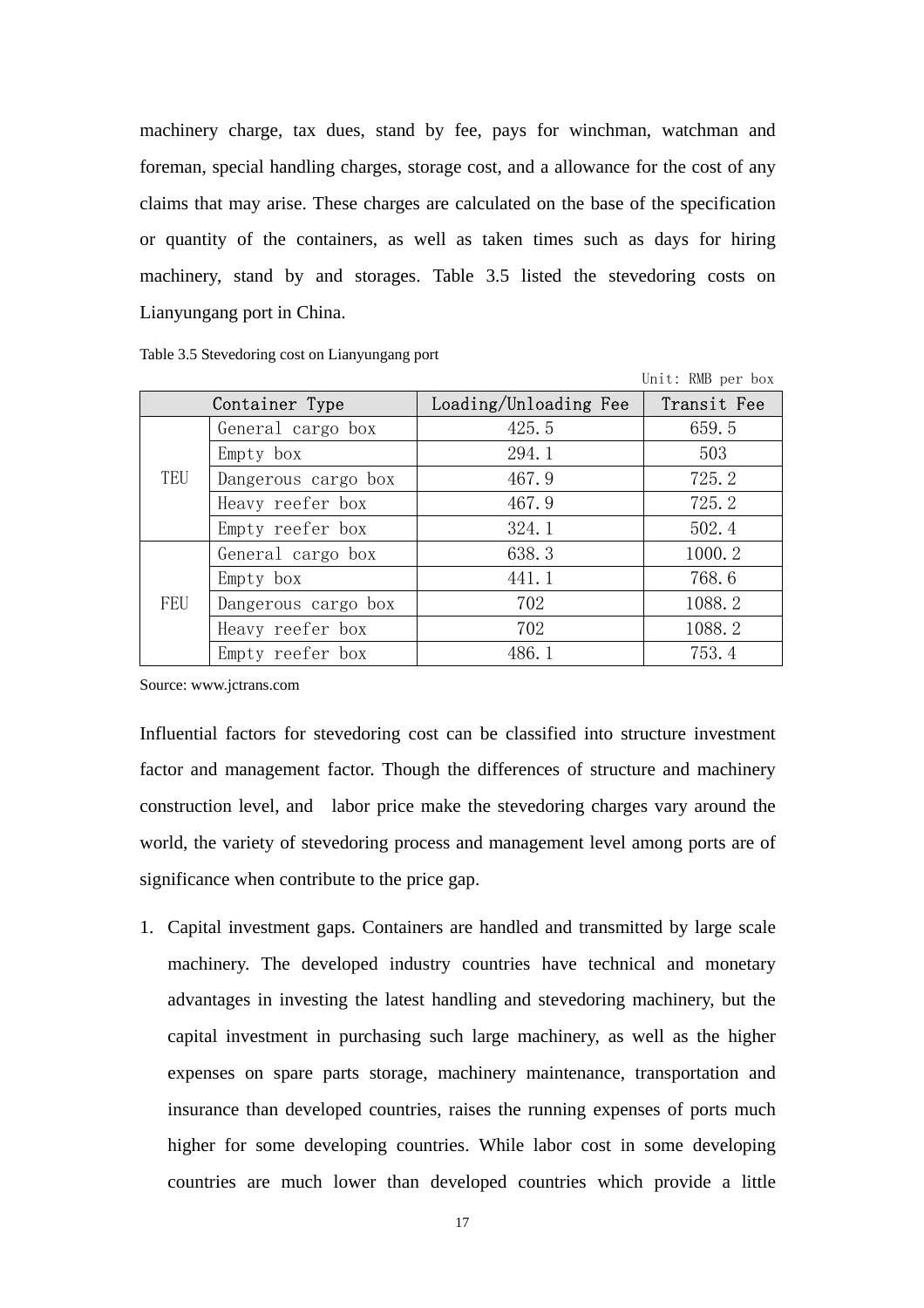trade-off for the high machinery cost.

2. Operating process and management level differences. Though terminal operators pay much attention on equipping the machinery and infrastructure and there are general standards made by ISO for containers which make it much convenient for the design and communication of handling programs among countries, the actual conditions for operating and process design, as well as management level of the port between countries represented by operating efficiency and expenditure have been considerably gaps on the pricing problems. Highly efficient operating and managing process would lead to low cost and high service efficiency, while the lower ones would expense more, which cause the price gaps around the stevedoring industry.

#### **3.2.4 Land cost**

Hinterland transport costs are consisted by the costs of inland transportation, loading and unloading, inland container yard costs and some empty container repositioning cost. Since liner companies is expanding their services from sea transport only to wider areas such as hinterland transport, then inland transportation costs compose a significant part in the total transportation cost of liner companies, generally a ratio of 30%. The forms for inland transport include air, rail, road and barge and the costs are influenced by transitions of modes of containers.

There are three factors relate to inland transport cost, namely transport scale, distance and ratio of carriage.

1. Transport scale. The transport scale will have direct influence on the cost of the transport company. Generally, costs are divided into fixed cost and variable cost, the more one produces the cheaper the unit cost will be, as the fixed cost do not increase. Such effect that reflects the positive relationship between scope of the enterprise and operating cost is called economic of scale. While diseconomy of scale is along to the increasing of the production scale, the unit cost also increase.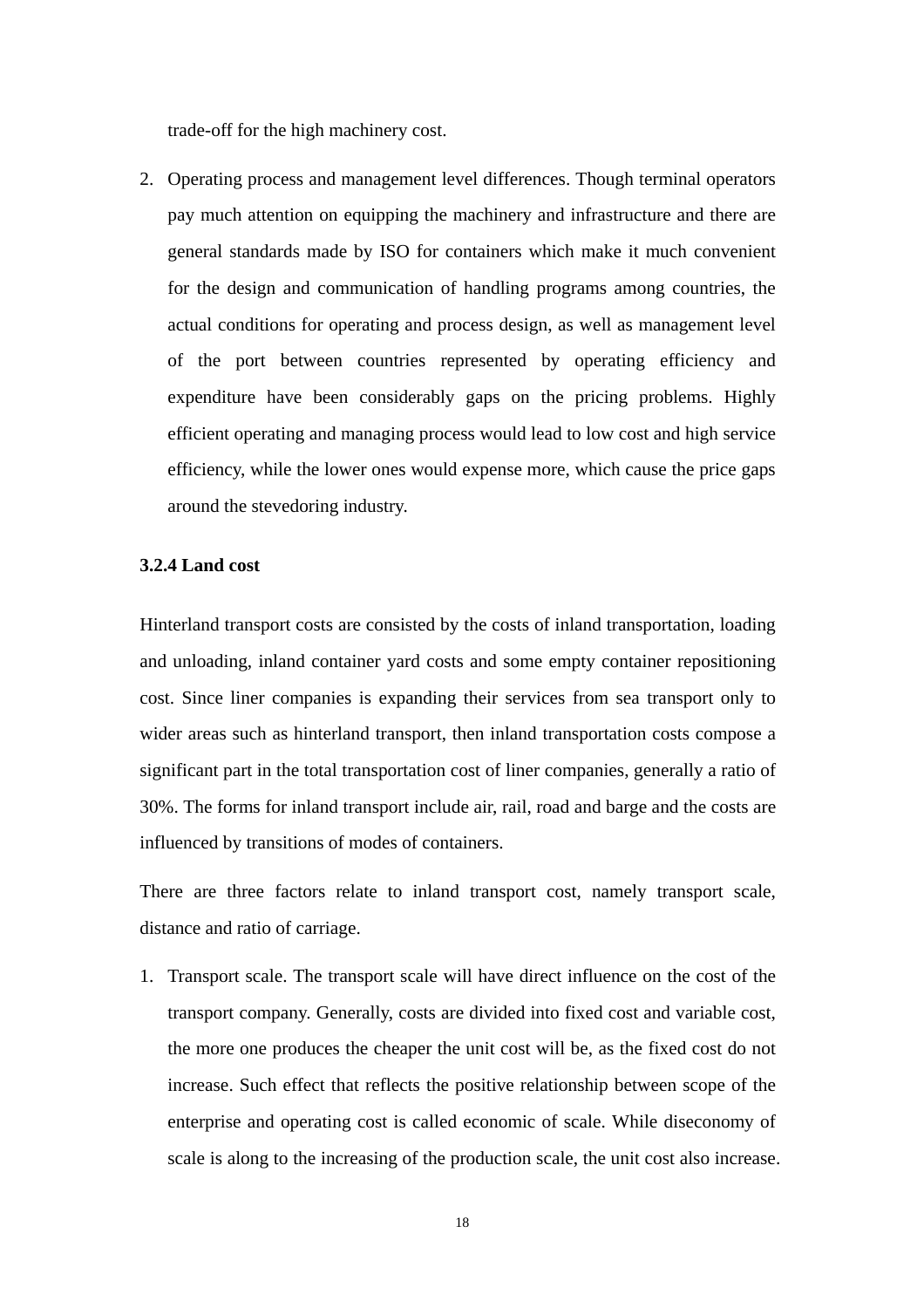As for transportation industry, large conveyances would have cost advantages than general ones, as well as large transport companies would take advantages in cost competition.

2. Transport distance. Each transport modal has its own optimal transport distance. Generally, air and sea transport are suitable for long distance transport; rail and barge are for mid-long distance; while road transport has advantage in short distance transport. Within rational transport distance ranges for each transport modal, the longer distance the cheaper it will be for each ton-kilometer. As for shipping companies who expand their business to inland transport services, the distance issue is of two parts, one is to choose a suitable transport modal or an integration of the modals to optimal their inland transportation cost, another is to rationalize their cargo structure between seashore and inland, because no matter how optimal the transport modal they integrated and how economic of scale it will be, the transport cost of the cargo from a far inland place is much higher than the cost of seashore ones. Figure 6 shows the cost structure of unimodal road haulage versus rail and multimodal transport. From this figure, it can be clear that road transit cost is lower than intermodal transport within a limited distance; while along with the distance increase intermodal transport shows its advance in cost expenditure.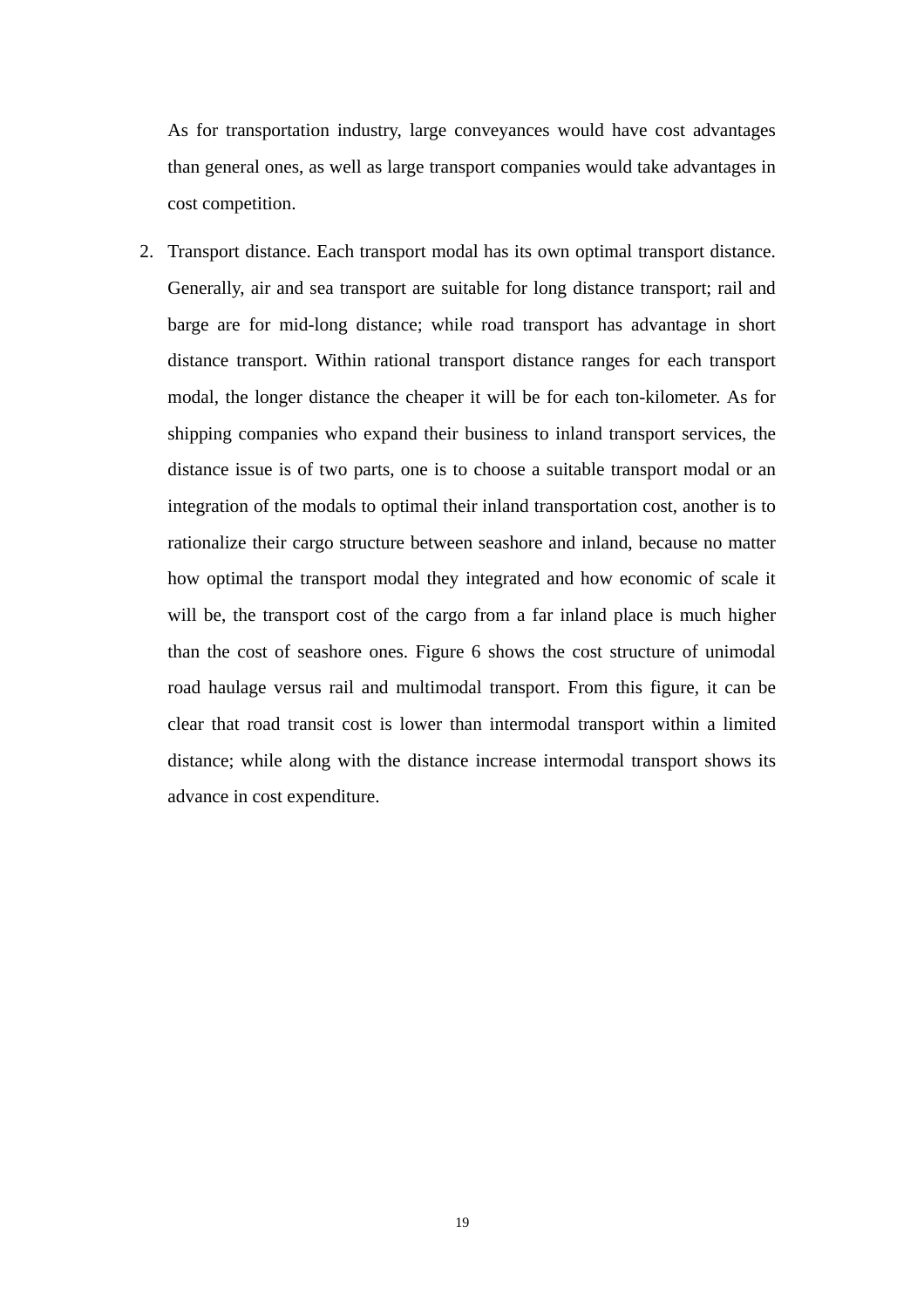

Figure 3.4 Cost structure of unimodal road haulage versus rail and multimodal transport

Source: Konings. Integrated centers for transshipment

3. Ratio of carriage. The ratio of carriage includes loading density and transport density. Loading density is the ratio of actual load and rating load. Under the condition of fixed distance and transport density, the transport cost will decrease along with the increase of the loading density. While there is not enough cargo to load, the cost issue can be settled by increased transport density. Trade-off should be considered between carriage ratio and total cost.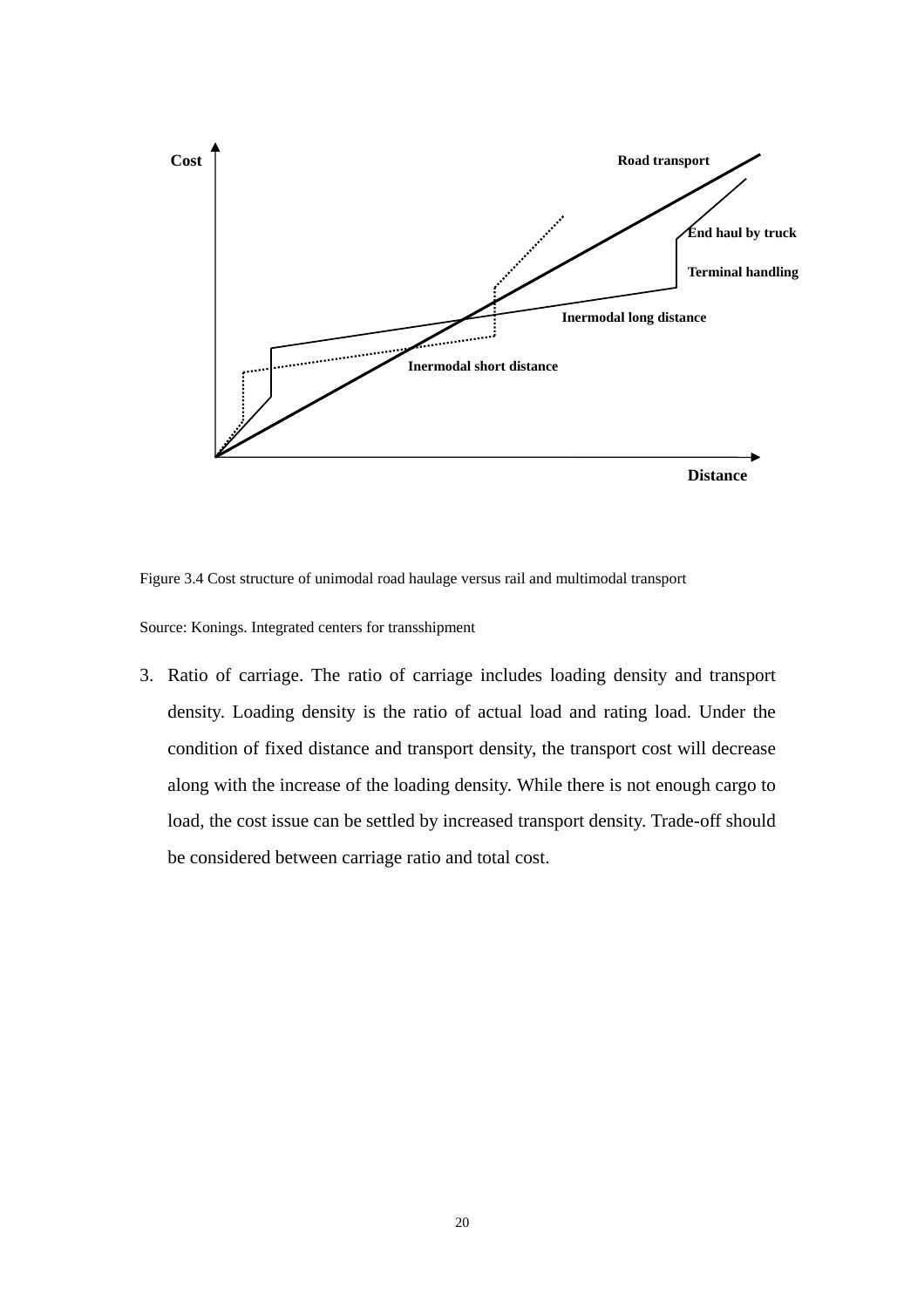#### **Chapter 4 Measures against cost increase**

#### **4.1 Introductions**

The former chapters describe some main cost items in liner shipping business and their influential factors accordingly, while this chapter and the next chapter illustrate some solutions to control the increasing of these costs. Details of these solutions are introduced with the considerations of not only the advantages but also their inconsistencies, and during the introduction of these methods specific cases are illustrated accordingly as well.

#### **4.2 Measures on deployment**

#### **4.2.1 Rationalize shipping routes**

Significant savings can be achieved with efficient fleet routing and scheduling for the market situation plays an important role in shipping lines' profit, as well as cost.

Before an operator can start with the actual design of a regular container liner service he should assess the market to be served and the distribution of service demand. The variables need to be considered include the number and dispersion of final destinations, the density of cargo flows to/from these inland destinations and the existence of trade imbalances. The imbalance of cargo flows between two sides of a designed route would cause high costs on container reposition. The strategic decision that made by OOCL to take the Inside-Asia route and Pacific route as their key developing routes is on the base of the great potential of economic development of these two areas. Table 7 show the imbalance of the trade between Atlantic lines vie the space utilization ratio. In the past, the routing strategies were made by decision makers mainly by their past experience. However, with the expansion of the companies, decision makers need to consider more complex factors which make the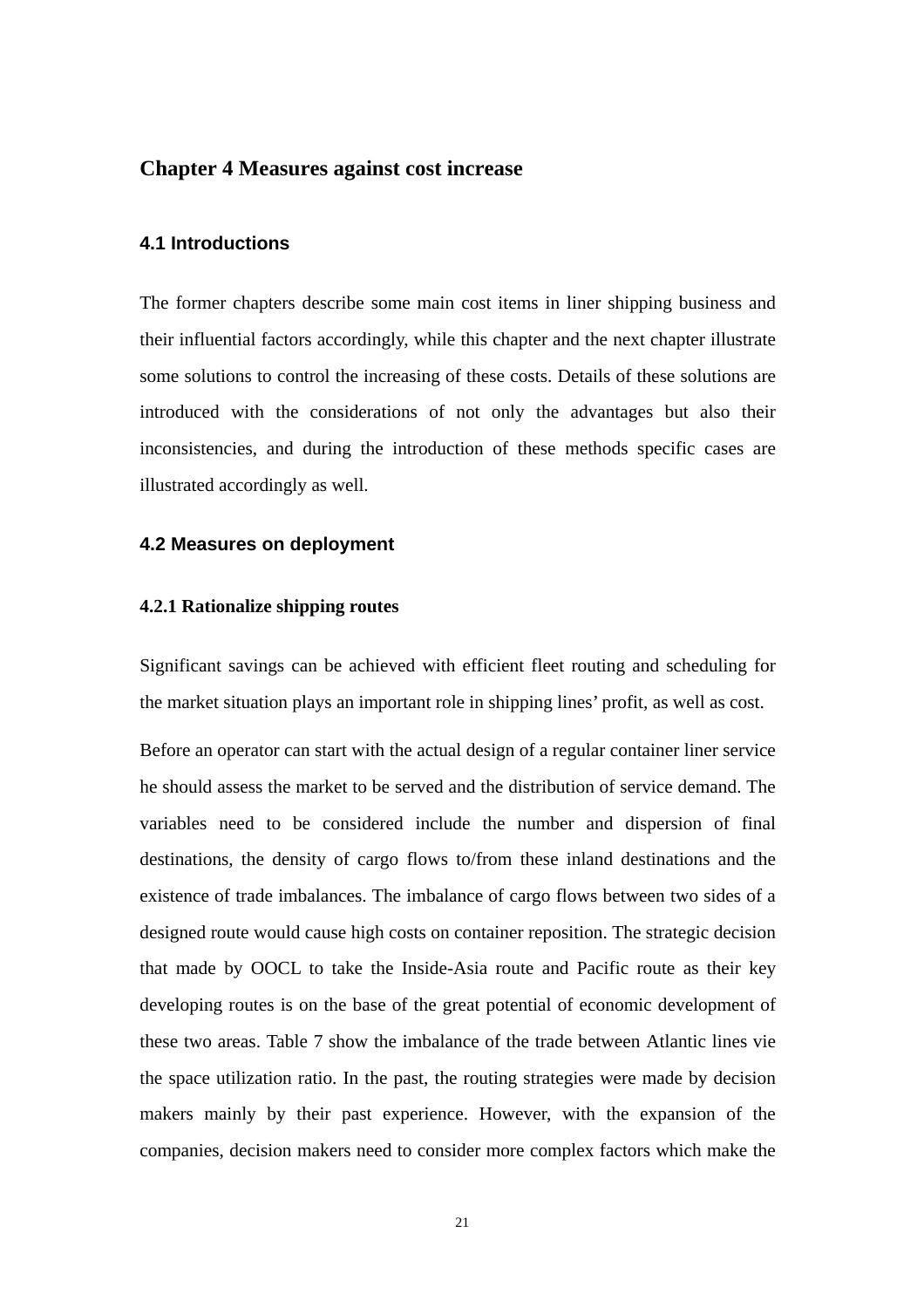decision making process become harder. Fortunately, with the development of computer software technology, establishing a mathematical optimization models via related software can be of a great help for making route decisions.

| Year | <b>USA-EUROPE</b> | <b>EUROPE-USA</b> |
|------|-------------------|-------------------|
| 2001 | 85.90%            | 58.60%            |
| 2002 | 88.50%            | 58.50%            |
| 2003 | 85.90%            | 61.80%            |
| 2004 | 87.80%            | 66.50%            |
| 2005 | 88.90%            | 72.10%            |
| 2006 | 81%               | 63.50%            |
| 2007 | 74.30%            | 63.40%            |

Table 4.1 The space utilization ratio of Atlantic line

Source: Drewry

There are three highly interrelated key decisions for service planners to put into considerations when scheduling shipping routes, being the service frequency, fleet size, vessel size and fleet mix, and the number of port calls.

Usually, Weekly call is required on major routes; and Weekly call, but sometimes one calls every two weeks on secondary routes, because marginal utility to customer reduces when frequency is very high, and the trade-off between operating costs and customer focus must be considered by the planner. The high frequency of a port relates to different shipping lines, not only one shipping line.

The fleet size to be deployed depends on the time needed for roundtrip and desired frequency. More vessels are needed in order to maintain weekly frequency on long distance route than short one. But in a desired route, the size of the fleet can be influenced by other issues such as sailing speed, vessel size and port time. Sailing speed often depends on fuel cost since high sailing speed leads to high fuel consumption. Figure 7 shows an example curve of daily fuel consumption vs. vessel speed. It can be clear from this curve, it can be seen that fuel consumption increase along with the raising of the sailing speed. The trend of growing vessel size is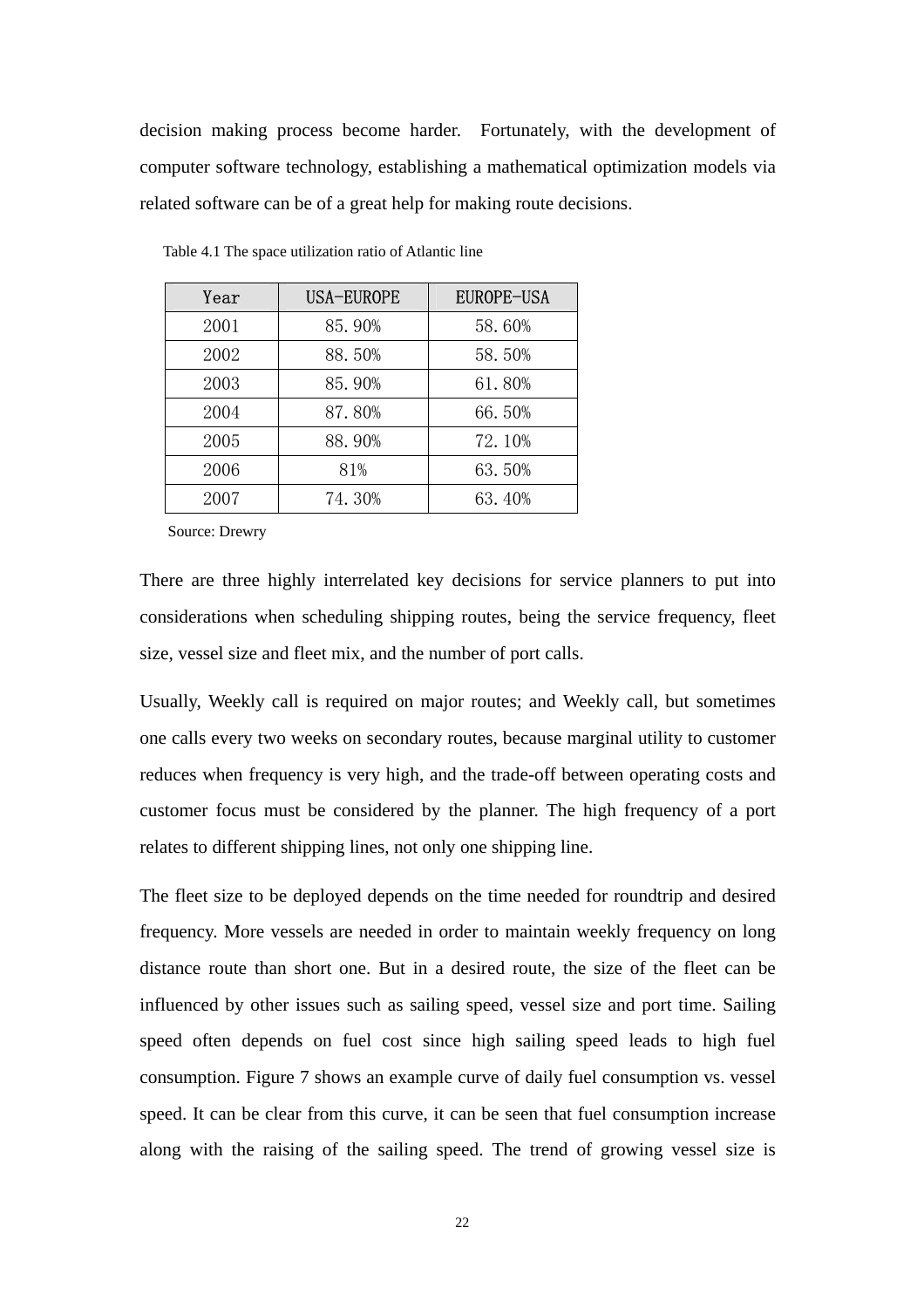another issue that influences the fleet size, because the bigger the vessel is, the longer port time it takes, which would extend the time need for roundtrip. As a result, some shipping lines have reduced their sailing speed to 20-21 knots to save bunkers or increased number of vessels on the route services, for example, the typically number of vessels on Europe – Far East had increased from 8 to 9 in order to maintain a weekly call.



Figure 4.1 An example curve of daily fuel consumption vs. vessel speed

Source: Theo Notteboom. (2006). *Liner shipping economics,* Unpublished lecture handout, World Maritime University, Malmo, Sweden

Number of port calls is one of the key factors that influence the roundtrip time, as well as the business strategies. Multi-porting could make shipping companies get closer to the markets and the customers which could increase business opportunities in the areas, and could make their transport distances shorter. While on the other hand, multi-porting would lead to smaller bargaining power vis-à-vis ports and would increase additional costs for stowage and re-handles to shipping company. Moreover shipping companies would have less opportunity to benefit from economic of scale in hinterland transport because of multi-porting. So the decision of port call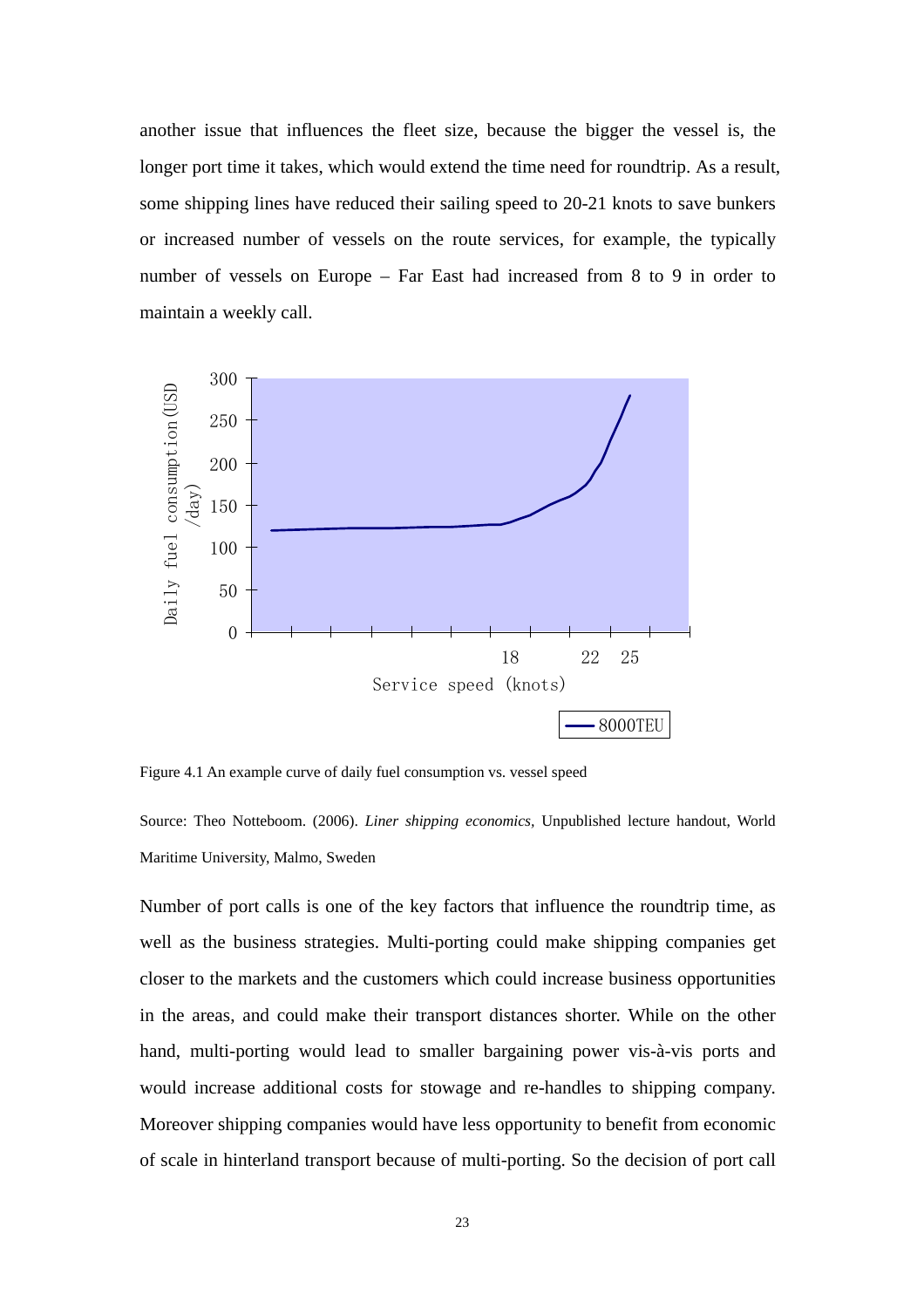should make under the consideration of the trade-off between marginal costs.

#### **4.2.2 Economies of scale in large containerships**

Liner companies can achieve economy of scale by configuring high capacity vessels, because though larger vessel leads to higher total cost, the volume of containers taken by the vessel would increase as well, which lead to even lower unit cost per TEU. For example, the unit cost of an 8000 TEU new-built vessel can be lower than a 5000 TEU vessel for about 5% to 10%. Table 8 shows the operational cost of container vessels. From this table, it can be seen that along with the growth of the carrying capacity of containerships, though each cost item has raised, the unit cost decrease. Another benefit for large vessels is that large ships are much more environmental friendly than small ones because unit pollution caused by large ship when fully loaded is much lower than small ship.

| <b>Cost item</b>       | <b>4000TEU</b> | <b>6000TEU</b> | <b>10000TEU</b> |
|------------------------|----------------|----------------|-----------------|
| Manning                | 850            | 850            | 850             |
| Repair and maintenance | 900            | 1025           | 1150            |
| Insurance              | 800            | 1000           | 1700            |
| Stores and lubes       | 250            | 300            | 350             |
| Administration         | 175            | 175            | 175             |
| Fuel                   | 4284           | 5772           | 7269            |
| Port charges           | 2000           | 2700           | 3000            |
| Total operational cost | 9259           | 11822          | 14494           |
| Cost/Slot/annum        | 2315           | 1970           | 1449            |

Table 4.2 the operational cost of container vessels.

Source: Theo Notteboom. (2006). *Economies of scale in vessel size*, Unpublished lecture handout, World Maritime University, Malmo, Sweden.

However comparing with the advanced economy of scale the large vessels have, there are many other issues need to be considered.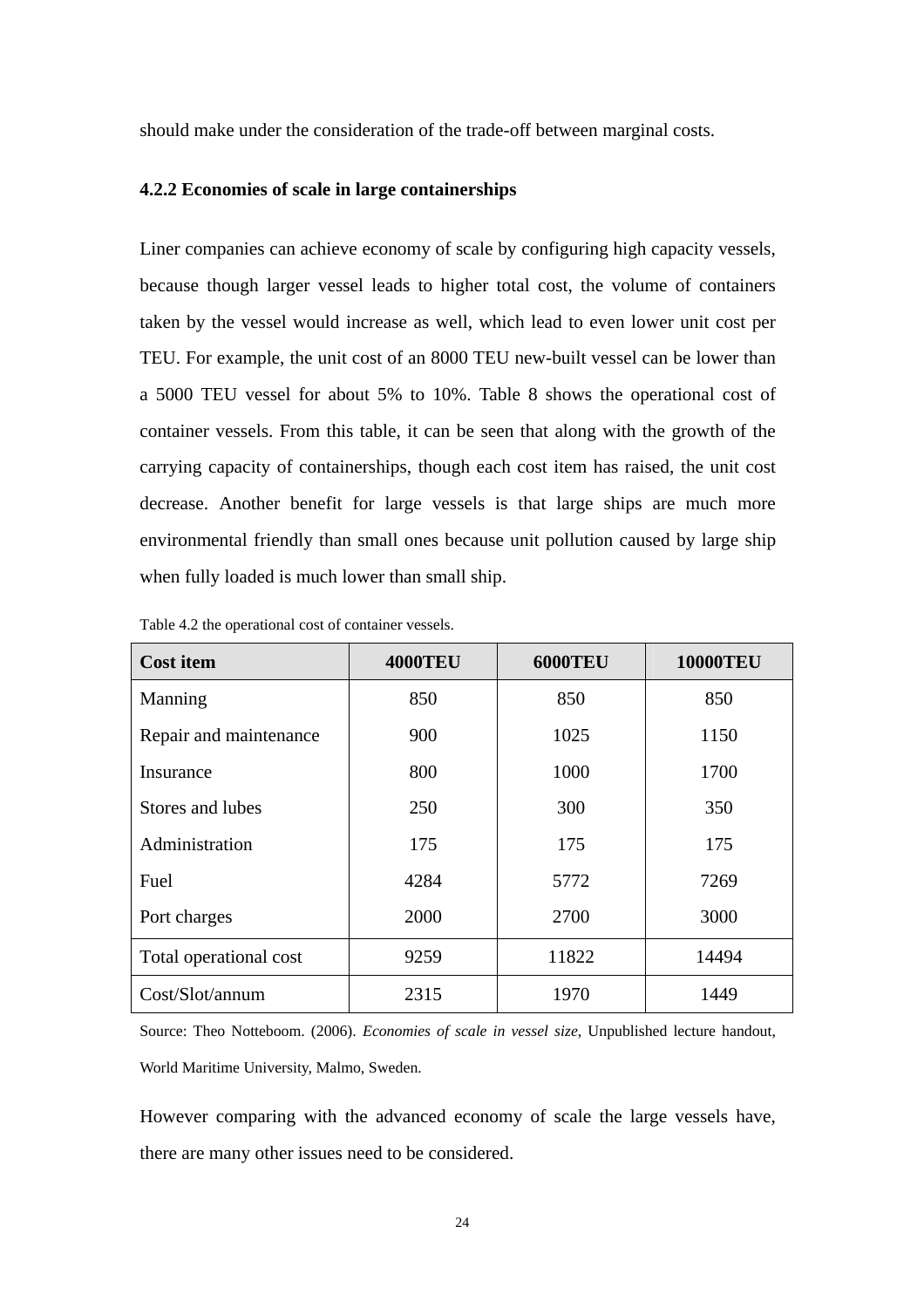Though there are not many technology difficulties in building ever larger vessels for shipyards, the limitation of container ships' carrying capacity does not lie on the engineering level, but the infrastructure level on shore. Presently, the shipyard is fully capable of building Malacca size ship of 18000 TEU; however, without the support of advanced shore cranes and hinterland transportation there would not be any battlefield for this vessel, and the loading technology at present does not achieve that level. Also, larger ships will have access to fewer ports due to the water depth limitation of the ports, and this reduction in the number of port calls is quite the opposite of the preferences of shippers who favor more ports, more routes, shorter transits, greater frequency and all this at a low freight rate. Moreover, containerships with higher container capacities have to sail at higher speeds than those ships with lower capacity, because of more harbor time, and an hour time loss in port would require a four knot increase in transit speed to meet the scheduled arrival time<sup>3</sup>. This will logically increase maintenance and the fuel consumption. Complex stowage plans are needed to avoid repositioning cost of containers on the ship as well.

The Maersk Line is the world's largest container shipping company, and is the pioneer of building large container vessels in the world. It took the lead in launching the world's first vessel of more than 6,000 TEU container ship " Regina Maersk" , and the word's biggest container ship at present "Emma Maersk" is owned by it. The general way for ports to respond the growing capacity of container ships is to increase the number of shore cranes. A 1970s built container ship of 2000 TEU need two shore cranes for unloading containers with the total handling rate of 50 TEU per hour; in such circumstances, six cranes are needed for "Emma Maersk" with the highest total handling rate of 170 TEU per hour; then the port time for a fully capacity Malacca size ship could be five days at least in berth. As a result, the time factor could be a good reason for shippers to shift back to not so large vessels.

So, though the economy of scale can be achieved by using larger container ships, the how big is too big problem due to limitations that large vessels have should be taken

 3 Theo Notteboom, (2007), Container shipping and ports. Unpublished lecture handout, World Maritime University, Malmo, Sweden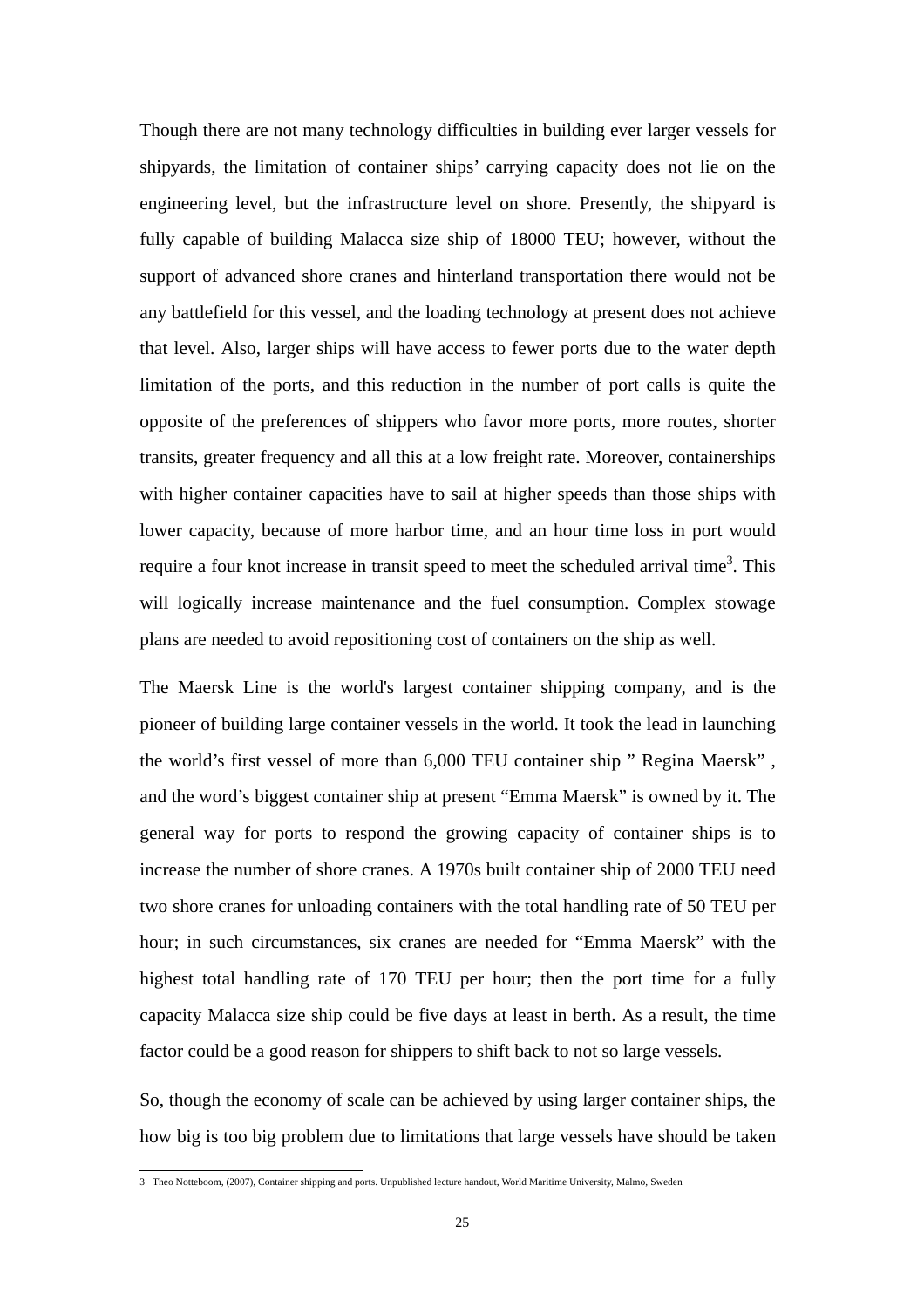into consideration by liner companies.

#### **4.3 Measures on management**

#### **4.3.1 Utilization of information management system**

Along with the development of information technology, electronic business has been widely used in modern enterprises. International container shipping industry is one of the fast growing industries that have been significantly influenced by such development. And the developments of internet in recent years continually change business patterns in the sense of operation and management mode, which made the competition between shipping enterprises even more fierce. Under this circumstance, it is a strategic long term decision for shipping companies to invest information systems so as to optimize companies' resources, exceed response to customers and make contribution to their competitive advantage. Though the capital investment seems to be a great amount at first, the benefital of such system would come up during the long term utilization via management advantage and cost reduction for it reduces repetitive working and makes the handling of the data more directly.

A management information system (MIS) provides managers with information that supports effective decision making and provides feedback on daily operations. Presently, the generally used information management systems include Electronic Data Interchange, Global Position System, and Tracking and Tracing System.

EDI stands for Electronic Data Interchange. It is a standard communication protocol for system-to-system integration. Companies in a variety of industries use EDI to transmit business information electronically, organizations that handle large volumes of data often use EDI to minimize data entry and share information with other systems within their organization. In the shipping industry, customers can set up EDI with their carriers to submit and receive shipment information, while shipping companies use EDI for business applications and shipment data management. Under the utilization of EDI, shipping companies can experience fewer submission errors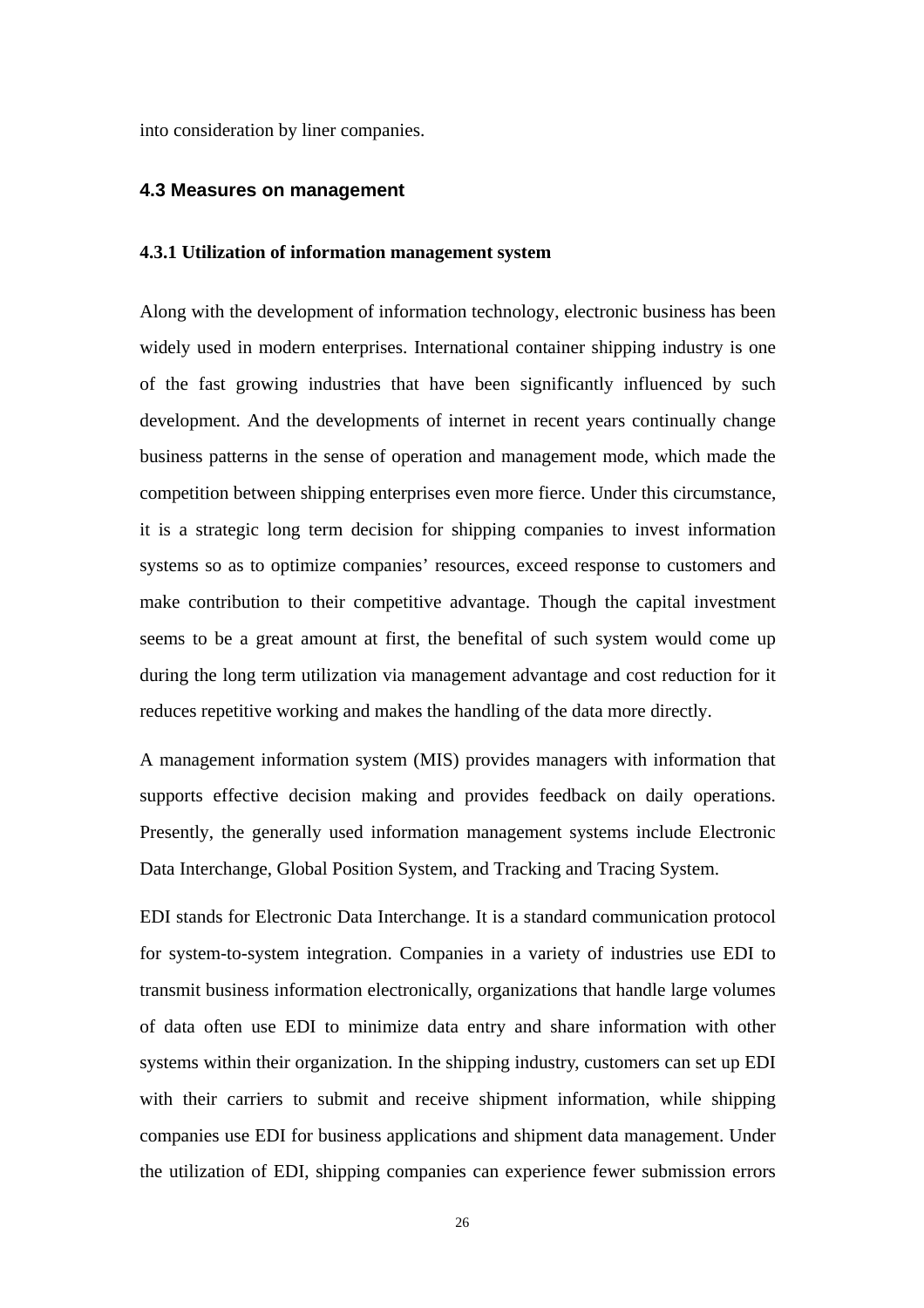and faster document turnaround time. Operations are improved for EDI integration eliminates the need for double input. Managing shipment information by EDI can help companies minimize phone, fax, and courier charges by submitting documents electronically. Moreover, efforts can be saved with proven and efficient implementation process for standardized integrations can be implemented quickly.

GPS stands for Navigation Satellite Timing and Ranging/Global Positioning System. In the shipping industry, GPS is mainly used for navigation, other than logistics functions. Under the utilization of GPS, specific shipping positions on the routes can be pinpointed, which, to a great extent, ensured the vessel safety at sea. While from the logistics point of view, GPS has wider application foreground, for it is not only a navigation positioning technical, but also a link for information transformation which collects, records and transfers both vessel navigating and positioning information and dependable vessel and cargo situations, as well as reference information for dispatchers, real time. Combined with other technologies, namely GSM (The Global System for Mobile Communications), RFID (Radio Frequency Identification) and GIS (Geographical Information System), GPS can contribute more to shipping transport.

Tracking and tracing is linking up an entity, traveling from a consigner (A) to a consignee (B) through public space, with an information system. It constitutes the interface between a physical transportation system and an information system<sup>4</sup>. The data provide by a tracking and tracing system are centralized or shared by multiple participants who follow the cargo information when transporting. Main information offered may include the identity of the entity, the current location and the current time, additional information may be recorded include the quantity, the quality and the states at lower hierarchical packing levels. Real time information from the tracking and tracing system make the control of transportation process easier.

 4 Gunnar Stefansson and Bernhard Tilanus, (1998), Tracking and tracing: Principles and practice. Center for Transport and Traffic, Chalmer University of Technology and Gothenburg University, p7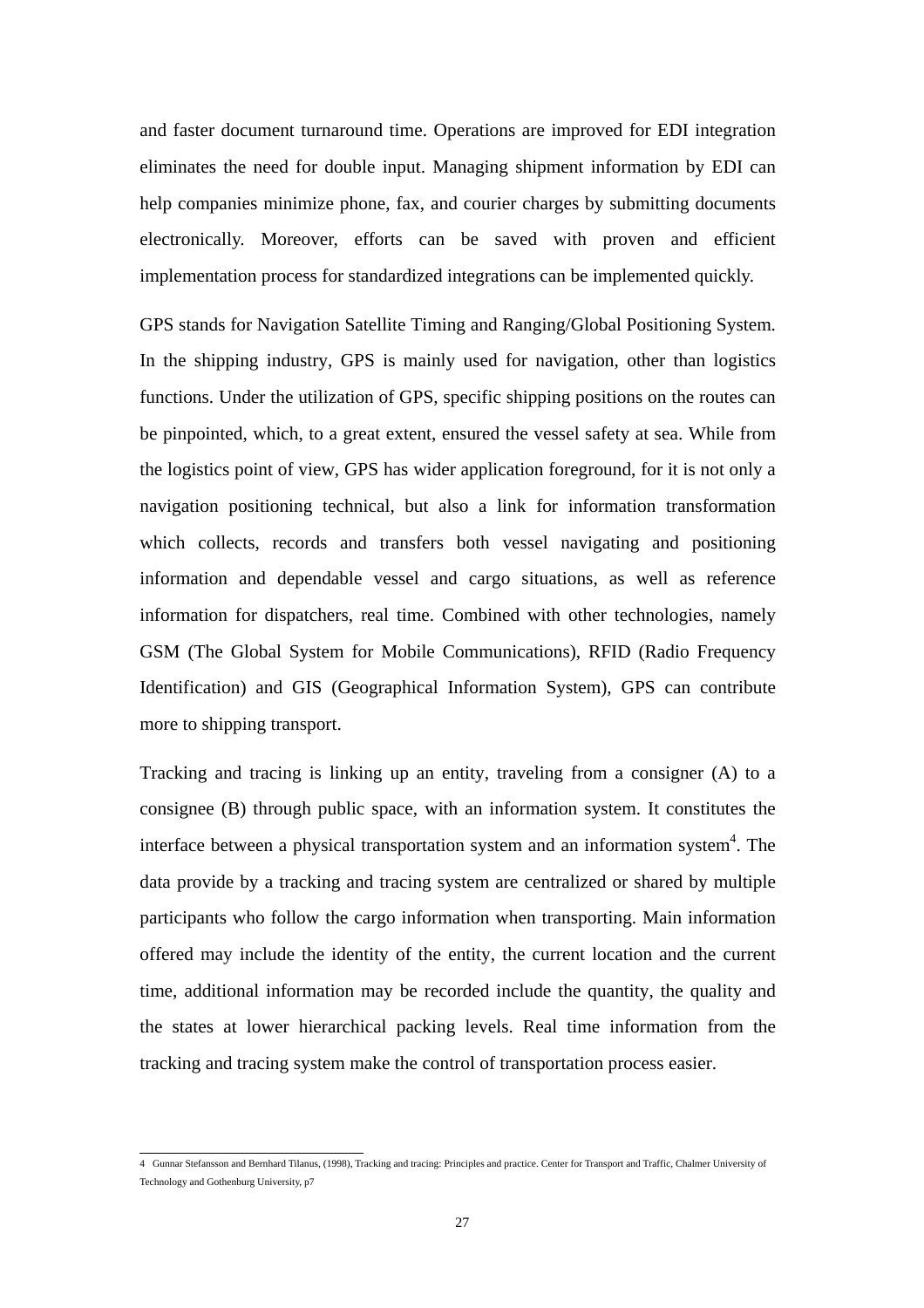#### **4.3.2 Manning cost management**

Government rules on labor management establish a series of criterions to effectively regulate enterprises' inner regulations. On one hand, these rules allow the power for employers to establish enterprises' inner regulations independently, on the other hand, they also set up some limitations on the exertion of such power, such as the content and process, meanwhile, administration and judiciary supervise measures has been set up to make sure such power not abuse.

The recently acting New Labor Law in China is stricter than the old law, for it ordains a wider area for the protection of employees' profit and set up more restrictions on employers' activities, such as, specific partition on probation period and pays on that period, call-back pay, compensation, claim on written contract and contract term. So it turns out to be a problem faced by many enterprises that the New Labor Law would cause an increase on their labor cost. Though several researches in the world have proved that labor cost is not the initial factor that influences enterprises' investment strategy but the market scale and its potential growth, the labor factor is still important for the strategic development of an enterprise for the relationship between employees and enterprises is interdependent, a enterprise cannot exist without employees and vice versa. So it is a must for enterprisers to be good at analyzing their inner employees' requirements and set up a master policy accordingly.

The master policy should be built on the base of concentration on improving labors' self development, living standard and working standard. Generally, there are three categories of master policy, namely Japanese modal, counterwork modal and cooperation modal. Japanese modal stands for household management modal, the employees are treated as family members; enterprises regulate them strictly on the job development while good living and working welfare are also paid; employees' career development and enterprises' development are closely related. A counterwork modal is to manage the employees without labor union. And cooperation modal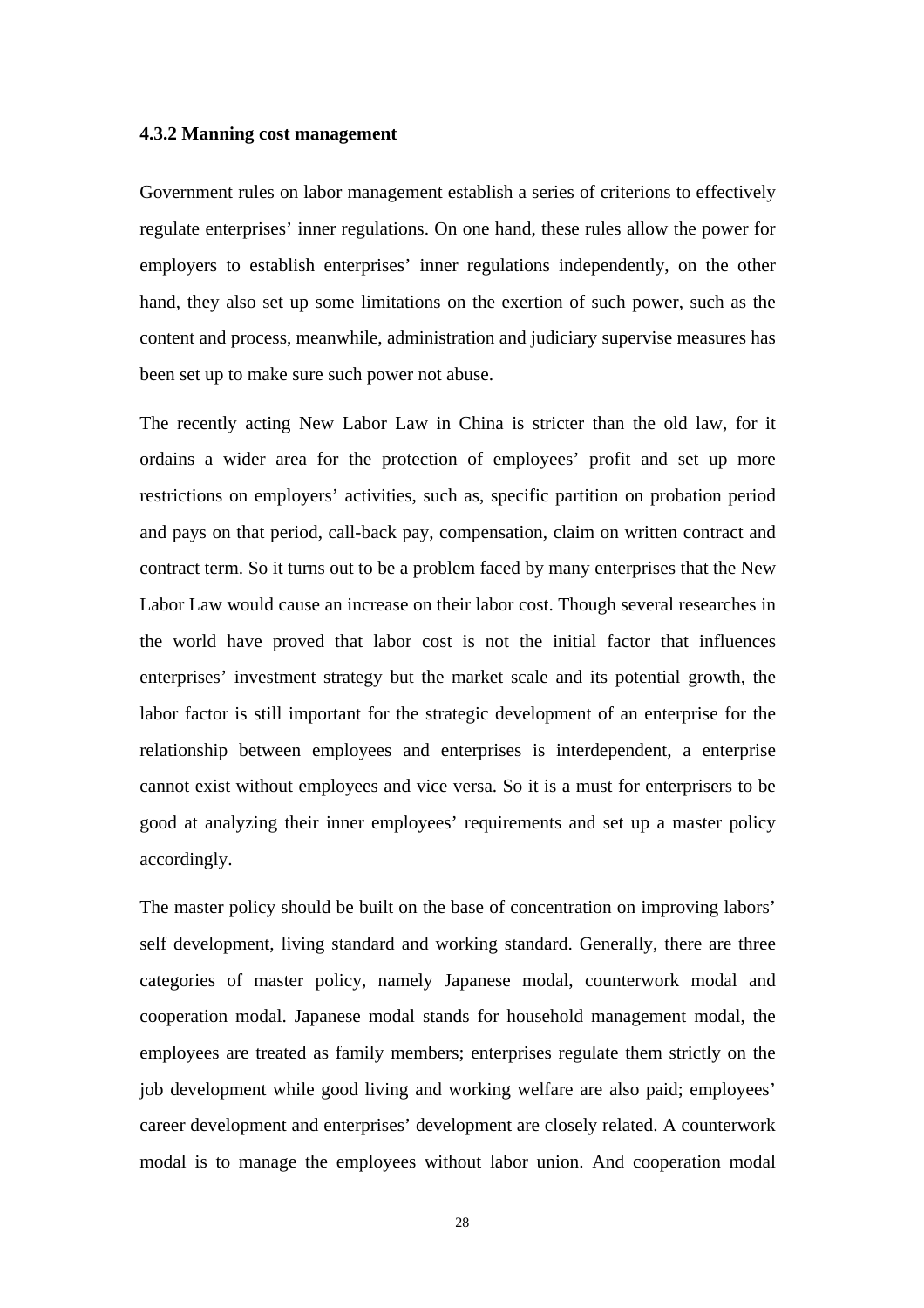refers to the cooperation between the enterprise and the labor union to contribute labors' profit.

Optimal choice should be made according to each enterprise's specific situation so as to against the raising of labor cost.

#### **4.4 Measures on procurement**

#### **4.4.1 Port cost control**

The growing word East-West trade implies a deployment of bigger and bigger vessels, which require proper port facilities and optimal ship-to-shore performances so as to improve their efficiency and control expenditures. A need for customized terminal services and, sometimes, dedicated terminal facilities is now dramatically emerging in the world range. These are due to many different reasons: financial, economic, strategic, operational , such as cost stabilization, economies of scope, new barriers to entry, lower co-ordination cost in the transport chain, better productivity and schedule reliability.

Liner companies adopt different strategies to obtain dedicated handling services. Some acquire terminal facilities and act as stevedoring companies, some make investment in terminals and outsource the stevedore issues to local or global pure stevedore companies without being involved in the day-to-day operations, and others just sign special contracts with stevedore companies for customized or semi-customized services.

The degree of involvement of liner companies in terminal handling varies, which can be divided into four categories, ranging from contractual agreements to direct investments of carriers in port facilities:

1. A special contractual agreement between the terminal operator and the carrier on the base of TEU throughput. The terminal operator agrees to provide berthing and crane priority to the liner company and in some case allows a discount of port

29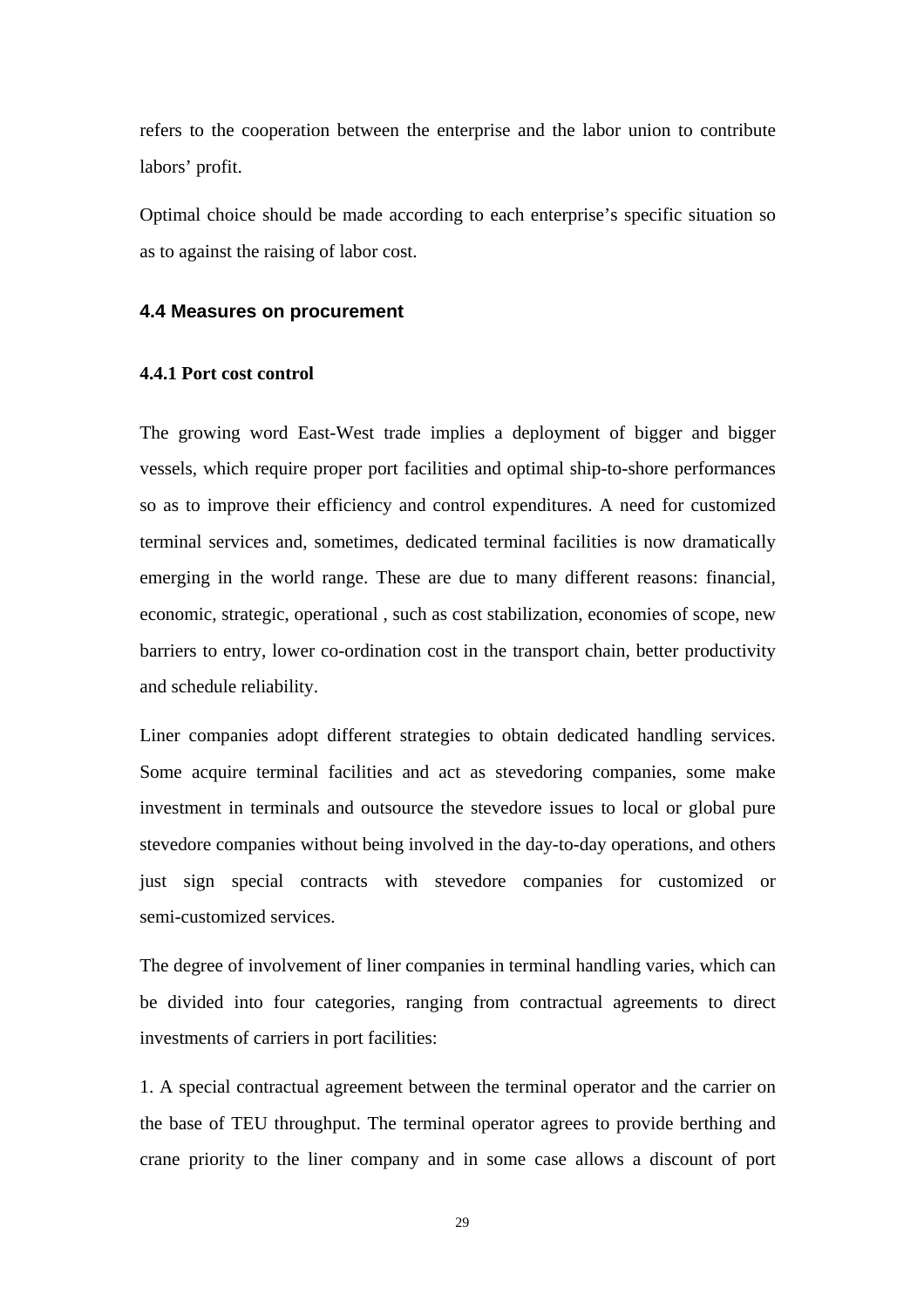charges base on cargo volume.

2. The liner company holds minority share in the terminal, usually less than 20%, but has not part in the revenue created, except through dividends<sup>5</sup>. The carrier is involved in mid to long-term planning, but not in the short-term management and terminal operations.

3. A fifty-to-fifty percent joint venture between the liner company and the terminal operator. The terminal can be managed either by the terminal operator or by a third-party stevedore company.

4. For a dedicated terminal, the liner company owns the share of 51 percent or more and operates as a stevedore company, which can even attempt to provide third-party traffic.

Maersk is used to take control of the terminal by majority ownership and to operate it as stevedores in Algeciras, Los Angeles and Rotterdam, as well as the Evergreen terminals in Taranto and Coco Solo. MSC usually has a minority share in the terminal but does not directly manage the facility; it prefers to outsource the day-to-day operations to a local or global stevedore company, because it does not have enough skills in this field and prefers to concentrate on the core business. Other liners are also used to be involved in a minority share or in a fifty-to-fifty percent joint venture, and they usually do not dedicate the terminal capacity to their own vessels only, but to their global alliance. Clearly, the different agreements have a different impact on pure stevedoring companies which act as counterpart of carriers.

#### **4.4.2 Land logistics cost control by intermodal transportation**

Since inland logistics cost takes about 30-40 percent of shipping lines' total cost, and this part of cost keep rising along with the inflation of the world economy, it is vital for shipping lines to pay attention to it and try hard to control it.

 5 Francesco Parola and Enrico Musso, (2007), Market structures and competitive strategies: the carrier-stevedore arm-wrestling in northern European ports, Maritime Policy & Management, 34(3), p268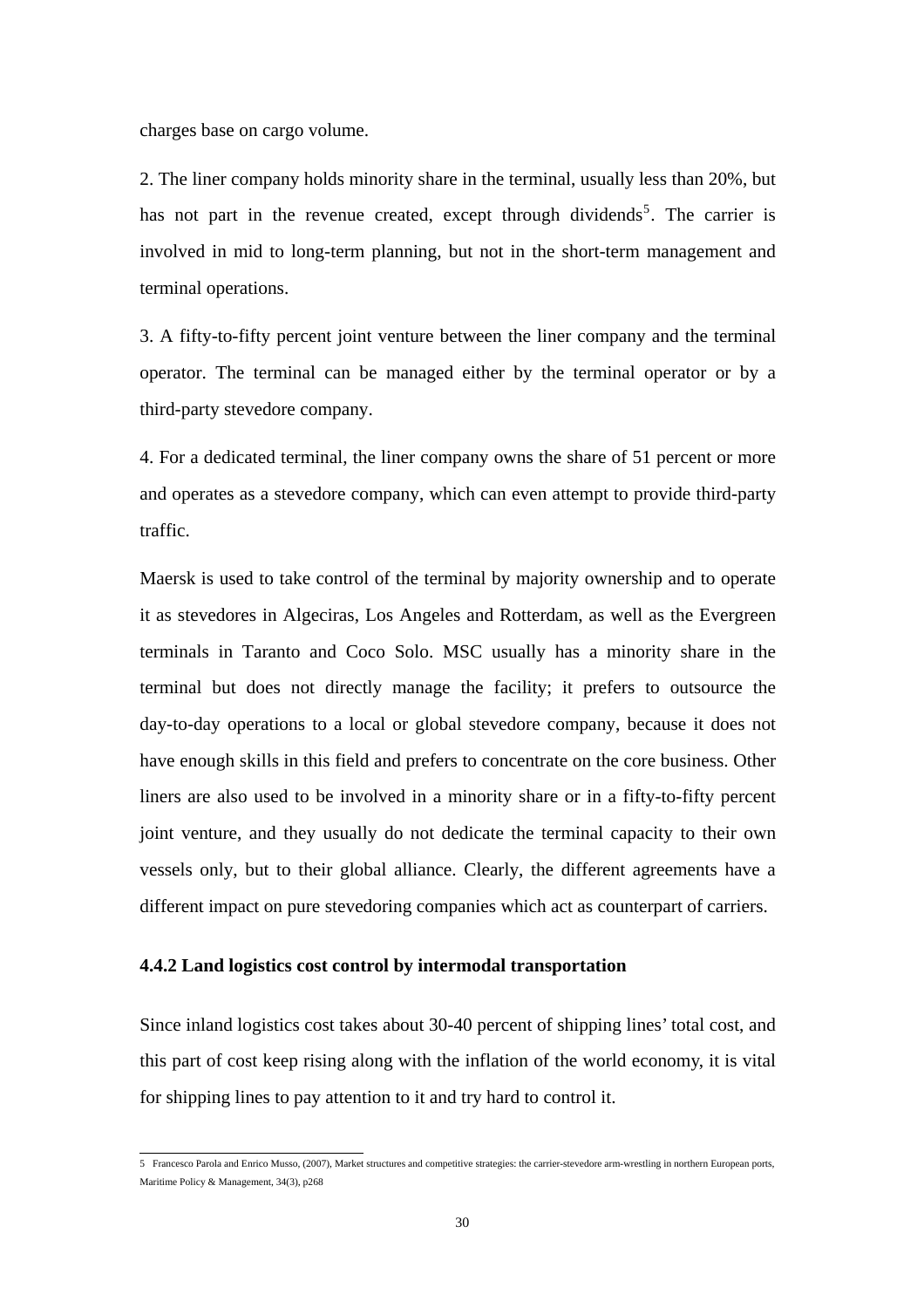A decision for many liner companies is to outsource the inland logistics transport to some large-scale logistics service providers for these third parties have technological advantages and more experiences on management and scheduling services. And, by integrated cooperate with these logistics third parties, seamless and comprehensive logistics services called as intermodal transportation not only improve the service level but also accordingly reduce unit cost.

Called as the third revolution in the transport industry, International intermodal transportation is an advanced form of transportation organization that rises with the development of the container transportation. America is the first country which introduced intermodal into their transport service early in the 1860s, and soon the intermodal transport was put into use in North America, Europe and Far East, then in the 1980s, international intermodal transport became popular in the developing countries.

Associated with all the activities it performs, intermodal transportation can be defined as the concept of transporting passengers and freight on two or more different modes in such a way that all part of the transportation process, including the exchange of information, are efficiently connected and coordinated<sup>6</sup>. The goal of intermodal freight transportation is to provide a coordinated, seamless, flexible, and continuous service.

As the future direction of the development of international transport, advanced features of international intermodal transport can be illustrated as following:

1. Simplify the procedures, save related expenditure on manpower and material: under the form of intermidal transport, the carrier only needs to sign contract with the consigner once regardless transport distance, modals transitions and transshipment frequencies for the cargoes. Moreover, instead of various kinds of and volume of documents, intermodal transport use only one document during the whole transport process—Intermodal Bill of Lading, and with unified charge

 6 Gerbardt Muller, (1999), *Intermodal freight transportation* 4th Edition, by Eno Transportation Foundation, Inc, and Intermodal Association of North America, [1999], PP1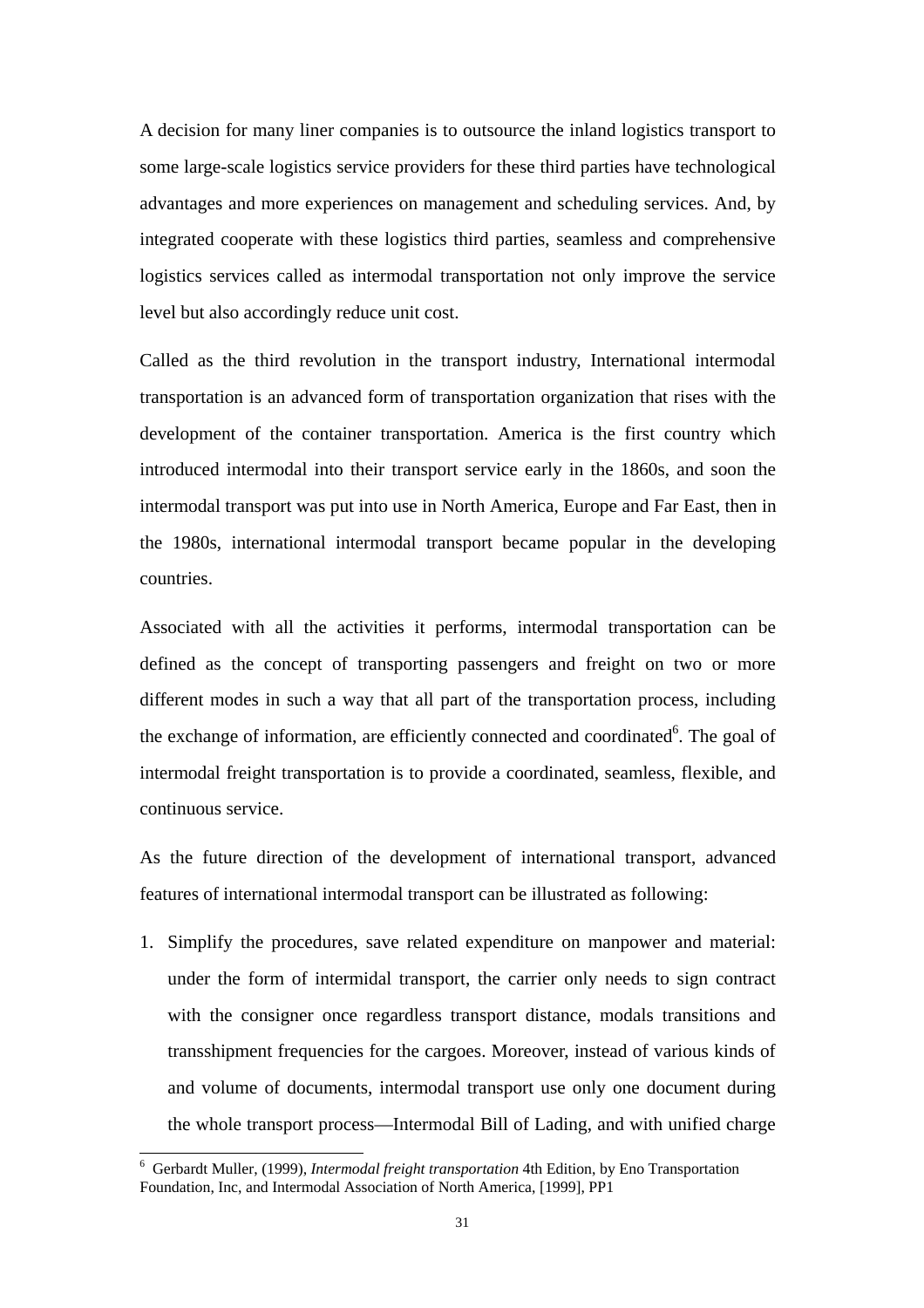system, which can made document and charge process more convenient, the cost on manpower and equipment handling can be saved as well.

- 2. Shorten cargo transportation time, reduce inventory, and improve freight quality: one of the most important characteristic of intermodal transport is the seamless cooperation between transport modals which ensure timely cargo transfer and reduce storage time in the procedure, which guarantee a safe, speedy, accurate and timely cargo arrival. Cargo storage quantity and cost can be reduced as well. Meanwhile, though there are many transitions during the transport process, by using container as transport unit and the using of its professional loading and unloading machinery, lost on cargo damage during stevedoring are reduced which improve transport quality in a great extent.
- 3. Improve transport management standards, lower transportation costs: Because it is a huge investment for shipping lines to have their own inland transport companies both in forms of capital cost and management issue, and the cargo quantity influenced by market fluctuations make it a huge risk, while third parties who have professional technology and machinery, as well as advanced management experiences can help shipping lines carrying out their inland intermodal service, or moreover improve their inland service quality. So, in recent years, many shipping lines out source their inland logistic services to third parties. And by effectively cooperate and coordinate with these third parties shipping lines even can extend their services range and optimize their inland transport routes, unit transport costs are reduced accordingly as well.

The forms for intermodal transport include sea, air, rail, road and barge, each form of transport has its own features. Inland transports are mainly by rail and road. Compare with rail transport, road transport has shorter transit time and flexible schedule within specific transport distance, but along with the increase of distance it becomes uncompetitive for much higher price. While railway is competitive for long distance transport for the longer distance it is the lower unit cost it will be and the day and night limitation can be regardless, but rail service have bad service image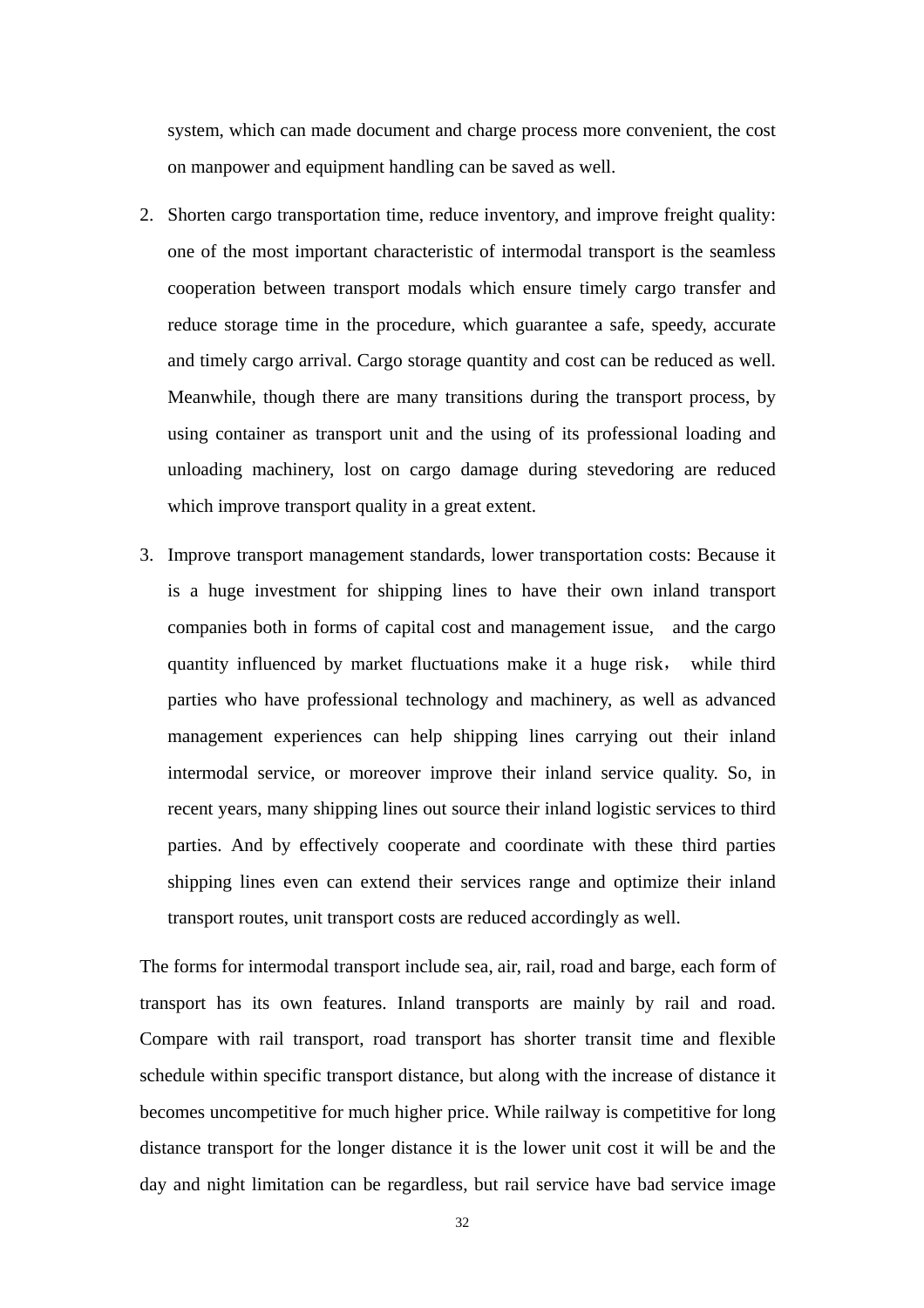for its fixed and inflexible servicing schedules. As for barge transport, the biggest advance is its low cost while considered its long transit time it is usually used for less time sensitive cargo transport. Air transport has the shortest transit time but is the most expensive transport form among these forms, so it usually for cargoes of high time sensitivity.

So the decision of modals mix for container cargo transport should be based on cargo features whether it is cost origin, or time origin, or others.

#### **4.4.3 Bunker future market investment**

For liner shipping companies, future market investment is one of the measures that could be used for fuel cost management besides speed down, vessel volume increase and own bunkering companies investment since the bunkering price factor contributes an important part in operating cost management. Because the bunkering market fluctuates dramatically, and it is influenced greatly by political, economical, natural disaster, war factor and activities of Organization of Petroleum Exporting Countries, during the pasted decades, bunker price has changed from 21 USD per pail to 100 USD, with an average increasing ratio of 500%, if managed unsuitably, operating cost would raise much. Then, shipping companies can sign hedging contracts contain fixed price and quantity in future market. Under these contracts, shipping companies can maintain their bunkering cost on a rational level in a specific time period, namely season, half a year, or one year. Moreover, they can have an advantage of economic of scale on bunkering procurement, and the signed hedging contracts have no impact on companies' bunker purchase on spot market with contracted period.

#### **4.4.4 Ship leasing**

The capital investment on ships is very huge for shipping companies and it cannot be taken back within few years, high risk is along with that as well, so lease ships to operate could be a suitable decision. When making a strategic decision of whether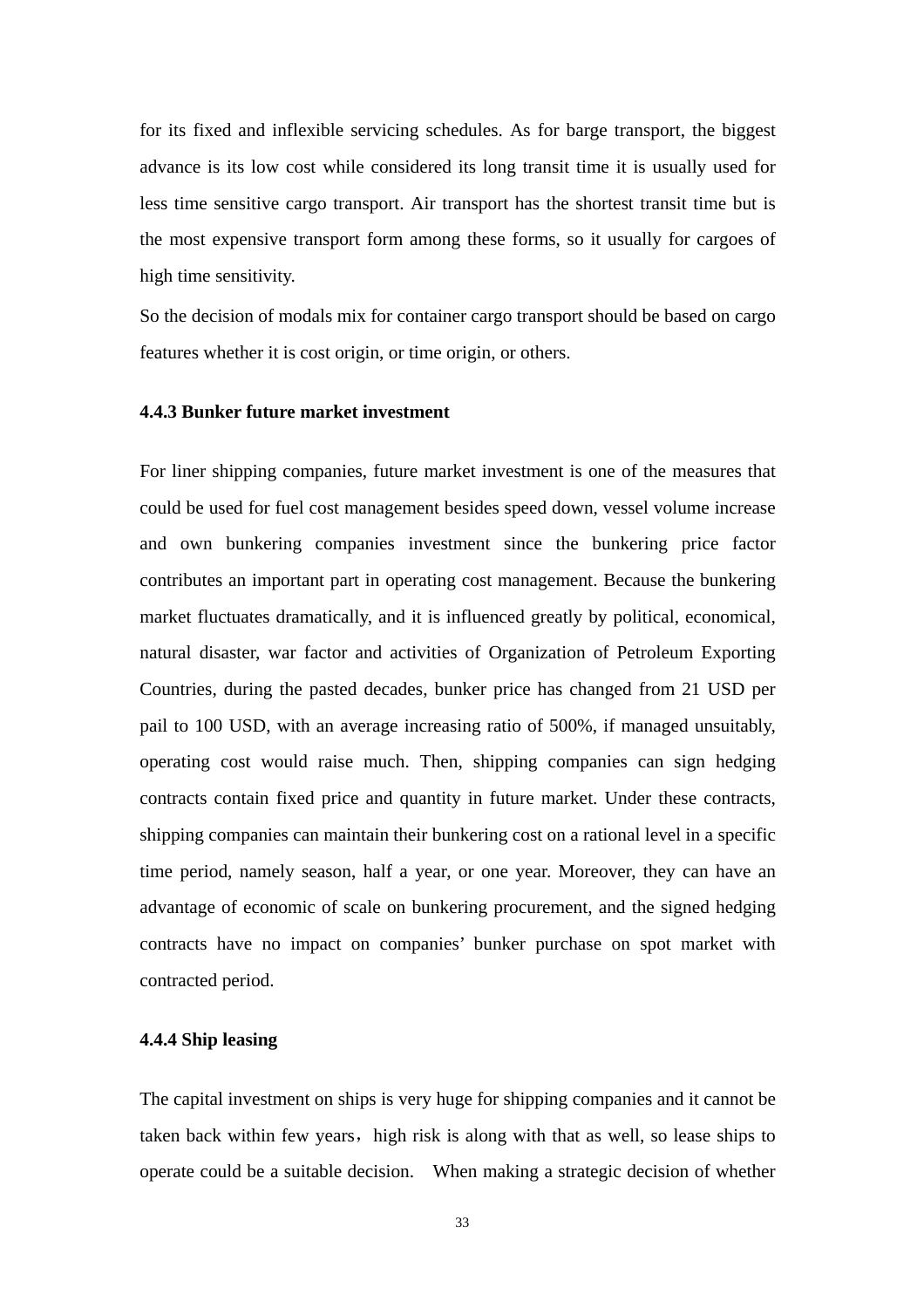to buy a ship or not, many issues should be taken into considerations, including the market forecast, return on investment, vessel depreciation and other related market forecast information, and so on. Especially for the years when shipping is not so booming, even though the vessels are stay in dock, the fixed costs are still of big amount. So the selection between buy or lease vessels are put onto some shipping companies' desks and some take ship leasing as their competitive fundamental.

The American President Lines (APL) is an international container liner shipping company. From a loss of 56 million US dollars 2001 to a net profit of 9.43 million 2004, and then to the position of the most profitable company in the year 2007, the innovative management approach of the company made great contribution to its development, its strategy on vessel ownership construction also play an important role. Unlike some international container liner companies which pay much attention on the investment on increasing the size of container ships or their own container fleet contribution. APL constructs its great container fleet with the least cost and lowest risk vie shipping leasing. There are not so many vessels of its own in APL's fleet, most of the container ships are leasing ships of long term contract, which include ten Panamax ships of 55000 TEU built in 2001-2004, three 4890 TEU container ships and three with capacity of 4038 TEU built in 2000-2001. And because of the long term contract, APL gains much through the low charter.

Besides APL, many other big shipping lines also take ship leasing as their strategies to extend their fleets. Table 33 shows the ship leasing situations of the top 20 shipping lines in the world.

| Company    | Range | Capacity<br>proportion<br>$(\%)$ | Total TEU   | Total<br>vessel | Vessel<br>owned | Chartered<br>vessels | Vessels<br><sub>on</sub><br>booking |
|------------|-------|----------------------------------|-------------|-----------------|-----------------|----------------------|-------------------------------------|
| MSL        |       | 16.1%                            | 1,774,800   | 528             | 173             | 355                  | 98                                  |
| <b>MSC</b> | 2     | 10.2%                            | 1, 119, 720 | 343             | 209             | 134                  | 37                                  |
| $CMA-CGM$  | 3     | 7.1%                             | 787, 341    | 336             | 93              | 243                  | 76                                  |
| EMC        | 4     | 5.4%                             | 589, 716    | 171             | 103             | 68                   | 15                                  |

Table 4.3 The ship leasing situations of the top 20 shipping lines in the world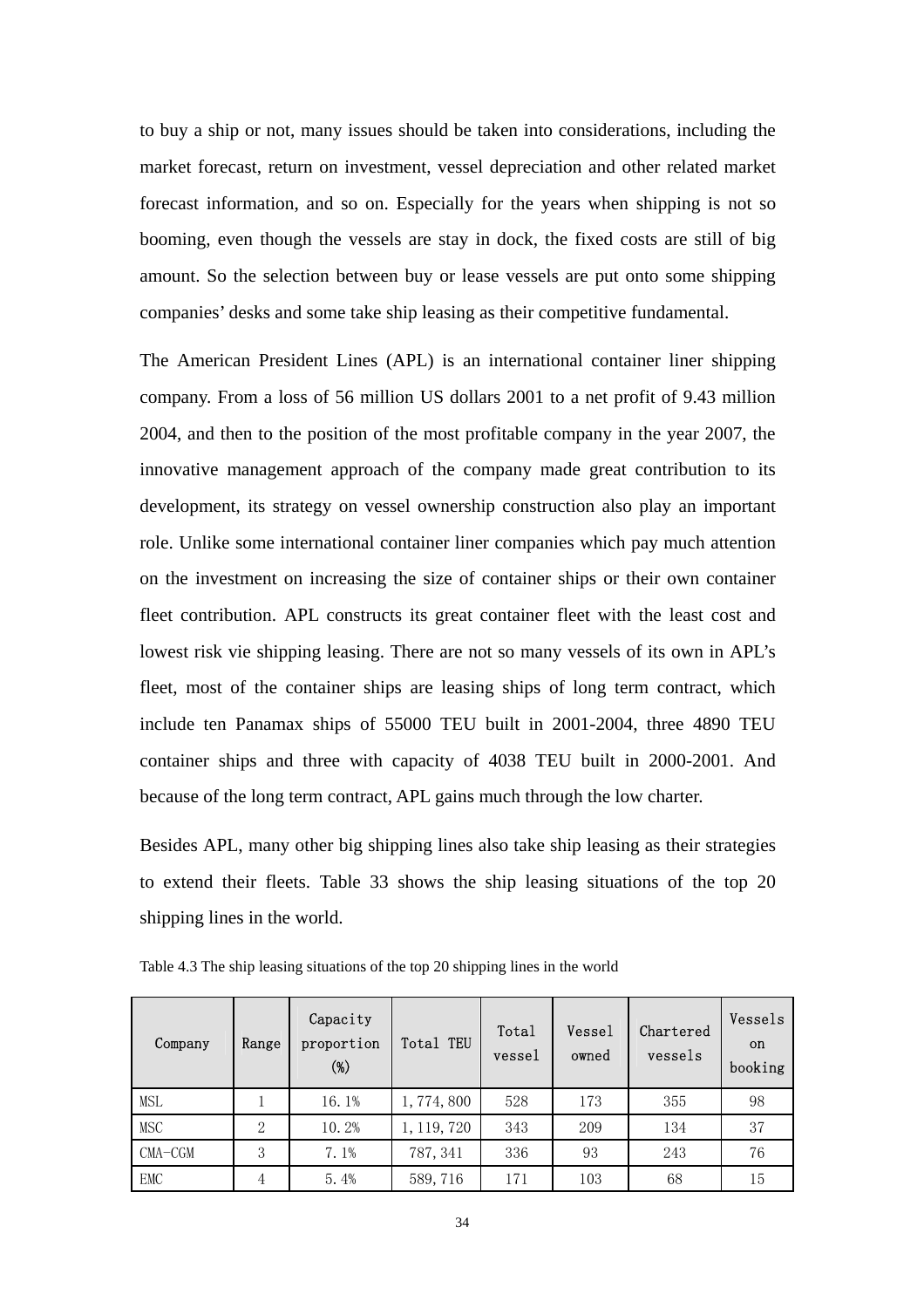| HAPAG-LLOYD  | 5              | 4.4% | 486, 348 | 142 | 60 | 82 | 11 |
|--------------|----------------|------|----------|-----|----|----|----|
| <b>CSCL</b>  | 6              | 3.9% | 426, 963 | 136 | 82 | 54 | 34 |
| <b>COSCO</b> | $\overline{7}$ | 3.7% | 408, 198 | 141 | 97 | 44 | 35 |
| <b>NYK</b>   | 8              | 3.3% | 363, 094 | 127 | 46 | 81 | 36 |
| APL          | 9              | 3.2% | 357,600  | 110 | 37 | 73 | 26 |
| HJS/SENATOR  | 10             | 3.1% | 341, 433 | 82  | 20 | 62 | 30 |
| 00CL         | 11             | 2.9% | 320,061  | 75  | 32 | 43 | 22 |
| K LINE       | 12             | 2.7% | 295, 655 | 89  | 34 | 55 | 21 |
| MOL          | 13             | 2.7% | 293, 665 | 98  | 33 | 65 | 23 |
| ZIM          | 14             | 2.4% | 268, 290 | 111 | 45 | 66 | 30 |
| YML          | 15             | 2.3% | 255, 912 | 78  | 48 | 30 | 22 |
| <b>CSAV</b>  | 16             | 2.2% | 240,580  | 81  | 4  | 77 | 11 |
| Hamburg Sud  | 17             | 2.0% | 224, 464 | 94  | 30 | 64 | 39 |
| <b>HMM</b>   | 18             | 1.6% | 171, 551 | 41  | 12 | 29 | 19 |
| PIL          | 19             | 1.4% | 151, 332 | 104 | 70 | 34 | 20 |
| WANHAI       | 20             | 1.1% | 123, 487 | 76  | 48 | 28 | 17 |

Source: www.jctrans.com

## **Chapter 5 Cost management by cooperation between maritime companies**

#### **5.1 Motives of maritime cooperation**

Co-operation is likely to be advantageous when the combined costs of operations or buying transactions, such as negotiating and contracting, are lower than the cost of operating alone. Co-operation between carriers serves as a means to secure economies of scale, to achieve critical mass in the scale of operation and to spread the high level of risk associated with investments in ships<sup>7</sup>.

The motives, or say the driving force behind the moves, for the liner companies to have partnerships with others are multiple by nature. Political consideration sometimes can be a major original reason for going into cooperation. While other reasons can be analyzed in forms of economic, commercial, operational and

 7 D. K. Ryoo and H. A .Thanopoulou, (1999), Liner alliances in the globalization era: a strategic tool for Asian container carriers, Maritime Policy & Management, 26(4), p350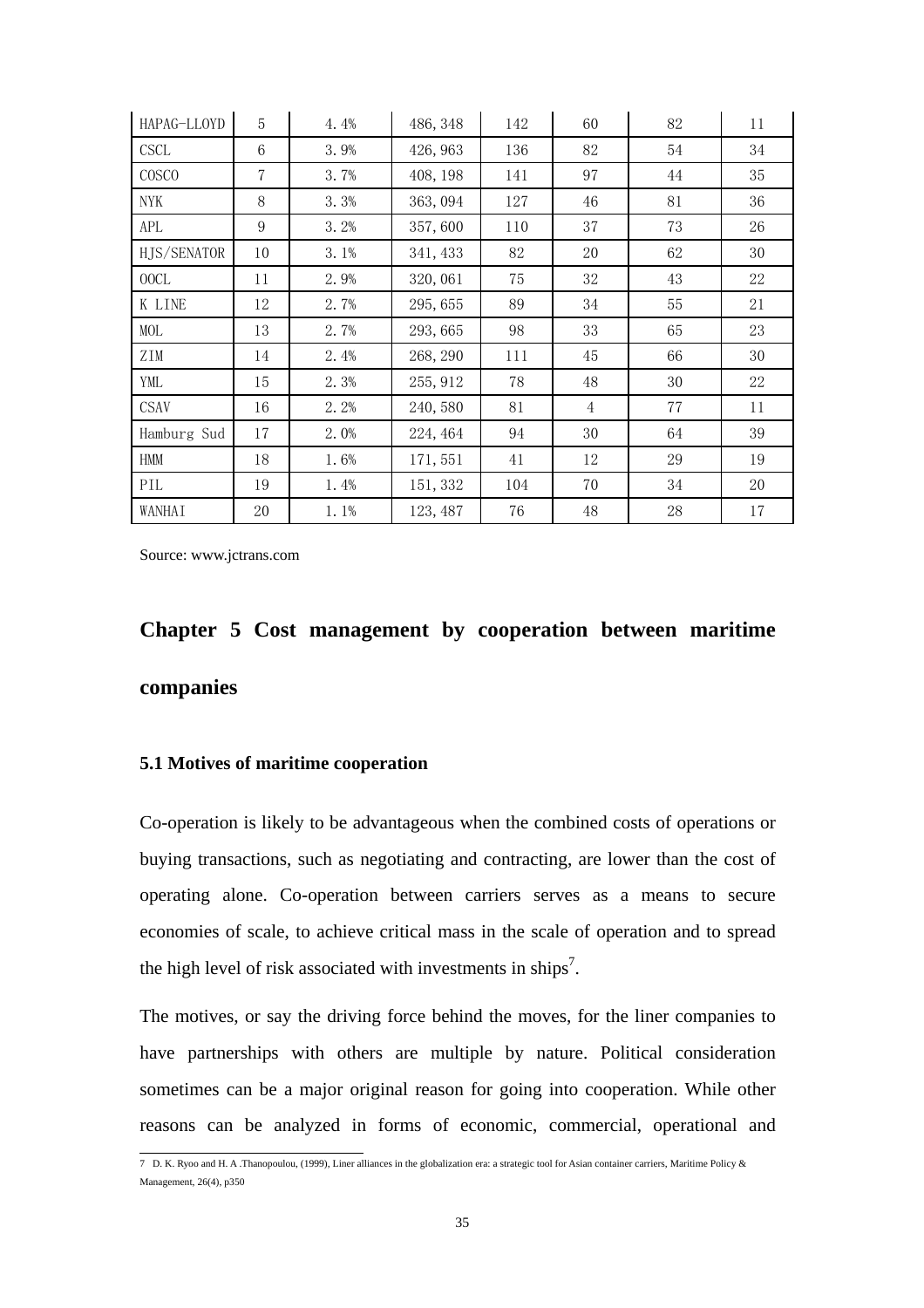technical.

#### **5.1.1 Economic considerations**

Ocean-going vessels are becoming more and more expensive. The need of economic of scale in international liner shipping prevents a lot of ship owners from entering the market. A modern container ship of the fifty generation may cost about 80 million USD, and in order to offer a liner service on a specific liner route, vessels required to constitute a container fleet should be identical or of the similar size, which implies a huge investment in ship acquisition, and only a few companies who are financially and commercially strong can afford such program.

Though, smaller ships of lower price can be an option to some shipping companies that do not have the financial capability to afford the big and expensive ships, fierce competition on liner transport, as well as comparatively poor freight market during the last decades slim the profit margin, that made operators of old and small vessels suffered a great disadvantage of high operating cost which may off-set or even over-weight their advantages in the capital cost. It is estimated that the economic advantage to be gained by a wide-beam post-Panama container ship as compared with a Panama ship are two-fold: a reduction of about 43% in daily consumption per TEU and of approximately 23% in construction costs per TEU<sup>8</sup>.

So, as the trend of growing average size of container ships in the development of world container fleet, liner shipping companies have little choice but to invest in bigger and newer vessels so as to survive in such highly competitive market.

Because of the inconsistency between operation capacity of economy of scale and financial problem facing by shipping lines, a solution of international cooperation consideration comes to be a suitable form.

 8 Ma Shuo, (2005), Maritime Economics, Unpublished lecture handout, World Maritime University, Malmo, Sweden, p54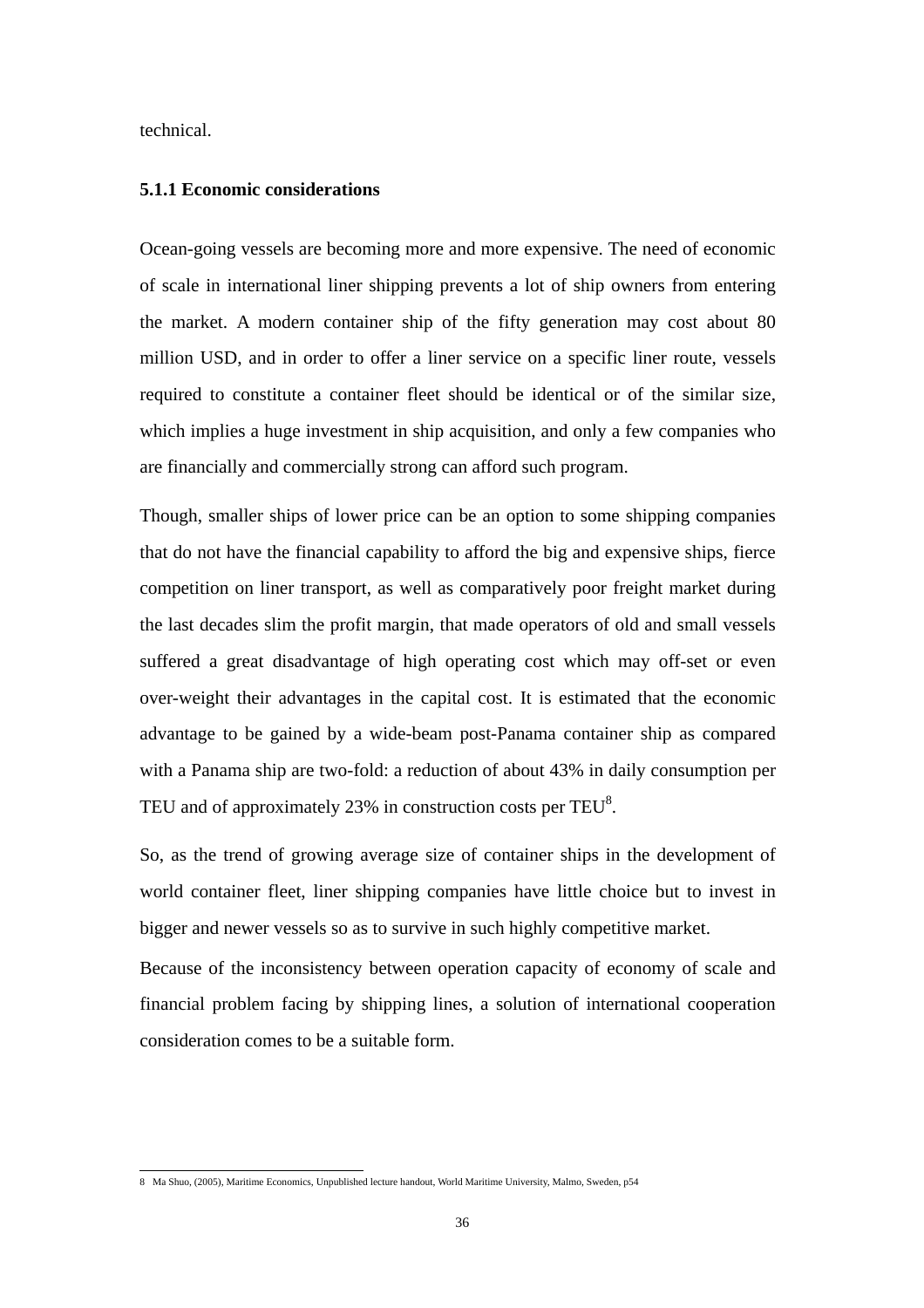#### **5.1.2 Commercial arrangements**

Market coverage: Since the world economy becomes more and more integrated through an accelerated process of globalization of production, consumption and services, the concept of market-place for an increasing number of shippers is now simply meant to be the entire globe. The global shipping comes into being with the global shipper<sup>9</sup>. Instead of contacting different shipping companies for the transport, the global shippers prefer to select one maritime transport supplier who has a world –wide coverage transport service system. While the world-wide service for a shipping company means a huge capability in investment, administration and management, which cannot be afforded individually, therefore, partnership and cooperation turns to be a valuable solution to the problem.

Service frequency: The age for old fashioned liner services of un-fixed-day service and long roundtrip has passed, and a fixed-day weekly service has become the standard form today. Shippers driven by competitions in their own field are becoming ever more demanding and difficult to please to marine transportation suppliers. More and more shippers today are expecting to have higher frequency weekly services on some selected routes. So, in order to offer such high frequency services with valuable cost, liner shipping companies need cooperation.

Marketing capability: Marketing in liner shipping often includes sales such as cargo booking and consolidation. Since competition has intensified, liner shipping companies are putting greater efforts on marketing in order to differentiate themselves from competitors and to keep or even increase their marker shares. Nowadays, there are very few shipping companies who can afford to generate enlarged market coverage such as world-wide services individually. This is not only because of the financial constraints but also the lack of marketing knowledge and capabilities of one single company. The market penetration capability of each company in different parts of the world is far from the same. This can also be said

 9 Ma Shuo, (2005), Maritime Economics, Unpublished lecture handout, World Maritime University, Malmo, Sweden, p55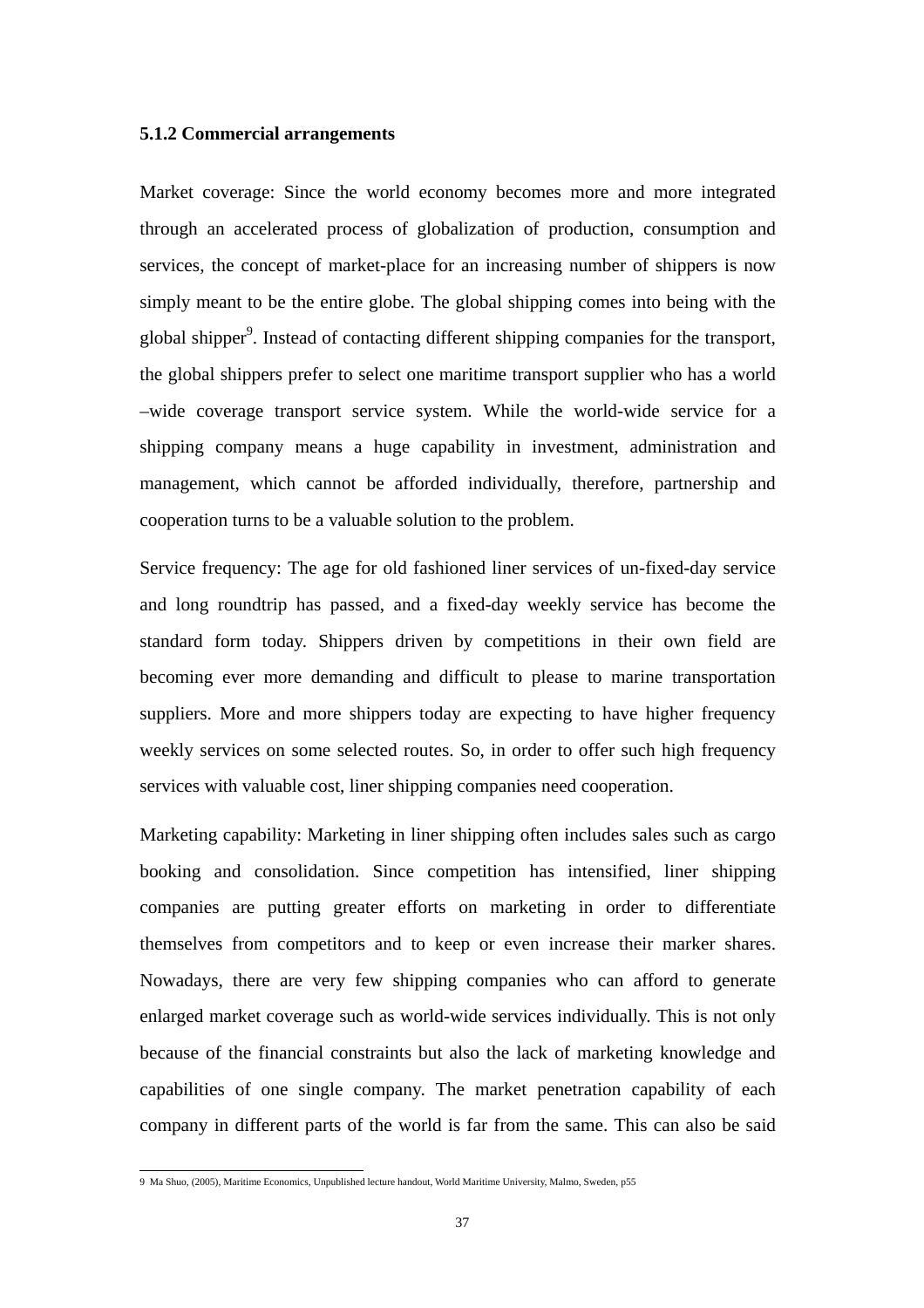with regard to different clients in the same market  $10$ . By operating together, marketing resources can be saved and improved; time can also be saved, as well as the holding of opportunities

Freight stabilization: Freight stabilization is the origin of traditional shipping cooperation, known as liner conference, which is in fact a kind of cartel formed by ship owners for the effective control of supply of carrying capacity and then the price of the shipping market because of the high risk of the volatile freight market.

Cost control: Liner shipping services rely very much on the inputs from third parties such as bunkering services, ports and cargo handling services, vessel maintenance and container repair, etc. Cost spent on those issues has big impacts on the competitiveness of a shipping company. Big liner shipping companies sometimes invest in container terminal facilities and set up their own bunkering companies for priority and economic of scale. However, the problem is the executive-use terminals are not available everywhere for sale and lease, and once built the utilization ratio could be another problem. Moreover, these self owned facilities cannot be built at all of their ports of call. So, the form of cooperation modal can help enhance the utilization of the owned facilities and strengthen the negotiation conditions with third parties.

#### **5.1.3 Operational and technical arrangements**

Vessel space utilization: The trends in today's liner shipping are economic of scale of large ships to bring unit cost down and big fleet size to provide world-wide coverage and high frequency services. However, under the condition of fluctuated market demand, maintaining the space utilization ratio of the big fleet is not an easy task. Wide market coverage allows shipping companies to deploy ships more effectively among different lines. A company may obtain or lose an important business chance all of a sudden but can not make the corresponding adjustment in its carrying capacity, while partnership can be an optimal solution to handle such problems by

 10 Ma Shuo, (2005), Maritime Economics, Unpublished lecture handout, World Maritime University, Malmo, Sweden, p55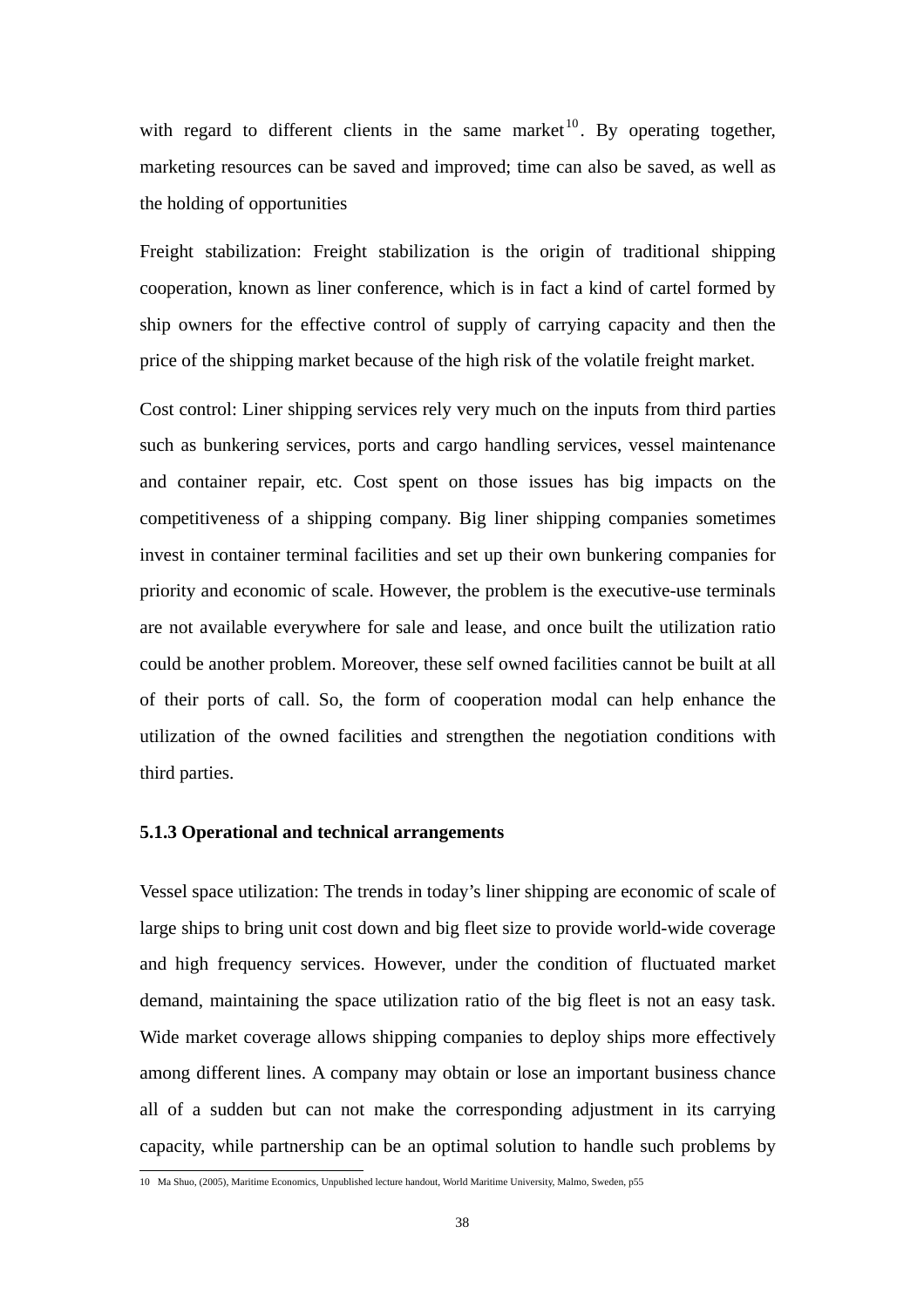sharing vessel space with each other.

Container deployment: The empty container deployment problems are vital to liner shipping companies for billions of dollars are spent on it every year. The imbalance of traffic may make the running short of empty containers for one company and meanwhile the pilling up of empty containers for another company in ports. Then the empty container interchange between companies could be an effective way to save the cost for it will reduce the deployment of containers volumes.

Operational know-how: The technical and operational know-how could be a link between the cooperation partners. For shipping companies who have financial capabilities on ships or market access to particular markets but lack of other prerequisites for effectively operating the liner services can get the necessary specialized management and operational knowledge from their partnerships, while the counterparts who have operational knowledge but not capital or market access can also gain from the cooperation.

#### **5.2 Cooperation forms and their features**

According to their cooperated dimensions, cooperation forms can be classified as strategic alliance, slot charter, slot co-charter and vessel sharing agreement.

#### **5.2.1 Strategic alliances**

Alliance is a form of long term cooperation between shipping lines with the main objective based on technical agreements and strategic considerations. They are mostly groupings of big shipping lines with similar philosophies and scale of operations which trade on the main world maritime routes. In order to improve service quality and reduce cost, alliances are not so restrictive and more oriented to technical sharing of resources, such as increase utilization ratio of container vessels and containers, and improve empty container reposition situations. Moreover, under the form of alliance, advances as resources configuration, infrastructure utilization,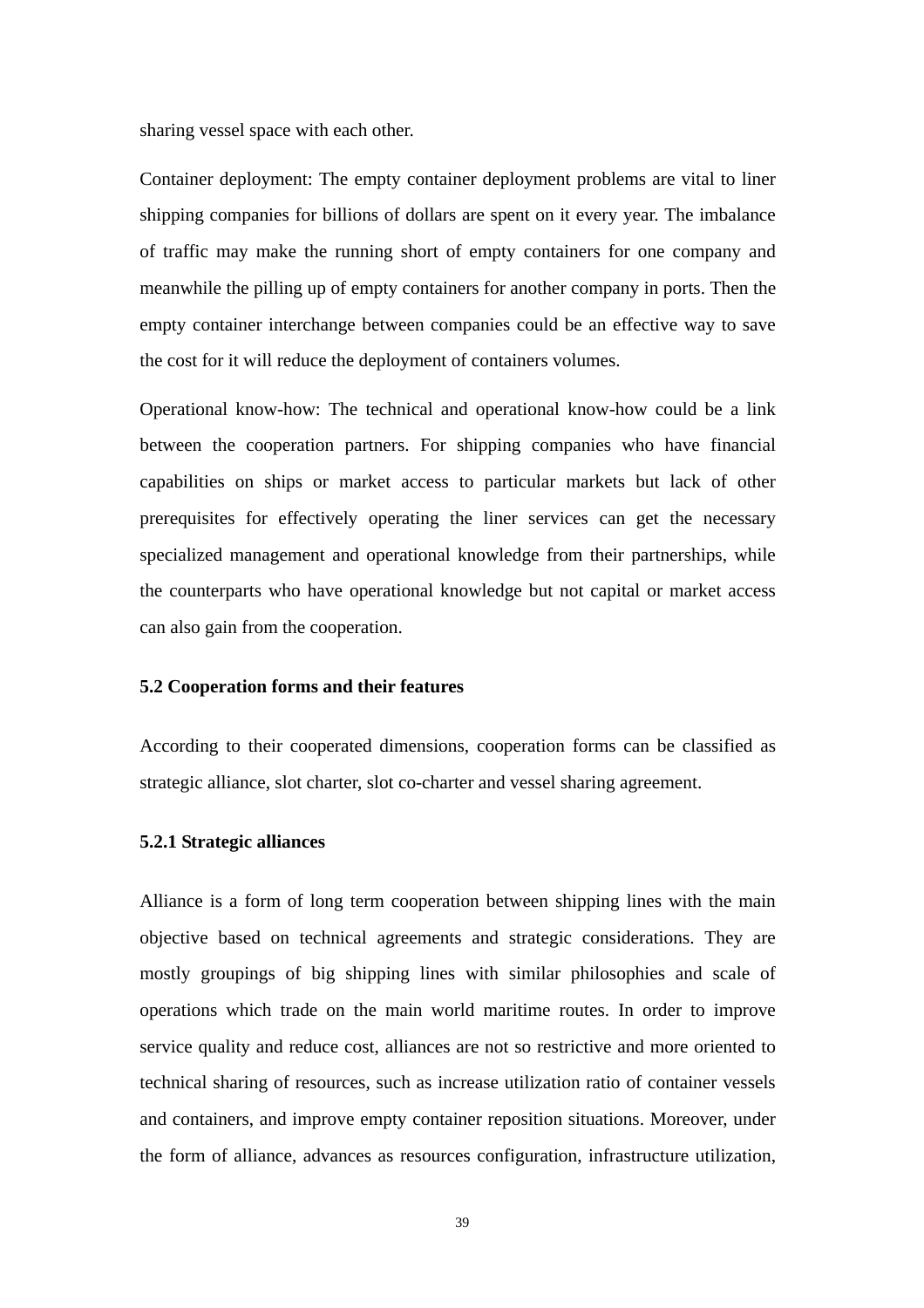intermodal transport and comprehensive logistics had played important roles on the improvement of liner shipping services, as well as economies of scale which reduce unit operating cost and improve group competitive capability.

Main advantages of shipping alliance can be illustrated as following:

1. Advantage on shipping capacity configuration and lane services: since alliance members share their vessels and coordinative distribute slots in specific lanes while provide one sailing schedule to their customers which is more available to party members than traditional form of capacity quota provided by liner conference, for this form of cooperation strengthen the relationships with members. Moreover, because alliances are grouping of big shipping lines which have the abilities to invest large and high speed vessels on lanes and develop more feeder port on the base of pivot port which lead to high frequency, short transit time and more ports of calls, as well as the utilization of self owned ports and stevedoring companies, and high technology which reduce their operating cost, members of shipping alliances display more advantages on their services providing.

2. Flexible quotations: So far, the coordination of alliance members is generally on shipping capability, sailing schedule and ports of calls, but not the pricing part, so the alliance members can establish their own policies on prices and surcharges which can be adjusted flexibly according to market situations. Compare with formalistic pricing policies by liner conference, the alliance mode enable shipping lines reduce their risk of lost on fluctuated market situations.

3. Improve operation scope and reduce operating cost: Because shipping alliances schedule their lanes and vessels unitively, large shipping lines can get in some remote lanes via relative smaller companies, while not so large companies can enter into trunk lines via large companies, which make every member of the alliances global carriers regardless their scales, which improve their services capacity and competitive capability. Meanwhile, alliances strengthen shipping lines' barging power with ports. For example, after annex with Sea-Land, Maersk turn its container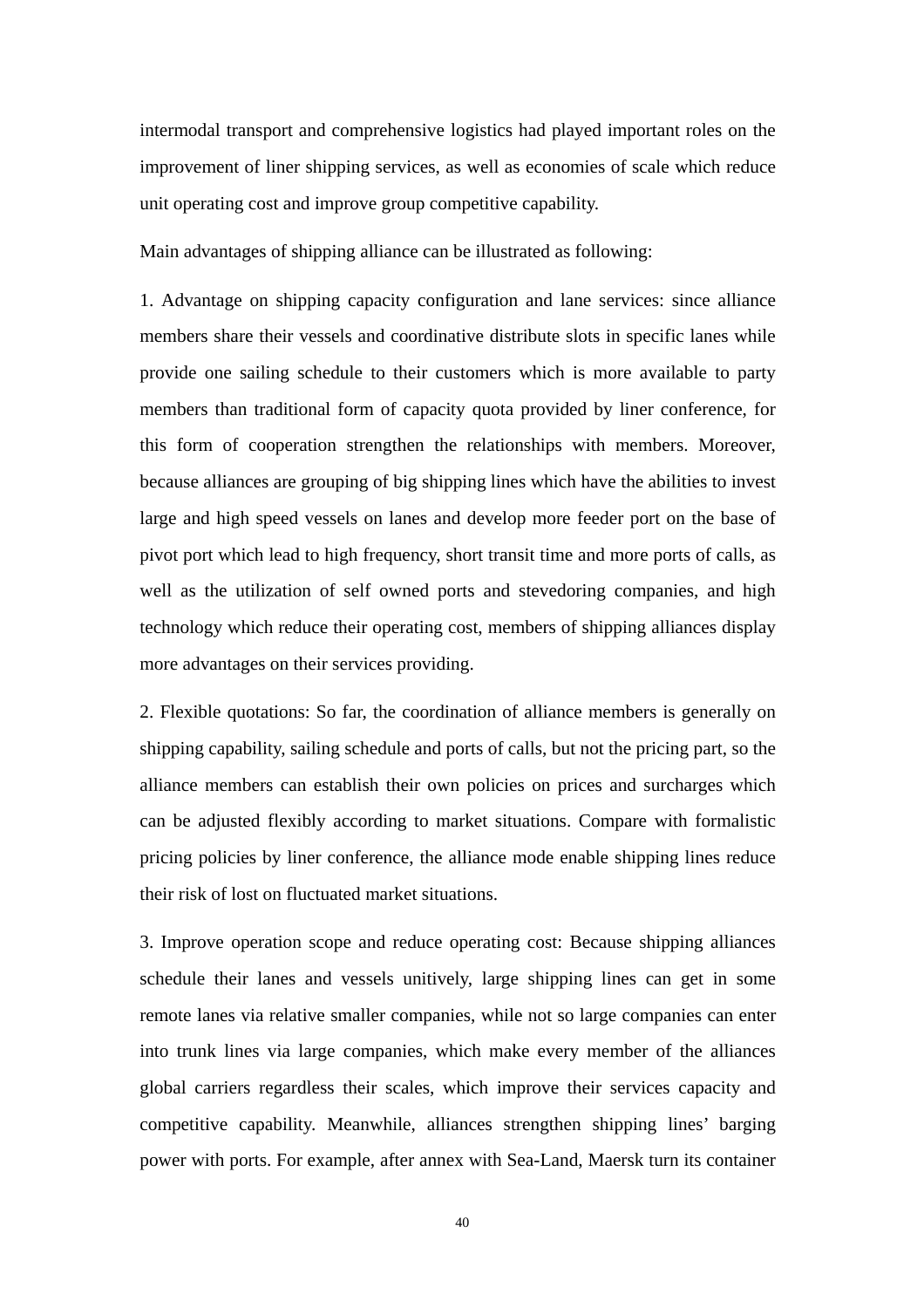yard from Port Tacoma to Sea-Land's yard which lead 150 thousand US dollars lost to Port Tacoma. So, in order to do business with shipping alliances, port authorities have to low down their terminal handling charges, improve port infrastructure, establish sea-rail transport interfaces and improve yard services. Under this condition, shipping alliances can be at a positive situation when barging with ports.

By the end of 2002, large maritime companies formed as three alliances with two Groups, namely A.P. Moller-Maersk Group and Evergreen Group. Table 10 shows the 3 main strategic alliances in the world.

| <b>NAME</b>    | <b>MEMBERS</b>                  |
|----------------|---------------------------------|
| Grand Alliance | HAPAG-LLOYD, NYK, MISC, OOCL    |
| <b>TNWA</b>    | MOL, APL, HMM                   |
| <b>CKYH</b>    | COSCO, K-Line, Yangming, Hanjin |

Table 5.1 Main alliances in the world.

Source: www.jctrans.com

#### **5.2.2 Slot charter**

Slot charter is to operating on specific lanes by chartering slots from other shipping lines that have already had slots on such lanes other than put their own vessels on that lane. Charterers have no right to interfere slots supplier's general operating activities on that lanes, however, if slots supplier make changes on that lanes, such as ports of call adjustment and liner schedule, and such changes would have negative impacts on charterers' expected profits, slots charterers have the right to stop the chartering contract partially or totally. Under the slot charter contract, slots supplier provides containers to charterer and the latter makes its own operating business independently and pays the rent periodically no matter whether put these slots into utilizations or not.

Among all of these cooperation modes, slot charter is the most practical one for its flexibility and easily handling. The chartered slots can fulfill the running short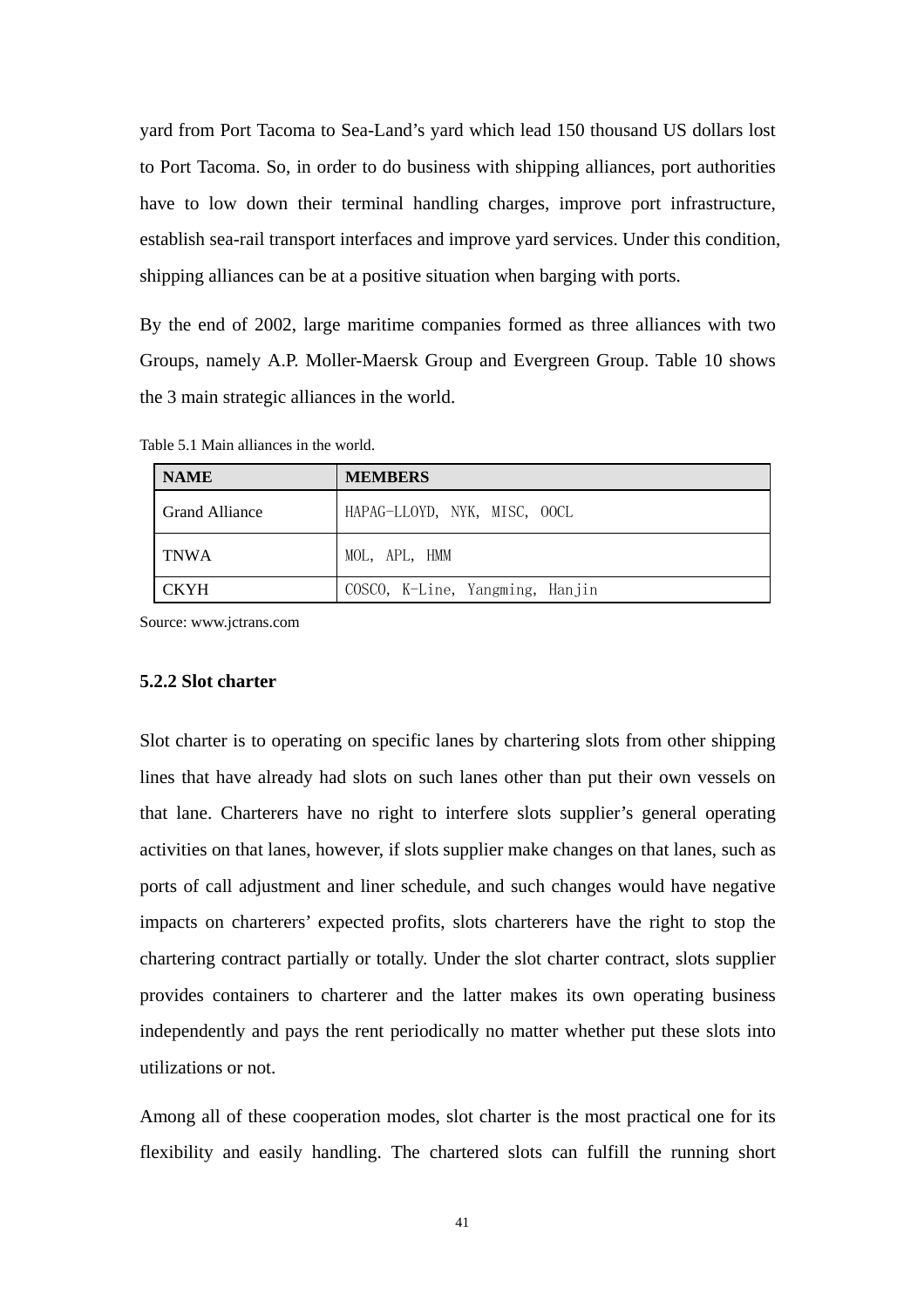problems caused by midseason and slot lacking problems caused by unexpected broke down and maintenance. And the long term slot charter agreement with partners can increase liner companies' carrying capacity in specific routes.

Table 11 shows an example of the cooperation of H Shipping with other shipping companies under the form of slot charter. It can be seen from the table, the BKS lane with ports of calls as USN-PUS-HKG-SGN-BKK-LMH-HKG-PUS-USN is operated by three vessels, in this lane, H Shipping charters slots from H-A with 100TEU in West Bound and 70TEU in East Bound each schedule.

| Lane       | <b>Ports of Calls</b>                              | <b>Ship</b><br>Vessel       |       | <b>Total</b><br><b>Slot</b> | <b>BSA(H Shipping: OTHER)</b> |                   |  |
|------------|----------------------------------------------------|-----------------------------|-------|-----------------------------|-------------------------------|-------------------|--|
|            |                                                    |                             | Owner | (TEU)                       | <b>West Bound</b>             | <b>East Bound</b> |  |
| <b>BKS</b> | USN-PUS-HKG-<br>SGN-BKK-LMH-<br><b>HKG-PUS-USN</b> | A                           | $H-A$ | 924                         | 100:824                       | 70:854            |  |
|            |                                                    | B                           | $H-A$ | 920                         | 100:820                       | 70:850            |  |
|            |                                                    | $\mathcal{C}_{\mathcal{C}}$ | $H-A$ | 920                         | 100:820                       | 70:850            |  |

Table 5.2 Slot charter by H Shipping with H-A in the BKS lane

Source: The author compiled based on various information sources

Though the slot charter mode can avoid large expenditure and high risk to investment on the lane by companies of their own, it is not a low cost operating strategy for shipping lines, and it is not an optimal choice for shipping companies who have low turnover efficiencies.

#### **5.2.3 Slot Co-charter**

Slot co-charter is for the operation partners to co-charter each others' slots on some routes on the base of operating their own routes individually. Under this mode, cooperation partners can increase their liner density, as well as broaden their services coverage, without making additional investments. Under the trends of world wide services coverage, it is of a great difficulty for individual shipping line to meet every requests from shippers alone, such as frequent schedule and services coverage, so, the slots co-charter mode turns to be an important form in some shipping lines'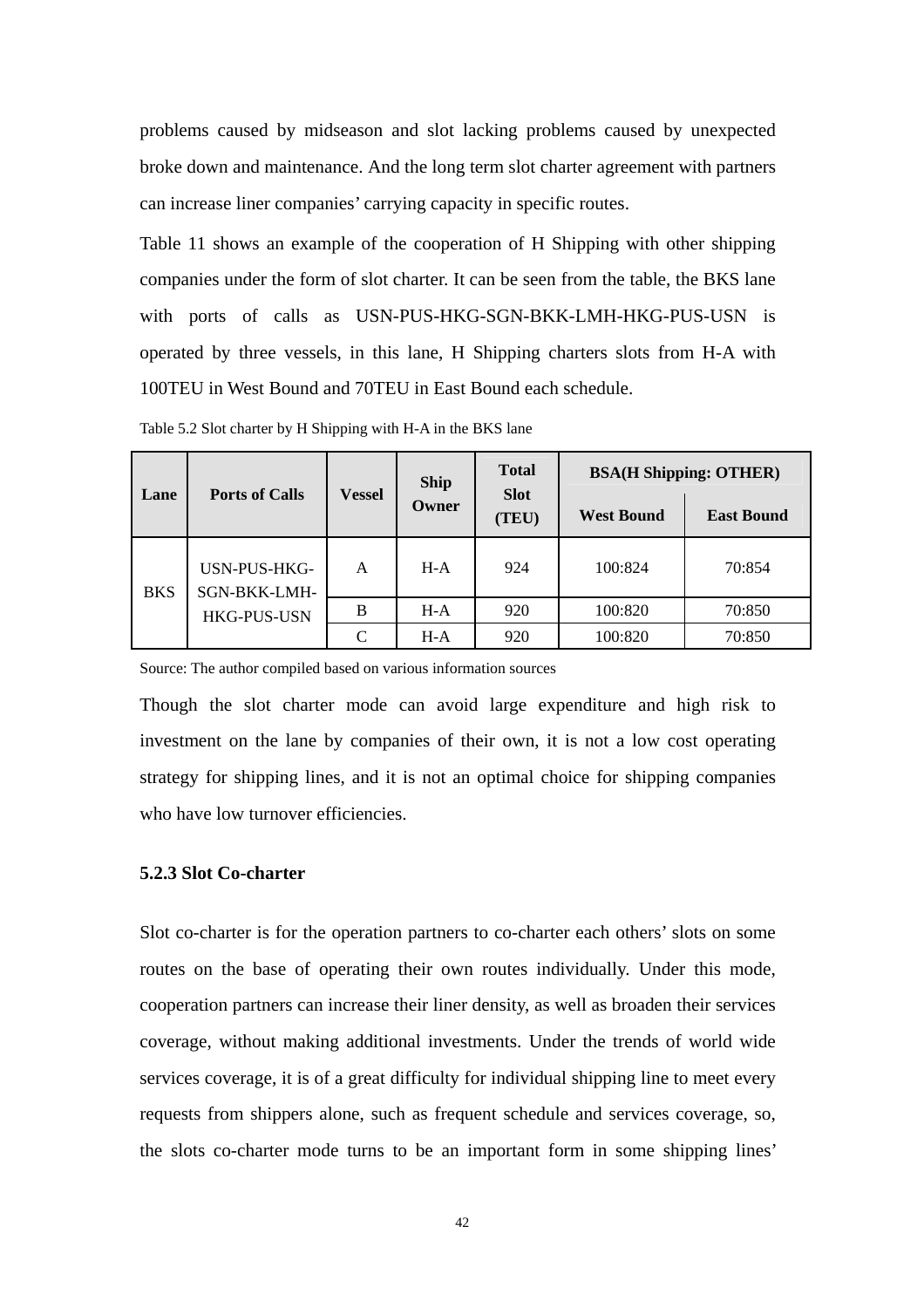operating strategies, for instance, COSCO, Kawasaki Kisen Kaisha and maritime Yangming have had slot co-charter contracts on the Atlantic route and Asia-Europe route and have gain much from such contracts.

#### **5.2.4 Vessel sharing agreement**

Vessel sharing agreement refers to the sharing of vessels on specific routes by two or more agreement partners. General schedule of specific routes, ports of call, vessels invested by each shipping lines, as well as slot quantities possessed by each member according to their vessels holding, are set in the agreement. This agreement can be constituted by one or many routes, and not all of the party members have to take responsibilities on vessel operating issues, while each member can hold their agreed slots on each specific lane. Table 12 shows the vessel sharing agreement signed by H Shipping and H-A in the NIS lane. It can be seen that, the ports of calls of he BKS lane are XGG-TAO-PUS-HKG-JKT-SIN-HKG-PUS-INC-XGG, it is operated by four vessels and of which one is from H Shipping and three from H-A , this two shipping lines share the slots in each schedule.

| Lane       | <b>Ports of Calls</b>                               | <b>Vessel</b> | <b>Ship</b><br>Owner | <b>Total Slot</b> | <b>NIS(H Shipping: OTHER)</b> |                   |
|------------|-----------------------------------------------------|---------------|----------------------|-------------------|-------------------------------|-------------------|
|            |                                                     |               |                      | (TEU)             | <b>West Bound</b>             | <b>East Bound</b> |
| <b>NIS</b> | XGG-TAO-PUS-<br>HKG-JKT-SIN-H<br>KG-PUS-INC-XG<br>G | A             | H Shipping           | 1230              | 330:900                       | 330:900           |
|            |                                                     | B             | $H-A$                | 1200              | 300:900                       | 300:900           |
|            |                                                     | C             | $H-A$                | 1200              | 300:900                       | 300:900           |
|            |                                                     | D             | H-A                  | 1200              | 300:900                       | 300:900           |

Table 5.3 Vessel sharing agreement by H Shipping with H-A in the NIS lane

Source: The author compiled based on various information sources

Vessel sharing agreement is generally a cooperation agreement with the main objective on the base of technical operating agreement regardless of any coordination about price issues and there won't be any freight agreement either. The price situations are decided by general market factors and some specific freight and surcharges are made under the negotiation between shipping lines and their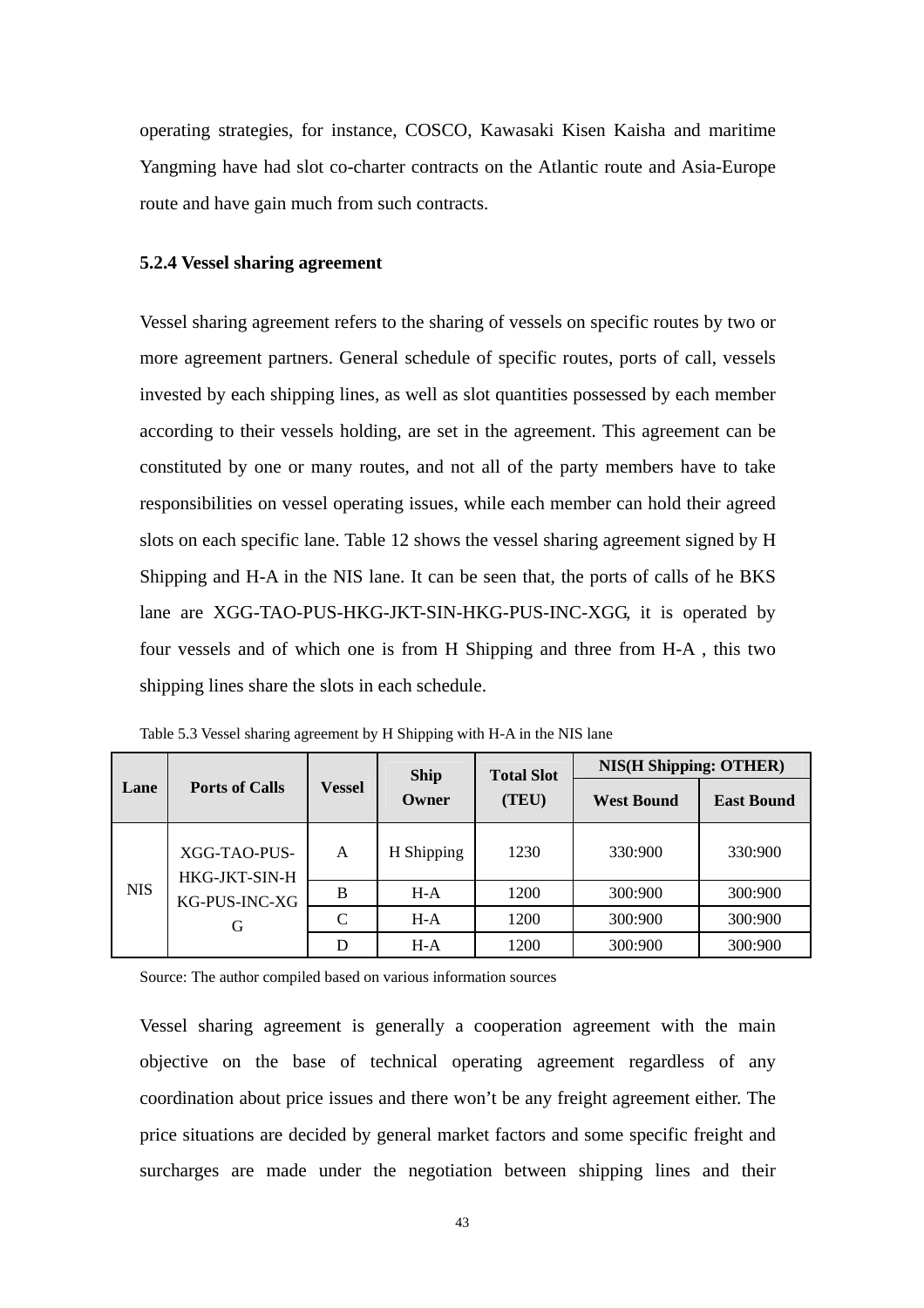respective customers, which lead to a fair competition within shipping lines.

By signing the vessel sharing agreement, shipping lines can provide some lane services that they may not be able to offer in the past without facing huge investment and high risk in the lane development individually. Meanwhile, the saving cost from the sharing agreement can improve the persistent development for shipping lines' long term strategy which would lead them facing more opportunities in the global business circumstance.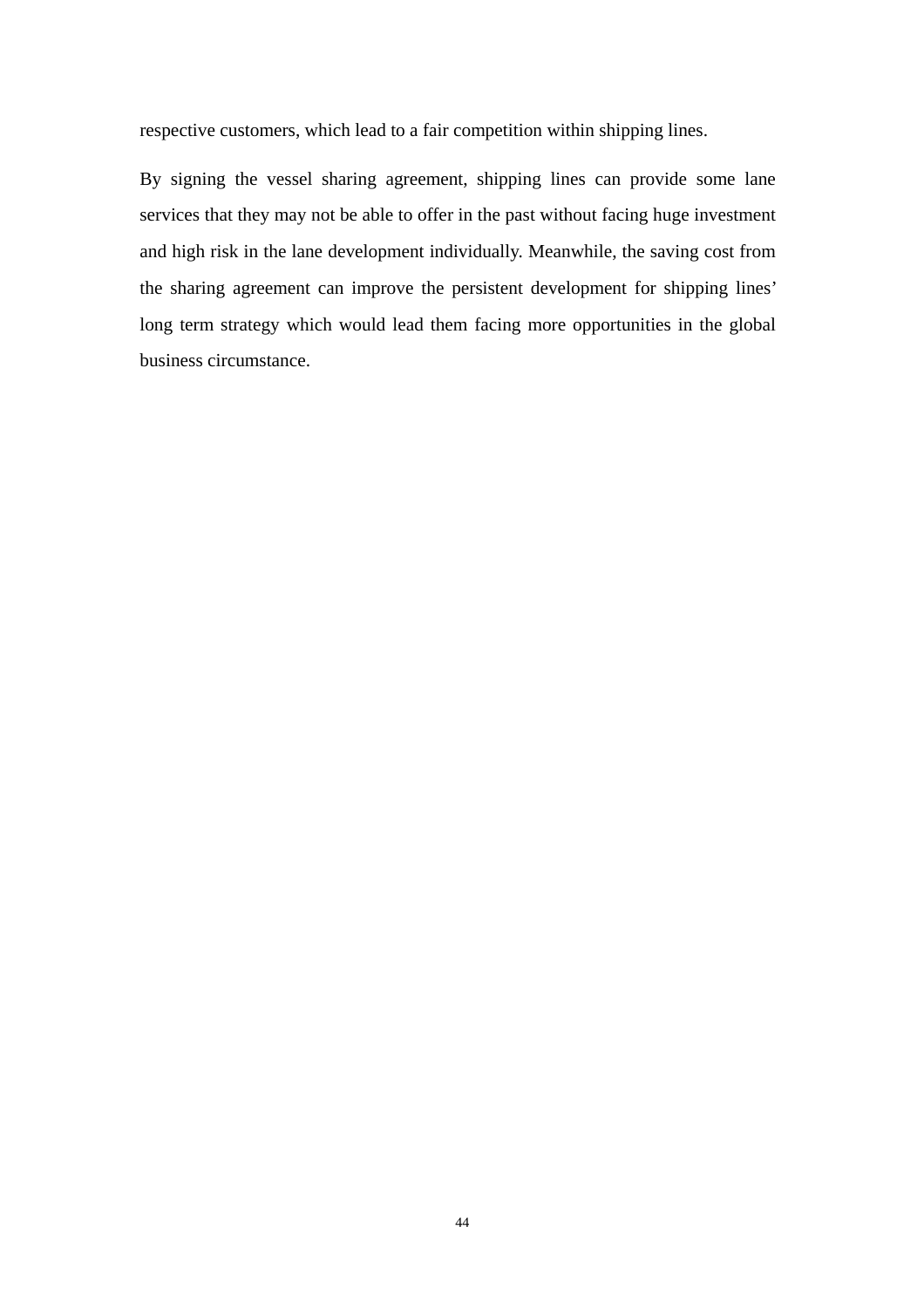#### **Chapter 6 Conclusion**

Shipping is one of the major transportation modes of international trade, and this trade is expected to increase with the continuous growth of the world population, combined with depletion of local resources, and liner shipping contributes a vital part in general shipping industry. However, from the economical point of view, cost management has always been the core issue for liner transport management. And because of its feature of regularization and cargo multiformity, as well as huge capital investment, liner shipping business has less flexibility and need more complicated management systems compare with tramp shipping. Moreover, because of the fluctuation of world economy, seasonal cargo flow, as well as market imbalance between lanes, liner shipping companies' revenue stability has been seriously challenged. Under these situations, cost management should be paid more attentions by shipping lines.

This paper has dealt with different measures for controlling the increasing cost of liner shipping businesses. The starting point was the analysis of main cost items that have impact on shipping lines basing on their proportions on the total cost, namely fuel cost, port cost, stevedoring cost and land transport cost, and their influential factors under current globalize situations. After that, comprehensive measures with specific cases which are classified into four categories, namely deployment, management, procurement and cooperation, are described not only according to these listed main cost items but also other important factors. The basic point of these measures is to control the cost increase, for under the situation of the booming of the global economy and the inflation behind the surface, it is impossible to simply reduce the cost without any other lost, and the only way for shipping lines to defend their profit is to control the cost increasing ratio or cover the cost by rationalized strategies.

The measurements listed in this paper are some main solutions against cost increasing that adopted by some main shipping lines in the world, because the particular working modes and techniques for each liner shipping company are of variety, so these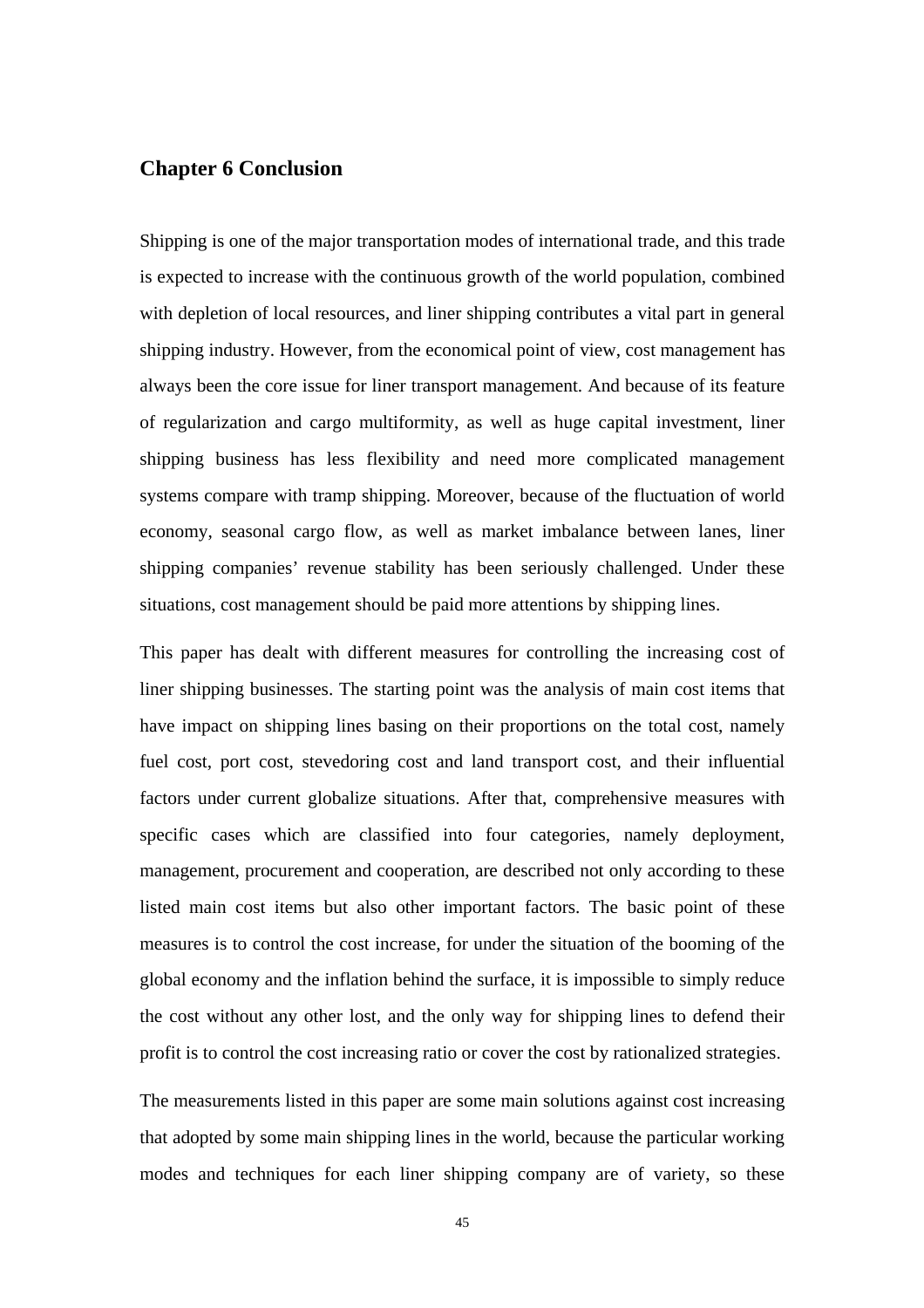mentioned measures would not be suitable for every shipping line. But for shipping lines of different dimensions and under different circumstances, the importance of cost control issue is of similarity, so, companies should innovate and explore optimal methods according to their own situations so as to position themselves in advanced conditions in the ever more fierce competitive market.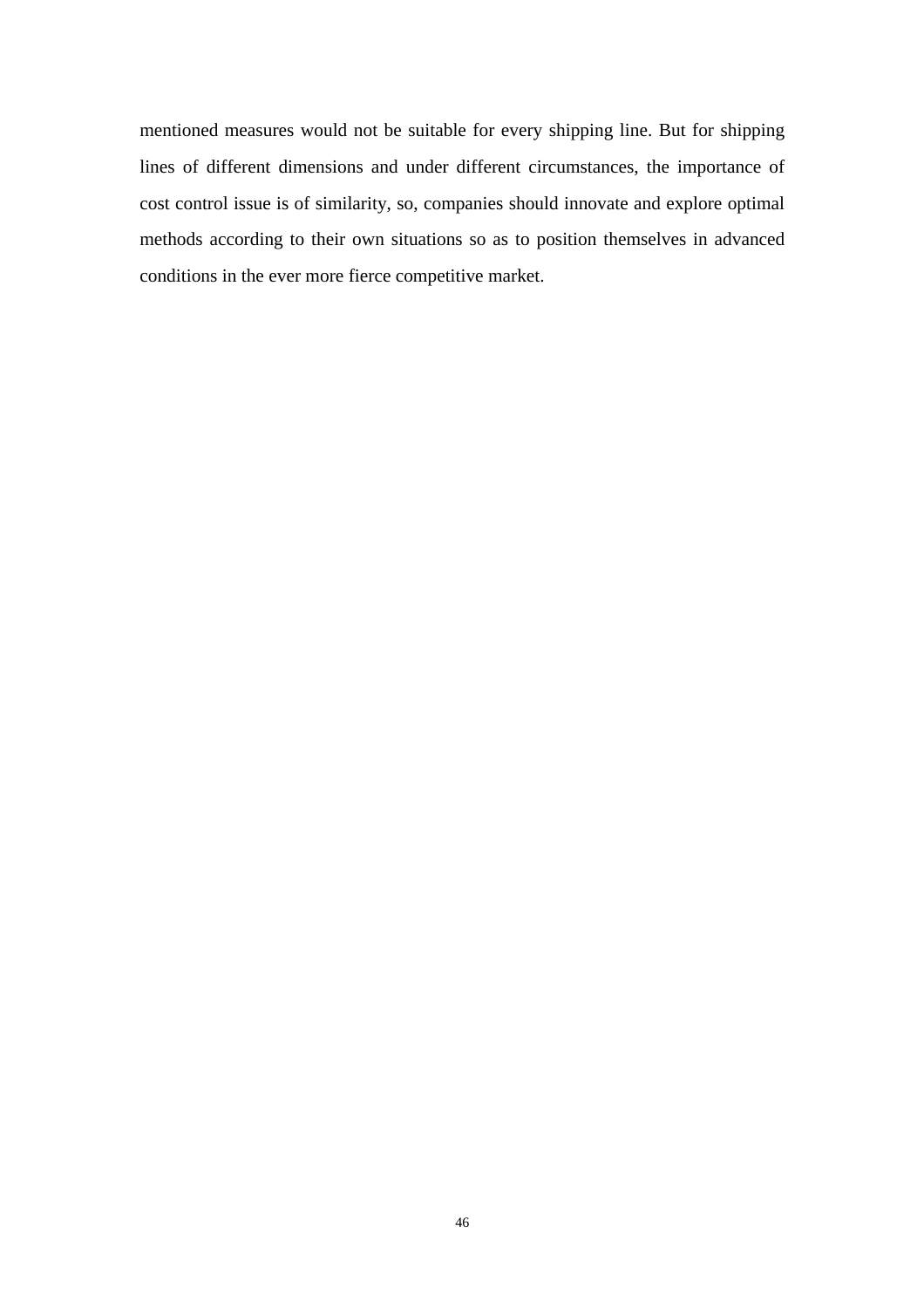#### **Reference**

Bin Jian and E Prate, (2002), Distribution and logistics development in China, *International Journal of Physical Distribution and Logistics Management.* 32 (9), PP 783-798

Brian Slack, Claude Comtois, Robert Mccalla, (2002), Strategic alliances in the container shipping industry: a global perspective*, Maritime Policy and Management*, 29(1), PP 65-76

Chao Lee, (2004), Analysis on the Cost Management of Container Liner Shipping Company, *World Shipping*, 27, PP 33-34

Chuda Peng, (2003), The saving of terminal handling charges, *China water transport,* [2003], PP 27-28

David R Anderson, *et al Contemporary Management Science*

Francesco Parola and Enrico Musso, (2007), Market structures and competitive strategies: the carrier-stevedore arm-wrestling in northern European ports, *Maritime Policy & Management, 34(3),* PP 259-278

Gerbardt Muller, (1999), *Intermodal freight transportation* 4<sup>th</sup> Edition, by Eno Transportation Foundation, Inc, and Intermodal Association of North America, [1999]

Gerrit H. van Bruggen, Ale Smidts, and Berend Wierenga, (2000), *The Powerful Triangle of Marketing Data, Managerial Judgment, and Marketing Management Support Systems,* Erasmus Research Institute of Management (ERIM), [2001]

Hong Ye, (2004), *Study on logistics strategy alliance of shipping enterprises,* Unpublished Master's thesis, Haihe University, Nanjin, China

I Marti´Nez-Zarzoso, L Garci´ A-Mene´ Ndez & C Sua´ Rez-Burguet, (2003),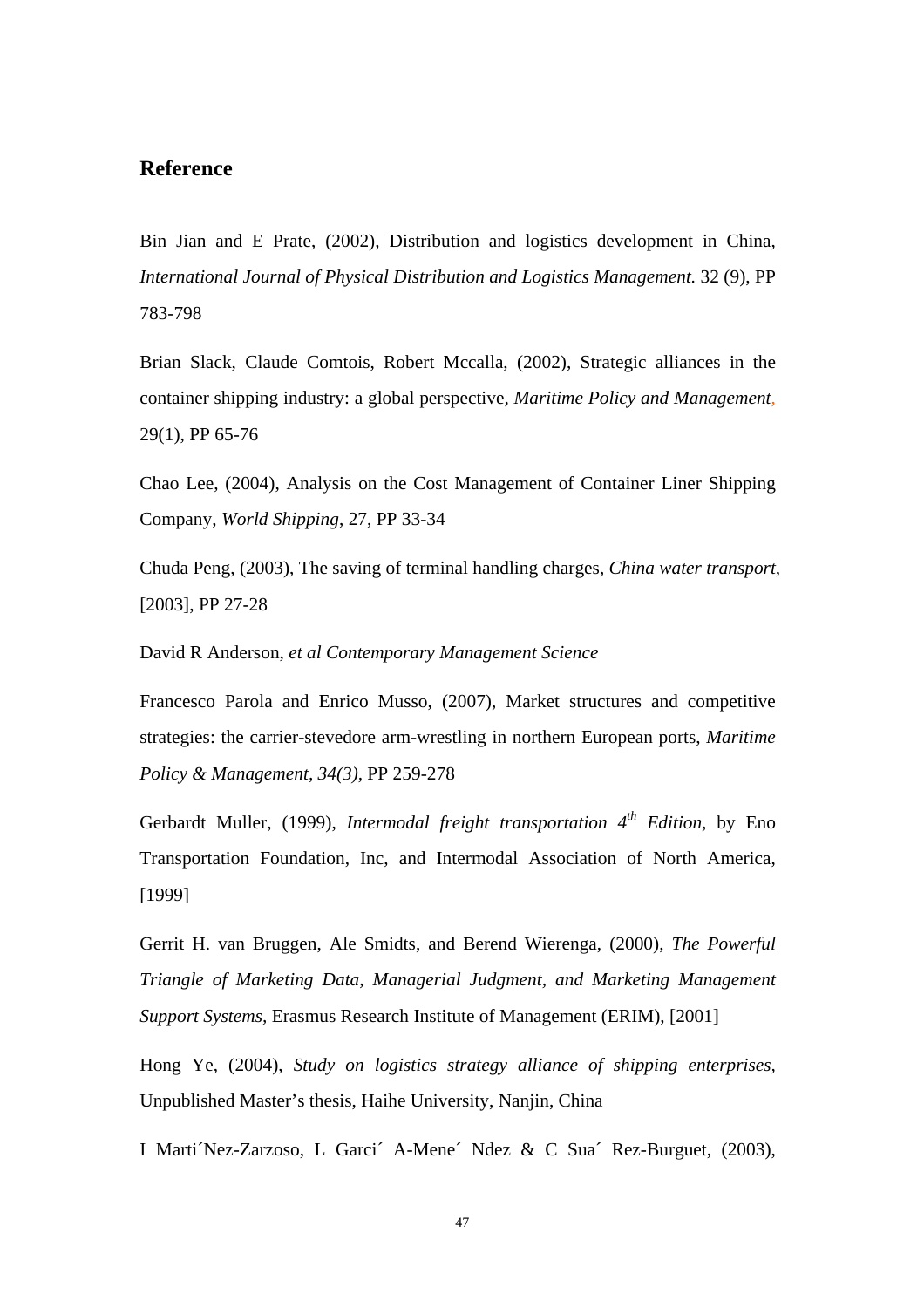*Impact of Transport Costs on International Trade: The Case of Spanish Ceramic Exports,* Maritime Economics & Logistics, [2003.5]

Jie Chen, (2005), China containerization development-Port servicet, *Container transport*,43, PP 24-28

Kent N. Gourdin, (2003), *Global Logistics Management: a competitive advantage for the new millennium*, Blackwell Publishing Ltd, [2003]

Kevin Cullinane, Mahim Khanna, (2000), *Economies of scale in large containerships: optimal size and geographical implications,* Journal of Transport Geography [2000.8]

Kjetil Fagerholt, (2004), Designing optimal routes in a liner shipping problem*, Maritime Policy and Management*, 31(4), PP 259-268

Lan Wang, (2007), Trends of Liner shipping of China, *Container transport*

Lumby S, Jones C, (2002), *Investment Appraisal & Financial Decision*, Thomson,Six Edition

Marek Dubovec, (2006)*,* The problems and possibilities for using electronic bills of lading as collateral, *Arizona Journal of International & Comparative Law* Vol. 23, No. 2 [2006]

Marielle Christiansen and Bjørn Nygreen, (1998) A method for solving ship routing problems with inventory constraints, *Annals of Operations Research* 81(1998), PP357 – 378

Martin Stopford, (1997), *Maritime Economics,* Routledge, Second Edition

Ma Shuo, (2005), *Maritime Economics*, Unpublished lecture handout, World Maritime University, Malmo, Sweden

Oil prices at word main ports, (2008.Apr 09), retrieved from the World Wide Web: *www.cnki.net* 

OOCL e-Services, retrieved from the World Wide Web: *www.oocl.com*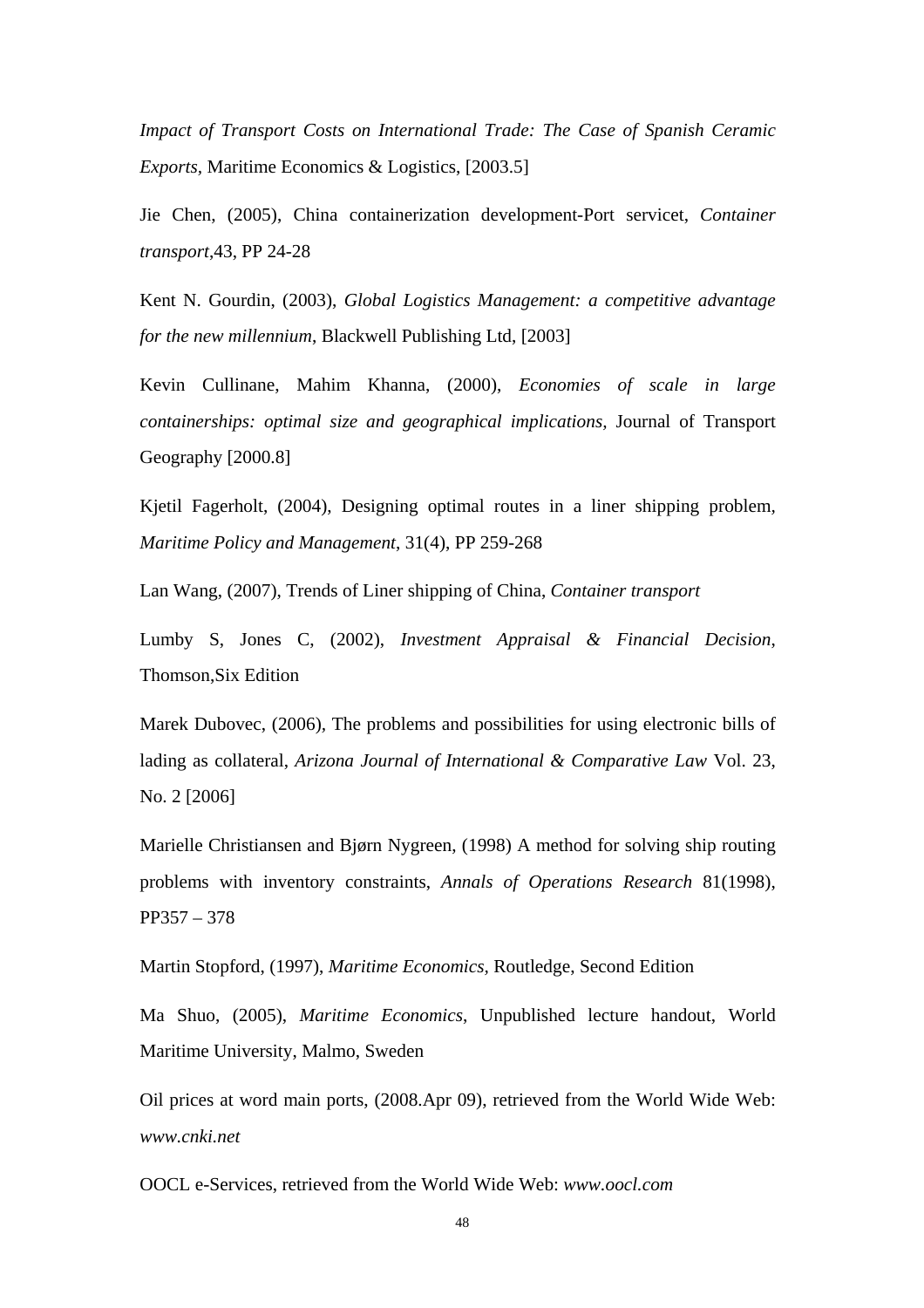Patrick Donner (2007), *Bill of Lading,* Unpublished lecture handout, World Maritime University, Malmo, Sweden [2007]

Pierre CARIOU, (2002), *Finance and Risk Management in Transport and Logistics*

R. G. McLellan, (1997), Bigger vessels: How big is too big*, Maritime Policy and Management*. 24(2), PP 193-211

R. Midoro, E. Musso and F. Parola, (2005), Maritime liner shipping and the stevedoring industry: market structure and competition strategies*, Maritime Policy and Management*, 32(2), PP 89-106

Renato Midoro, Alessandro Pitto, (2000), A critical evaluation of strategic alliances in liner shipping, *Maritime Policy and Management,* 27(1), PP 31-40

Teleroute, (2005), *Cost of Collaborative Logistics,* Teleroute Integrated Solutions, [2005.11]

Theo Notteboom and Filip Merckx, (2006), *Freight Integration in Liner Shipping: A Strategy Serving Global Production Networks*, Growth and Change, [2006.12]

Theo Notteboom, (2006), *Economies of scale in vessel size*, Unpublished lecture handout, World Maritime University, Malmo, Sweden

Theo Notteboom, (2006), *Liner shipping economics,* Unpublished lecture handout, World Maritime University, Malmo, Sweden.

Theo Notteboom, (2006), *The Time Factor in Liner Shipping Services*. Unpublished lecture handout, World Maritime University, Malmo, Sweden.

Theo Notteboom, (2007). *Container shipping and ports,* Unpublished lecture handout, World Maritime University, Malmo, Sweden

Theo Notteboom, (2007), *Shipping lines' environment: Globalization and logistics*, Unpublished lecture handout, World Maritime University, Malmo, Sweden.

Warren H. Hausman, Hau L. Lee, Uma Subramanian, (2005), *Global Logistics Indicators, Supply Chain Metrics, and Bilateral Trade Patterns,* World Bank Policy